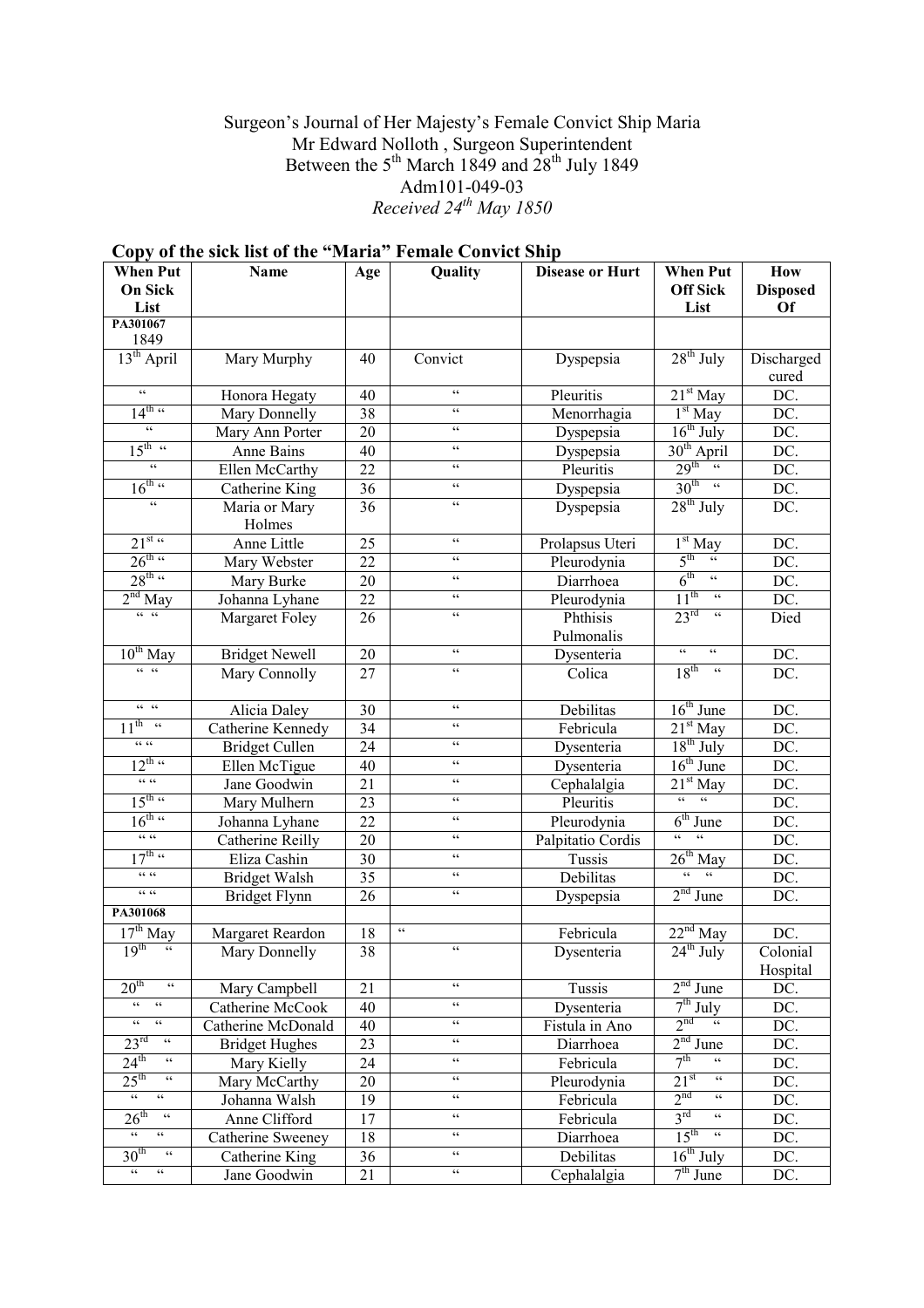| $\epsilon\epsilon$<br>$\epsilon\epsilon$                                        | Mary Farrell              | $\overline{19}$ | $\epsilon\epsilon$          | Ulcus             | $7th$ June                                       | DC.      |
|---------------------------------------------------------------------------------|---------------------------|-----------------|-----------------------------|-------------------|--------------------------------------------------|----------|
| $30th$ May                                                                      | Catherine Murphy          | 20              | $\zeta$ $\zeta$             | Cephalalgia       | $18^{th}$ July                                   | DC.      |
| $3rd$ June                                                                      | <b>Margaret Collins</b>   | 20              | $\epsilon\epsilon$          | Diarrhoea         | $7th$ June                                       | DC.      |
| 5 <sup>th</sup><br>$\epsilon\epsilon$                                           | Catherine Fletcher        | $\overline{28}$ | $\zeta$ $\zeta$             | Diarrhoea         | $11^{th}$<br>$\epsilon$                          | DC.      |
| $\epsilon\epsilon$<br>$\alpha$                                                  | Anne Ranahan              | 24              | $\epsilon\epsilon$          | Diarrhoea         | $\epsilon\epsilon$<br>$\epsilon\epsilon$         | DC.      |
| 6 <sup>th</sup><br>$\overline{\mathfrak{c}}$                                    | Ellen Gallavan            | $\overline{24}$ | $\epsilon\epsilon$          | Dysenteria        | $24^{th}$ July                                   | Colonial |
|                                                                                 |                           |                 |                             |                   |                                                  | Hospital |
| $\epsilon\epsilon$<br>$\epsilon\,\epsilon$                                      | Mary Walsh                | 30              | $\zeta$ $\zeta$             | Diarrhoea         | $15th$ June                                      | $DC$ .   |
| 7 <sup>th</sup><br>$\mathfrak{c}\,\mathfrak{c}$                                 | Mary Dwyer                | 30              | $\zeta$ $\zeta$             | Palpitatio Cordis | $9^{th}$ July                                    | DC.      |
| 8 <sup>th</sup><br>$\mathsf{cc}$                                                | Mary King                 | $\overline{36}$ | $\zeta$ $\zeta$             | Obstipatio        | $16th$ June                                      | DC.      |
| $10^{\text{th}}$<br>$\zeta$ $\zeta$                                             | Mary Hughes               | $\overline{19}$ | $\zeta$ $\zeta$             | Vulnus            | $\epsilon\epsilon$<br>$\epsilon\epsilon$         | DC.      |
| 13 <sup>th</sup><br>$\zeta\,\zeta$                                              | Jane Glass                | $\overline{19}$ | $\zeta$ $\zeta$             | Febricula         | $\epsilon\epsilon$<br>$\epsilon\epsilon$         | DC.      |
| $\mathfrak{c}\mathfrak{c}$<br>$\boldsymbol{\varsigma}$ $\boldsymbol{\varsigma}$ | Johanna Walsh             | $\overline{19}$ | $\zeta$ $\zeta$             | Colica            | 30 <sup>th</sup><br>$\zeta\,\zeta$               | DC.      |
| PA301069                                                                        |                           |                 |                             |                   |                                                  |          |
| $13th$ June                                                                     | Catherine Kennedy         | 34              | $\zeta$ $\zeta$             | Diarrhoea         | $30th$ June                                      | DC.      |
| $\epsilon\epsilon$<br>14 <sup>th</sup>                                          | Anastasia McCarthy        | $\overline{56}$ | $\pmb{\zeta}$ $\pmb{\zeta}$ | Dysenteria        | $7th$ July                                       | DC.      |
| $\mathfrak{c}\mathfrak{c}$<br>$\mathfrak{c}\mathfrak{c}$                        | Catherine Reilly          | 20              | $\pmb{\zeta}$ $\pmb{\zeta}$ | Palpitatio Cordis | 22 <sup>nd</sup><br>$\mathfrak{c}\mathfrak{c}$   | DC.      |
| 15 <sup>th</sup><br>$\epsilon\epsilon$                                          | Ellen Fitzgerald          | 22              | $\pmb{\zeta}$ $\pmb{\zeta}$ | Diarrhoea         | 7 <sup>th</sup><br>$\zeta$ $\zeta$               | DC.      |
| $\mathfrak{c}\mathfrak{c}$<br>$\mathfrak{c}\mathfrak{c}$                        | Margaret Hickey           | $\overline{15}$ | $\pmb{\zeta}$ $\pmb{\zeta}$ | Diarrhoea         | $21^{st}$<br>June                                | DC.      |
| $\epsilon\epsilon$<br>$\zeta$ $\zeta$                                           | Mary Burke                | 20              | $\pmb{\zeta}$ $\pmb{\zeta}$ | Dyspepsia         | $16th$ July                                      | DC.      |
| 20 <sup>th</sup><br>$\boldsymbol{\varsigma}$ $\boldsymbol{\varsigma}$           | <b>Margaret Armstrong</b> | $\overline{32}$ | $\pmb{\zeta}$ $\pmb{\zeta}$ | Leucorrhoea       | 22 <sup>nd</sup><br>$\mathfrak{c}\,\mathfrak{c}$ | DC.      |
| 21 <sup>st</sup><br>$\mathsf{cc}$                                               | Ellen McTigue             | $\overline{40}$ | $\pmb{\zeta}$ $\pmb{\zeta}$ | Dysenteria        | 20 <sup>th</sup><br>$\zeta\,\zeta$               | DC.      |
| 25 <sup>th</sup><br>$\mathfrak{c}\,\mathfrak{c}$                                | Margaret Foley            | $\overline{30}$ | $\pmb{\zeta}$ $\pmb{\zeta}$ | Cephalalgia       | 9 <sup>th</sup><br>$\epsilon\epsilon$            | DC.      |
| $\epsilon\epsilon$<br>$\epsilon\,\epsilon$                                      | Mary Farrell              | 19              | $\pmb{\zeta}$ $\pmb{\zeta}$ | Ulcus             | 28 <sup>th</sup><br>$\zeta$ $\zeta$              | DC.      |
| 29 <sup>th</sup><br>$\zeta\zeta$                                                | Ellen Roche               | $\overline{35}$ | $\pmb{\zeta}$ $\pmb{\zeta}$ | Cephalalgia       | 7 <sup>th</sup><br>$\zeta$ $\zeta$               | DC.      |
| $\epsilon\epsilon$<br>$\zeta$ $\zeta$                                           | <b>Bridget Newell</b>     | 20              | $\pmb{\zeta}$ $\pmb{\zeta}$ | Diarrhoea         | $\epsilon\epsilon$<br>$\epsilon\epsilon$         | DC.      |
| $1st$ July                                                                      | Mary Higgins              | $\overline{38}$ | $\pmb{\zeta}$ $\pmb{\zeta}$ | Diarrhoea         | 16 <sup>th</sup><br>$\zeta\,\zeta$               | DC.      |
| $\zeta$ $\zeta$<br>$\mathsf{c}\,\mathsf{c}$                                     | Mary McCabe               | 40              | $\pmb{\zeta}$ $\pmb{\zeta}$ | Febricula         | $12^{th}$<br>$\zeta\,\zeta$                      | DC.      |
| 2 <sup>nd</sup><br>$\zeta\,\zeta$                                               | Peggy Greally             | $\overline{36}$ | $\pmb{\zeta}$ $\pmb{\zeta}$ | Dyspepsia         | 27 <sup>th</sup><br>$\zeta$ $\zeta$              | DC.      |
| $\epsilon\epsilon$<br>$\mathsf{c}\,\mathsf{c}$                                  | Honora Hegarty            | 40              | $\pmb{\zeta}$ $\pmb{\zeta}$ | Febricula         | 17 <sup>th</sup><br>$\zeta$ $\zeta$              | DC.      |
| 3 <sup>rd</sup><br>$\zeta\,\zeta$                                               | Mary Windgrove            | $\overline{36}$ | $\pmb{\zeta}$ $\pmb{\zeta}$ | Obstipatio        | $12^{th}$<br>$\zeta$ $\zeta$                     | DC.      |
| $\mathfrak{c}\mathfrak{c}$<br>$\epsilon\epsilon$                                | Mary Webster              | 22              | $\pmb{\zeta}$ $\pmb{\zeta}$ | Phlogosis         | $\epsilon\epsilon$<br>$\zeta$ $\zeta$            | DC.      |
| 4 <sup>th</sup><br>$\zeta\,\zeta$                                               | Maria Rutledge            | 36              | $\pmb{\zeta}$ $\pmb{\zeta}$ | Dysenteria        | $24^{\text{th}}$<br>$\zeta\,\zeta$               | Colonial |
|                                                                                 |                           |                 |                             |                   |                                                  | Hospital |
| 7 <sup>th</sup><br>$\zeta\,\zeta$                                               | Margaret Regan            | 30              | $\mathsf{cc}$               | Cephalalgia       | 15 <sup>th</sup><br>$\zeta$ $\zeta$              | DC.      |
| $\mathfrak{c}\,\mathfrak{c}$<br>$\mathsf{c}\,\mathsf{c}$                        | Mary Hughes               | 19              | $\zeta\,\zeta$              | Vulnus            | 22 <sup>nd</sup><br>$\mathfrak{c}\,\mathfrak{c}$ | DC.      |
| $\mathfrak{c}\,\mathfrak{c}$<br>$\mathsf{c}\,\mathsf{c}$                        | Margaret Wilson           | 23              | $\mathsf{cc}$               | Dyspepsia         | 17 <sup>th</sup><br>$\zeta\,\zeta$               | DC.      |
| 9 <sup>th</sup><br>$\zeta$ $\zeta$                                              | <b>Bridget Hughes</b>     | 23              | $\zeta$ $\zeta$             | Dysenteria        | 22 <sup>nd</sup><br>$\zeta\,\zeta$               | DC.      |
| $10^{th}$<br>$\zeta\,\zeta$                                                     | Jane Burke                | 40              | $\zeta$ $\zeta$             | Diarrhoea         | 27 <sup>th</sup><br>$\mathsf{cc}$                | DC.      |
| $11^{th}$<br>$\epsilon\epsilon$                                                 | <b>Bridget Mahoney</b>    | 28              | $\zeta$ $\zeta$             | Synochus          | 22 <sup>nd</sup><br>$\mathfrak{c}\,\mathfrak{c}$ | DC.      |
| PA301070                                                                        |                           |                 |                             |                   |                                                  |          |
| $11^{th}$ July                                                                  | Caroline Mahoney          | 40              | $\zeta$ $\zeta$             | Diarrhoea         | $26^{th}$ July                                   | DC.      |
| $\epsilon\epsilon$<br>$\epsilon\,\epsilon$                                      | Johanna Lyhane            | 22              | $\mathsf{cc}$               | Pleurodynia       | $18^{\text{th}}$<br>$\zeta\,\zeta$               | DC.      |
| $12^{th}$<br>$\epsilon$                                                         | Nancy Ward                | 40              | $\mathsf{c}\,\mathsf{c}$    | Diarrhoea         | $23^{\text{rd}}$<br>$\epsilon\epsilon$           | DC.      |
| $13^{\text{th}}$ $\alpha$                                                       | <b>Bridget Harty</b>      | 30              | $\mathsf{cc}$               | Diarrhoea         | 22 <sup>nd</sup><br>$\mathfrak{c}\,\mathfrak{c}$ | DC.      |
| $14^{\text{th}}$ "                                                              | Mary Mulhern              | 23              | $\mathsf{c}\,\mathsf{c}$    | Diarrhoea         | $20^{\text{th}}$<br>$\mathsf{cc}$                | $DC$     |
| $\alpha = \alpha$                                                               | Anne Little               | 25              | $\mathsf{c}\,\mathsf{c}$    | Diarrhoea         | $24^{\text{th}}$ $\alpha$                        | DC.      |

| <b>Summary of the above 82 Convicts</b> |     |                               |      |  |  |
|-----------------------------------------|-----|-------------------------------|------|--|--|
| Put on Sick list                        |     | DC. Sent to Colonial Hospital | Died |  |  |
| 82                                      | -77 |                               |      |  |  |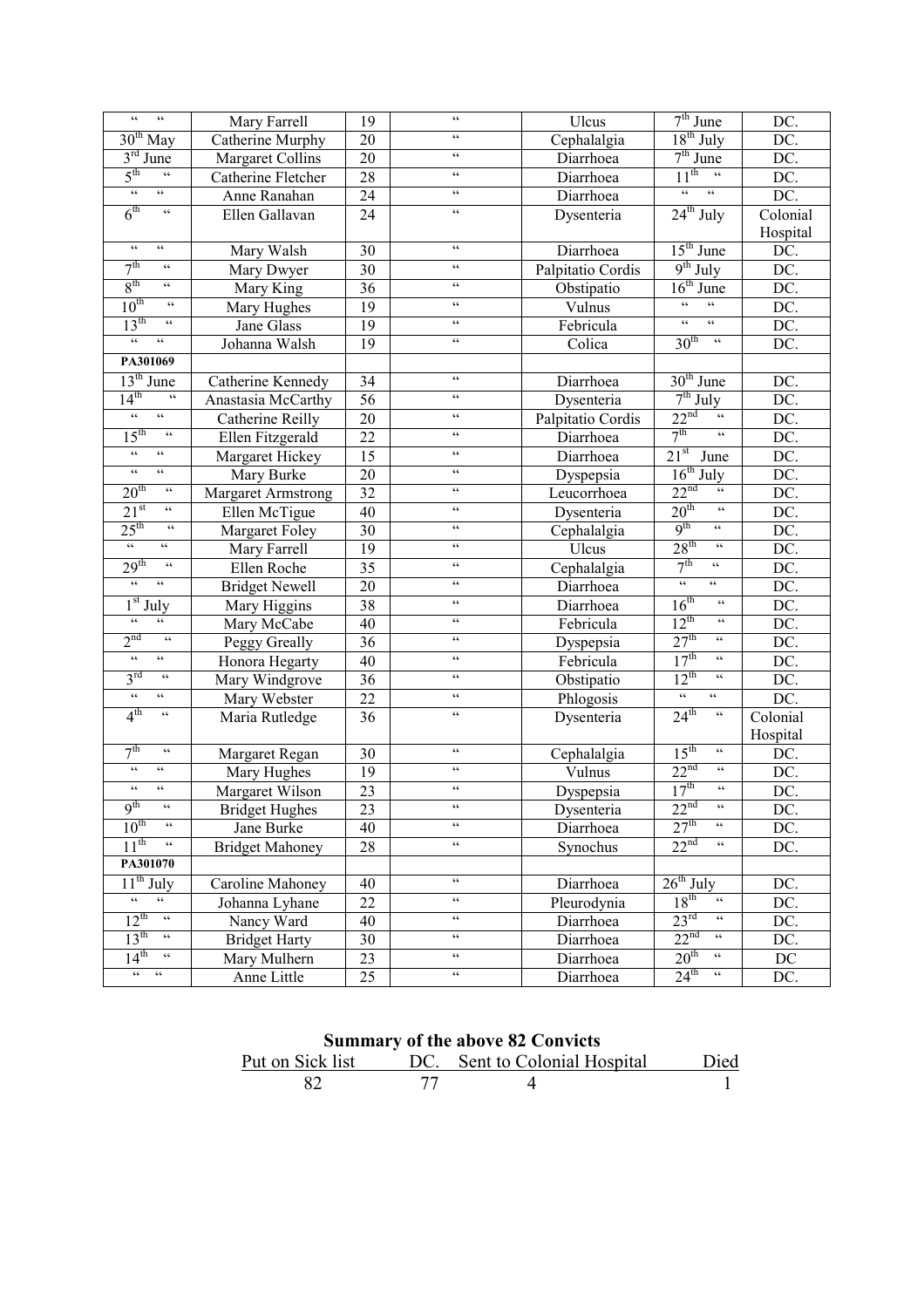| <b>When Put</b>                        | <b>Name</b>         | Age    | Quality          | <b>Disease or Hurt</b> | <b>When Put</b>                              | How             |
|----------------------------------------|---------------------|--------|------------------|------------------------|----------------------------------------------|-----------------|
| <b>On Sick</b>                         |                     |        |                  |                        | <b>Off Sick</b>                              | <b>Disposed</b> |
| List                                   |                     |        |                  |                        | List                                         | <b>Of</b>       |
| PA301071                               |                     |        |                  |                        |                                              |                 |
| 1849                                   |                     |        |                  |                        |                                              |                 |
| $14^{\text{th}}$ April                 | Johanna Kelleher    | 14     | Child of Convict | Phthisis               | $13th$ June                                  | Died            |
|                                        |                     |        |                  | Pulmonalis             |                                              |                 |
| $\overline{20}^{\text{th}}$ June       | Elizabeth McGlynn   | 36     | Free Settler     | Dysenteria             | $10^{th}$ July                               | DC.             |
| $\overline{12}$ <sup>th</sup> July     | Isabella Winchester | 8      | Child of Convict | Diarrhoea              | $25^{\text{th}}$<br>$\mathsf{c}\,\mathsf{c}$ | DC.             |
| cc<br>cc                               | James Mulhall       | 9      | Child of Free    | Diarrhoea              | $24^{\text{th}}$<br>$\mathsf{c}\,\mathsf{c}$ | DC.             |
|                                        |                     |        | Settler          |                        |                                              |                 |
| 20 <sup>th</sup><br>$\epsilon\epsilon$ | Ellen Cane          | 9      | Child of Convict | Diarrhoea              | 27 <sup>th</sup><br>C C                      | DC.             |
| cc<br>cc                               | Elizabeth Lacey     | $5m$ . | Child of Convict | Debilitas              | $24^{\text{th}}$<br>$\mathsf{c}\,\mathsf{c}$ | Colonial        |
|                                        |                     |        |                  |                        |                                              | Hospital        |
|                                        |                     |        |                  |                        |                                              | with            |
|                                        |                     |        |                  |                        |                                              | mother          |
|                                        |                     |        |                  |                        |                                              | Anna Little     |
| Born                                   |                     |        |                  |                        |                                              |                 |
| 8 <sup>th</sup><br>July                | William Rutley      | 10d    | Child of Convict | $\epsilon$ $\epsilon$  | 18 <sup>th</sup><br>$\epsilon$               | Died            |

Sick List of Convicts' Children, Free Settlers and their Children

### PA301072

Medical and Surgical Journal of Her Majesty's Convict Ship "Maria" between the  ${\bf 5}^{\rm th}$ March 1849 and the 28<sup>th</sup> July 1849 during which time the said shop has been employed in a voyage from Dublin to Hobart Town, Van Diemen's Land

| <b>Nature of</b><br><b>Disease</b> | No.<br><sub>of</sub><br>Case | Men's Names, Ages,<br><b>Qualities, Time when</b><br>and where taken ill,<br>and how disposed of.                                       | The History, Symptoms, Treatment, and Daily<br>Progress of the Disease or Hurt.                                                                                                                                                                                                                                                                                                                                                                                                    |
|------------------------------------|------------------------------|-----------------------------------------------------------------------------------------------------------------------------------------|------------------------------------------------------------------------------------------------------------------------------------------------------------------------------------------------------------------------------------------------------------------------------------------------------------------------------------------------------------------------------------------------------------------------------------------------------------------------------------|
| Dyspepsia                          | 1                            | Mary Murphy<br>40. Convict<br>$13th$ April 1849<br>disembarkation<br>On<br>from the "Maria" her<br>health pretty well<br>re-established | This woman has suffered severely from Sea-Sickness<br>during the last fortnight $\&$ now that she has recovered<br>from this affliction her stomach remains in a very<br>debilitated condition. Has at present occasional vomiting<br>after meals, particularly after breakfast. Countenance<br>pale, great debility and lowness of spirits. Bowels<br>inclined to be constipated.<br>Rx. Pulv. Rhei $\exists i$<br>Tinct. " Z ii<br>Aquae Menthe Pip f zij M ft Haust st. Sumend. |
|                                    |                              | 14 <sup>th</sup> April<br>Discharged to "Anson"<br>28 <sup>th</sup> July 1849                                                           | The above draught operated well $\&$ she has less nausea<br>& disposition to vomit, great languor with acid<br>eructations, debility extreme. Pulse small & frequent<br>tongue pallid. No desire for food.<br>Rx Pilulæ Hydrargyri gr ij<br>Pulv. Rhei<br>gr ij                                                                                                                                                                                                                    |
| PA301073                           |                              | $15th$ April"                                                                                                                           | Pulv. Ipecacuan gr fs M-ft. Pil. omni nocte sumenda<br>Feels pretty well today, but is always affected by the<br>ships motion in rough weather. Bowels natural, and some<br>desire for food. Skin dry. Pulse small & frequent.<br>Skin sallow.<br>Cont <sup>r</sup> . Pil Hydrarg etc omni nocte                                                                                                                                                                                   |
|                                    |                              | $16th$ April                                                                                                                            | Not so well today – Great debility $\&$ dejection of Spirits,<br>nausea, tongue white, thirst, skin dry. Pulse small 86.<br>She has had rice for dinner the last $2$ days $\&$ sometimes<br>she eats very well.<br>Cont <sup>r</sup> . Pil Hydrarg. Etc                                                                                                                                                                                                                            |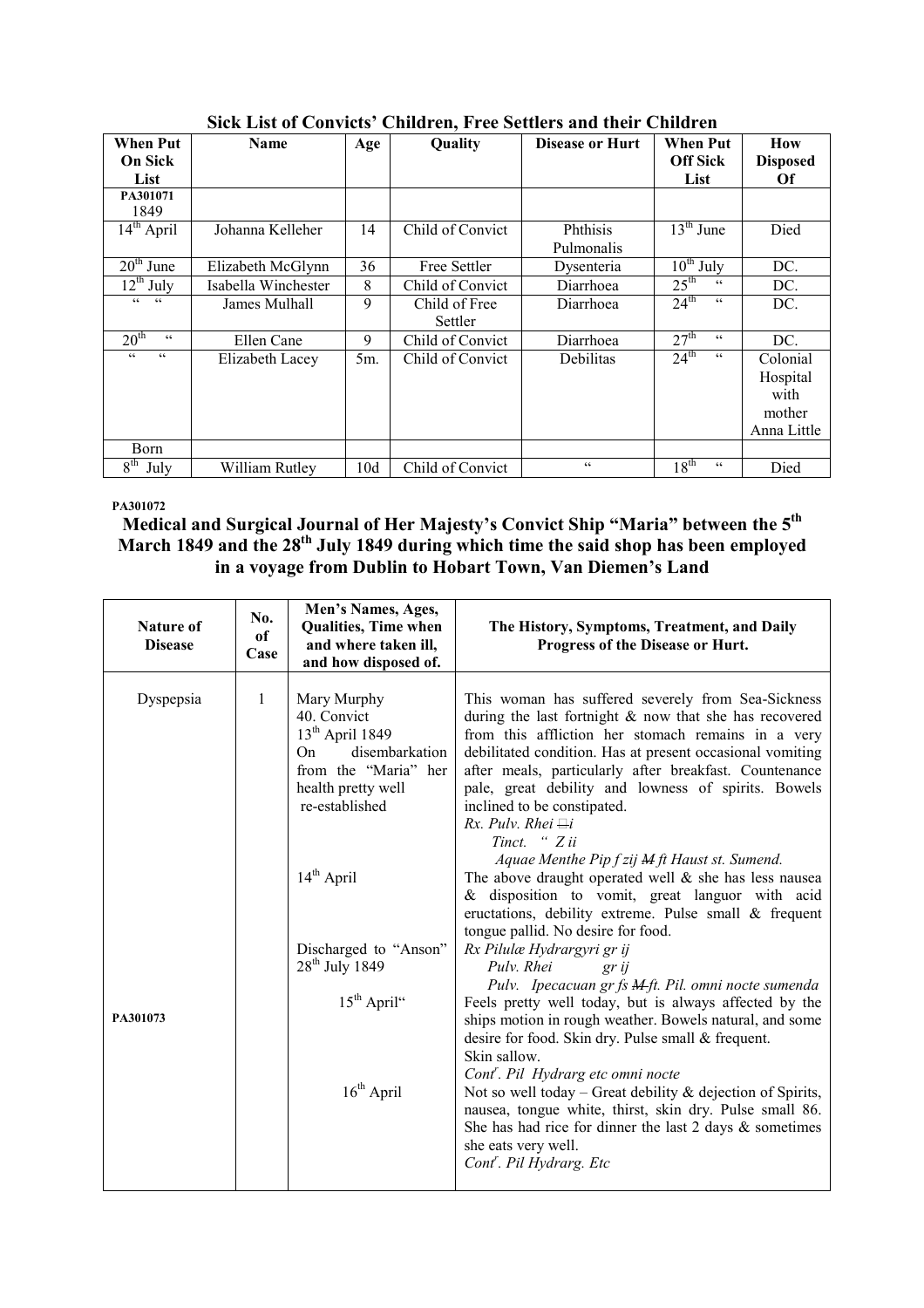|          | $17th$ April                      | Much the same as yesterday - Bowels not moved for 2                                                                   |
|----------|-----------------------------------|-----------------------------------------------------------------------------------------------------------------------|
|          |                                   | days Rept <sup>r</sup> Haust Rhei                                                                                     |
|          | $20^{\text{th}}$                  | Has felt herself better during the last 3 days. Bowels                                                                |
|          |                                   | regular, tongue clean, skin natural, still great debility &                                                           |
|          |                                   | depression of spirits.                                                                                                |
|          |                                   | $Capt$ . Infus Gentianæ Comp Z ifs bis in die                                                                         |
|          |                                   | Arrow Root for Breakfast                                                                                              |
|          |                                   | Rice for Dinner                                                                                                       |
|          | 30 <sup>th</sup><br>C C           | A small quantity of Port Wine                                                                                         |
|          |                                   | Has continued to take the Infusion of Gentian twice a                                                                 |
|          |                                   | day for the last 10 days $\&$ has derived great benefit from                                                          |
|          |                                   | its employment. Today there is some nausea $\&$ bowels                                                                |
|          |                                   | constipated. Cap <sup>t</sup> . Haust Rhei ut supra.                                                                  |
|          |                                   | Continues to enjoy tolerably good health, but always                                                                  |
|          |                                   | suffers severely from Sea-Sickness in anything like bad                                                               |
|          |                                   | weather.                                                                                                              |
|          |                                   | Cap <sup>t</sup> . Pil Hydrarg gr ii                                                                                  |
|          |                                   | Pulv. Rhei gr ii                                                                                                      |
|          |                                   | Pulv Ipecac gr fs h.s.                                                                                                |
|          | May $1st$                         | Less depression of animal spirits, debility much the                                                                  |
|          |                                   | same. Skin moist, occasional thirst, Bowels regular Pulse                                                             |
|          |                                   | very weak. 88.                                                                                                        |
|          |                                   | Cont <sup>r</sup> Pil Hydrarg                                                                                         |
|          |                                   | Preserved Soup                                                                                                        |
|          |                                   | Port Wine                                                                                                             |
|          | May $16th$                        | Has continued in an improved state of health for the last                                                             |
|          |                                   | fortnight. Debility still continues. Cap <sup>t</sup> . Pil Quinæ gr i in                                             |
|          |                                   | singulus bis in die                                                                                                   |
|          |                                   | Preserved Soup                                                                                                        |
|          |                                   | Port Wine                                                                                                             |
|          |                                   |                                                                                                                       |
|          | June 1st                          | Health pretty good, occasional nausea                                                                                 |
|          |                                   | Continue the same Diet                                                                                                |
|          | $\zeta$ $\zeta$                   | Omitt <sup>r</sup> Pil Quinæ                                                                                          |
|          | !2th                              | Not so well today, having vomited several times during                                                                |
|          |                                   | the night, great debility great anxiety of countenance,                                                               |
|          |                                   | tongue furred, thirst. Pulse small & weak                                                                             |
| PA301074 |                                   | <b>Arrow Root</b>                                                                                                     |
|          | $13th$ June                       | Great debility & depression of spirits. nausea, tongue<br>furred, thirst, Bowels loose, acid eructations. Pulse small |
|          |                                   | & frequent. No desire for food.                                                                                       |
|          |                                   | Cap <sup>t</sup> . Mist Cretæ C. Z i p.r.n.                                                                           |
|          |                                   | Diet Rice, Tea etc                                                                                                    |
|          | $14th$ June                       | Feels better today. Bowels regular, less debility, some                                                               |
|          |                                   | desire for food. Tongue cleaner.                                                                                      |
|          |                                   | Cap <sup>t</sup> . Pil Hydrarg etc omni nocte                                                                         |
|          | $17^{\text{th}}$<br>$\pmb{\zeta}$ | Stomach quiet & appetite for food good. Tongue clean,                                                                 |
|          |                                   | no thirst. Bowels regular.                                                                                            |
|          |                                   | Preserved Soup                                                                                                        |
|          |                                   | Port Wine                                                                                                             |
|          | $30th$ June                       | Continued to take the Pil Hydrargyri for 4 successive                                                                 |
|          |                                   | nights $\&$ it was then omitted. Has remained in pretty                                                               |
|          |                                   | good health since that period but has occasional                                                                      |
|          |                                   | vomiting, $\&$ the debility of body $\&$ languor of mind                                                              |
|          |                                   | continues nearly to the same extent as ever.                                                                          |
|          |                                   | Omitt <sup>'</sup> Medicinæ                                                                                           |
|          |                                   | Her appetite for food is [quiet/great?] $\&$ she prefers Salt                                                         |
|          |                                   | Meat to preserved Meat $\&$ as it seems to agree with the<br>stomach she is allowed to eat it.                        |
|          |                                   |                                                                                                                       |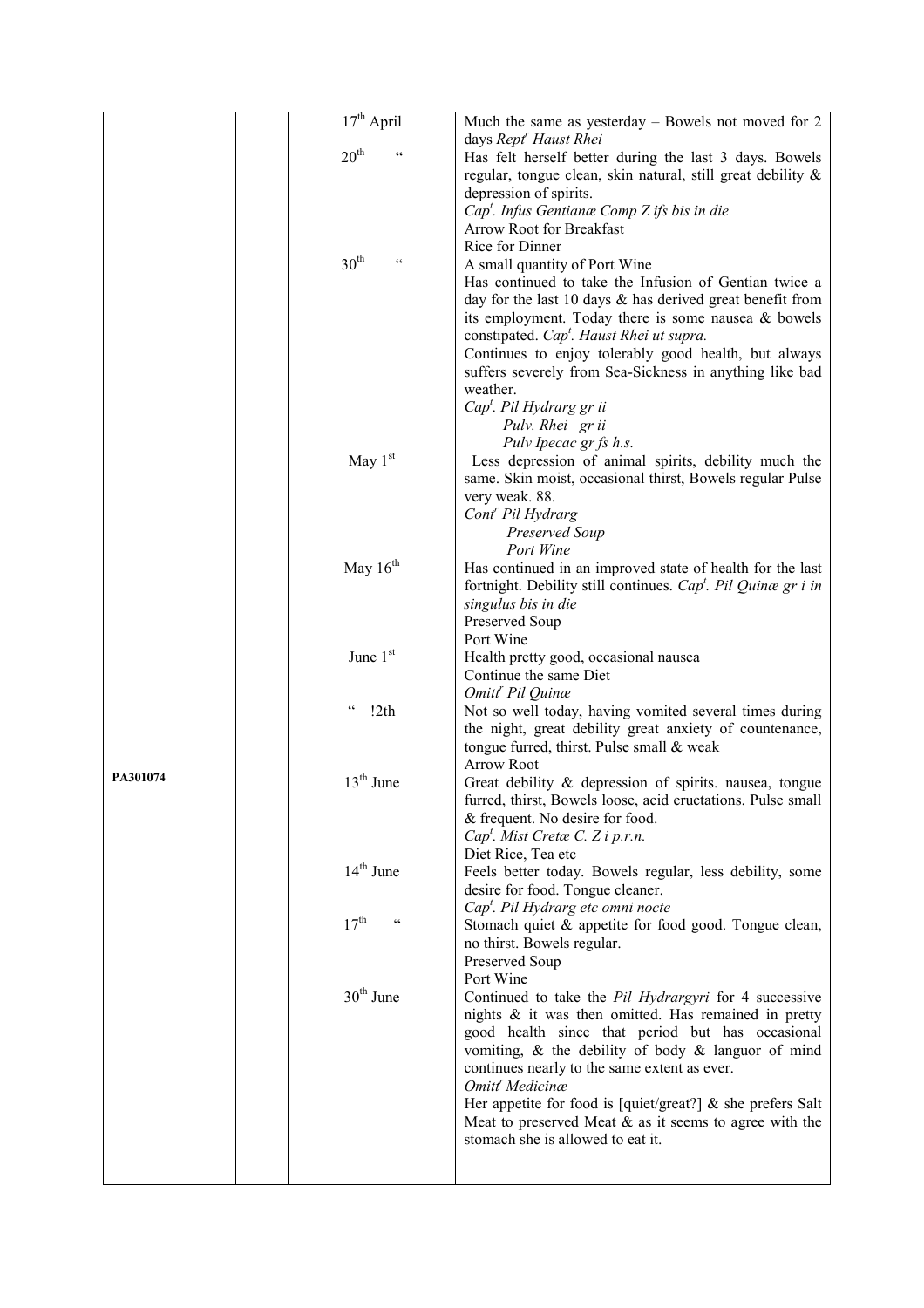|           |                |                                                                                                                                                                           | This woman at the present moment, 20 <sup>th</sup> July, is in pretty<br>good health & was discharged to day to the "Anson"<br>Convict Hulk. She is still weak & emaciated but has<br>greatly improved since our arrival in harbour.                                                                                                                                                                                                                                                                                                                                                                                                                                                                                                                                                                                                                                                                                                              |
|-----------|----------------|---------------------------------------------------------------------------------------------------------------------------------------------------------------------------|---------------------------------------------------------------------------------------------------------------------------------------------------------------------------------------------------------------------------------------------------------------------------------------------------------------------------------------------------------------------------------------------------------------------------------------------------------------------------------------------------------------------------------------------------------------------------------------------------------------------------------------------------------------------------------------------------------------------------------------------------------------------------------------------------------------------------------------------------------------------------------------------------------------------------------------------------|
| Pleuritis | $\mathfrak{2}$ | Honora Hegarty<br>40. Convict<br>13 <sup>th</sup> April 11849<br>At Sea<br>Discharged from<br><b>Sick List</b><br>quite well<br>21 <sup>st</sup> May 1849<br>$14th$ April | At 6.30 P.M. this woman was attacked with acute pain in<br>the left side of the Thorax, accompanied with dyspnoea<br>Breathing extremely anxious & short. Pain much<br>increased on taking a deep inspiration Cough. Pulse<br>frequent & hard, skin hot & flushed. Bowels constipated<br>Venæsectio ad deliquium animi<br>Rx Antim.Potassio Tart' gr 1/4<br>$Zj$ <b>M</b> -Ft Haust $3^{tis}$ horis sumendus<br>Aquæ<br>Is much better this morning. No pain except on taking a<br>deep inspiration. Less cough. Pulse less frequent & hard.<br>Continued to take nauseating doses of Tartarized<br>Antimony till midnight, when she vomited. Cont'.<br>Solutio Antim Potasio Tartratis gr 1/8 ad Aquæ<br>Z i $2^{ndis}$ horis et Hydrargri Chloridi gr ij 4tis horis<br>Diet Low<br>PM. Cap <sup>t</sup> Pil Colocynth. C. no ii<br>Slight return of pain this evening, cough slightly<br>increasing, some anxiety of countenance. Face flushed. |
|           |                | $15th$ April                                                                                                                                                              | Pulse frequent but not hard.<br>Much better, no pain, less cough, bowels moved twice,<br>skin moist & soft. Pulse 80 & soft. Cap <sup>t</sup> . Sol Magnes<br>Sulphatis ft Z ii. Omitt <sup>"</sup> Sol Antim Potass Tart <sup>"</sup> and<br>Hydrarg Chloridum.<br>Continue Low Diet                                                                                                                                                                                                                                                                                                                                                                                                                                                                                                                                                                                                                                                             |
|           |                | $16th$ April                                                                                                                                                              | No complaint, except debility, slight cough - Bowels<br>moved twice during the night. Pulse natural, skin soft &<br>moist, tongue clean.<br>No medicine                                                                                                                                                                                                                                                                                                                                                                                                                                                                                                                                                                                                                                                                                                                                                                                           |
|           |                | $17th$ April<br>19 <sup>th</sup>                                                                                                                                          | Continue Low Diet<br>No complaint except that of debility.<br>Bowels constipated<br>Cap <sup>t</sup> Pil Colocynth C. no ij                                                                                                                                                                                                                                                                                                                                                                                                                                                                                                                                                                                                                                                                                                                                                                                                                       |
|           |                | $28^{\text{th}}$<br>$\mathsf{c}\,\mathsf{c}$                                                                                                                              | Low Diet<br>Has continued free from pain but has had cough with<br>mucus expectoration for the last few days.<br>Applicatur Emplast Lyttæ pectori.<br>Capt. Mistura Pectoralis Z i pro re nata<br>She looks much debilitated.                                                                                                                                                                                                                                                                                                                                                                                                                                                                                                                                                                                                                                                                                                                     |
|           |                | April 29 <sup>th</sup>                                                                                                                                                    | Preserved Meat, Wine and Water<br>Better very little cough & slight expectoration of mucus,<br>no pain, Pulse rather small. Bowels inclined to be<br>constipated. Skin dry. Cap <sup>t</sup> . Sol Antim Potass Tart gr $\frac{1}{8}$<br>ad Aquæ Z i $4^{t}$ horis                                                                                                                                                                                                                                                                                                                                                                                                                                                                                                                                                                                                                                                                                |
|           |                | April 30 <sup>th</sup>                                                                                                                                                    | Omitt <sup>r</sup> Mistura Pectoralis<br>Much better, little or no cough, less debility<br>Cont <sup>r</sup> . Mist Pectoralis<br>Omitt <sup>r</sup> Sol Antim Potass Tart                                                                                                                                                                                                                                                                                                                                                                                                                                                                                                                                                                                                                                                                                                                                                                        |
|           |                | May 15 <sup>th</sup>                                                                                                                                                      | Bowels moved once last night<br>Has had no complaint for the last fortnight, except slight<br>debility & cough. Infricitur Ung. Antim Potass Tart                                                                                                                                                                                                                                                                                                                                                                                                                                                                                                                                                                                                                                                                                                                                                                                                 |
|           |                | May $21st$                                                                                                                                                                | pectori.<br>During the last 4 days has had not the slightest cough $\&$<br>is quite well & was therefore discharged from the Sick<br>List.                                                                                                                                                                                                                                                                                                                                                                                                                                                                                                                                                                                                                                                                                                                                                                                                        |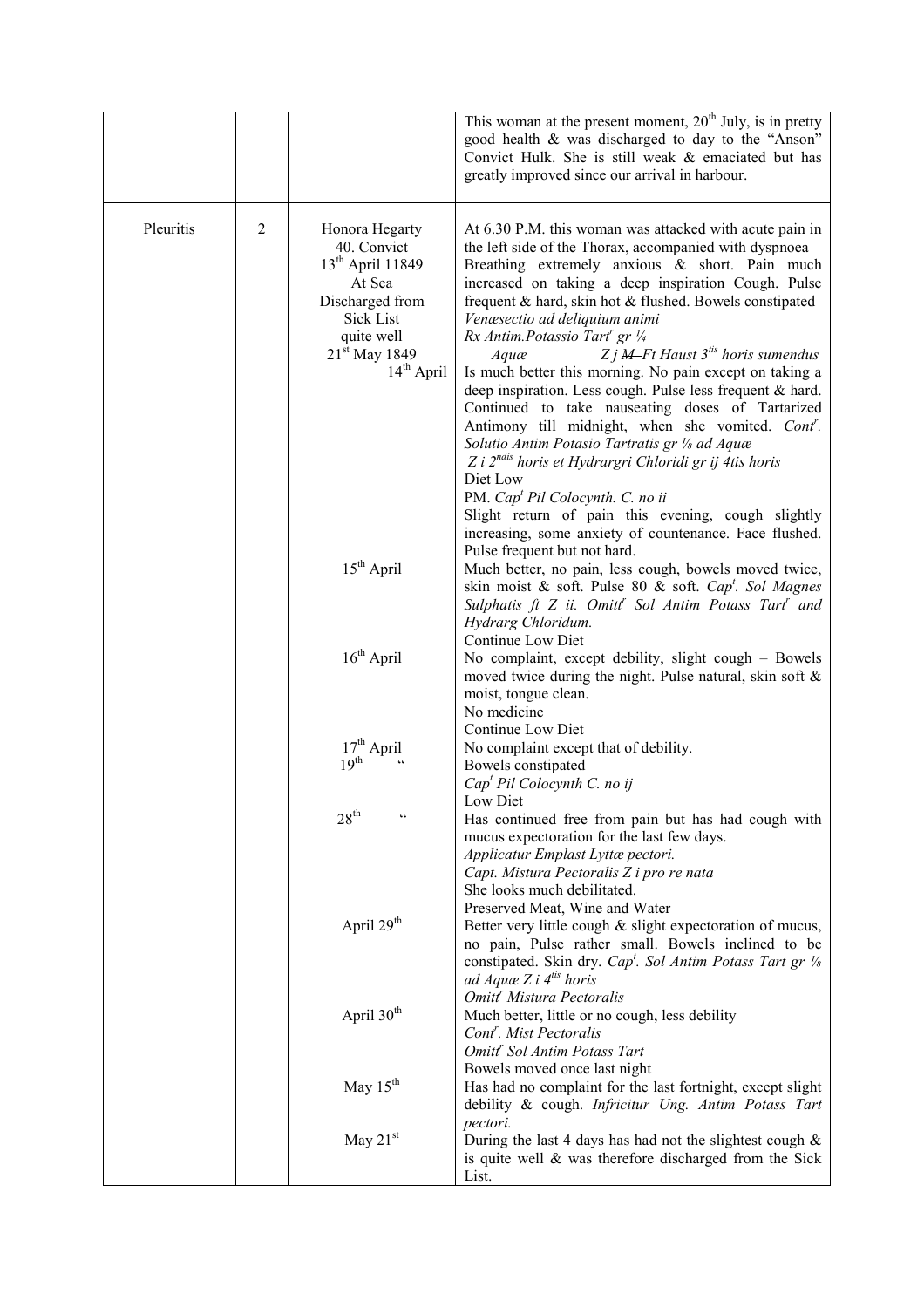|                        |   |                                                                                                       | This morning was again put on the Sick List on the 2 <sup>nd</sup><br>of July with Catarrh. And discharged on the $17th$ July,<br>quite well. Cough was at one time troublesome but soon<br>yielded to the use of Ung Antim Potass Tart                                                                                                                                                                                                                                                                                                                                                                    |
|------------------------|---|-------------------------------------------------------------------------------------------------------|------------------------------------------------------------------------------------------------------------------------------------------------------------------------------------------------------------------------------------------------------------------------------------------------------------------------------------------------------------------------------------------------------------------------------------------------------------------------------------------------------------------------------------------------------------------------------------------------------------|
| PA301075               |   |                                                                                                       |                                                                                                                                                                                                                                                                                                                                                                                                                                                                                                                                                                                                            |
| Phthisis<br>Pulmonalis | 3 | Johanna Kelleher<br>15 daughter of Convict<br>$14th$ April 1849<br>At Sea<br>Died<br>$13th$ June 1849 | This girl is exceedingly delicate $\&$ has not menstruated,<br>is very chlorotic in appearance, appetite for food very<br>good Bowels constipated.<br>$Capt Ol Ricini z vj ex cyanth Aque Menth Pip.$<br>15 <sup>th</sup> April<br>Ol Ricini operated well, $\&$ is much the same as                                                                                                                                                                                                                                                                                                                       |
|                        |   | At Sea<br>$16th$ April                                                                                | yesterday. Skin cool, pulse small & quick, tongue pale.<br>Full diet with one glass of Port Wine at Dinner.                                                                                                                                                                                                                                                                                                                                                                                                                                                                                                |
|                        |   |                                                                                                       | Bowels inclined to be loose & feels much debilitated.<br>Cap <sup>t</sup> Pil Opii gr i<br>Diet to be continued.                                                                                                                                                                                                                                                                                                                                                                                                                                                                                           |
|                        |   | $17th$ April                                                                                          | Feels herself much better, Bowels regular. Says that she<br>had a slight cough last night, no pain of chest. Bowels                                                                                                                                                                                                                                                                                                                                                                                                                                                                                        |
|                        |   | $22nd$ April                                                                                          | regular<br>Rx Tinct Ferri Sesquicl. m x<br>Infus. Quassiæ Z i ft Haustus ter in die<br>Continued to improve until today $\&$ has taken daily a<br>draught composed of Tinct Ferri Sesquichlorid m x Infus<br>Quassia Z i. To day has no desire for food $&$ looks very<br>pale & debilitated, no cough or pain of the Chest. Arrow                                                                                                                                                                                                                                                                         |
|                        |   | April 24 <sup>th</sup>                                                                                | root with a glass of Port Wine for dinner. Dis-<br>continuatur Haust. Ferri Sesquichloridi.<br>Is much better to day – appetite very good. An egg for<br>breakfast. Preserved meat & glass of Port Wine for                                                                                                                                                                                                                                                                                                                                                                                                |
|                        |   | April 26 <sup>th</sup>                                                                                | Dinner.<br>Bowels constipated $Capt Ol Ricini z vj ex cyanth Aque$<br>Menth Pip.                                                                                                                                                                                                                                                                                                                                                                                                                                                                                                                           |
|                        |   | April 28 <sup>th</sup>                                                                                | Diet the same as before<br>Continued to take Haust Ferri Sesquichl yesterday, has<br>slight nausea, omitt <sup>r</sup> Haust et capiat Pil Quinnæ<br>Bowels regular                                                                                                                                                                                                                                                                                                                                                                                                                                        |
|                        |   | May $2nd$                                                                                             | Greatly improved during the last few days. Cont'. Pil<br>Quinnæ gr i in singulus bis in die                                                                                                                                                                                                                                                                                                                                                                                                                                                                                                                |
|                        |   | May 4 <sup>th</sup>                                                                                   | Complains of slight cough, no pain of chest. Pulse quick<br>& small. Bowels regular. Tongue pale.<br>Omitt <sup>'</sup> Pil Quinnæ.                                                                                                                                                                                                                                                                                                                                                                                                                                                                        |
|                        |   | May $5th$                                                                                             | At 2AM called to see this girl having great pain in right<br>side of Thorax with short cough no expectoration,<br>countenance very anxious, Pulse small & quick.<br>Cap <sup>t</sup> . Sol Antim Potass Tart gr 1/8 ad aquæ Z j $3^{$ } horis                                                                                                                                                                                                                                                                                                                                                              |
| PA301076               |   |                                                                                                       | ant. que ad nauseam<br>Applicandum Emplast Lyttæ lateri dextro thoracis<br>Same Diet                                                                                                                                                                                                                                                                                                                                                                                                                                                                                                                       |
|                        |   |                                                                                                       | Vespere.<br>Pain was entirely removed by the Blister.<br>Occasional<br>cough<br>with<br>slight<br>muco-purulent<br>expectoration.<br>On percussing the chest, the sound<br>elicited was duller on the right than on the left side of<br>thorax. This girl although always exceedingly delicate in<br>appearance did not till within the last few days give me<br>reason to suppose she was consumptive; but a most<br>marked change for the worse has taken place since the 4 <sup>th</sup><br>inst. She thinks that she took cold s few days since when<br>she remained a longer time than usual on deck. |
|                        |   | May $6th$                                                                                             | Much better to day $\&$ slept pretty well, having occasional                                                                                                                                                                                                                                                                                                                                                                                                                                                                                                                                               |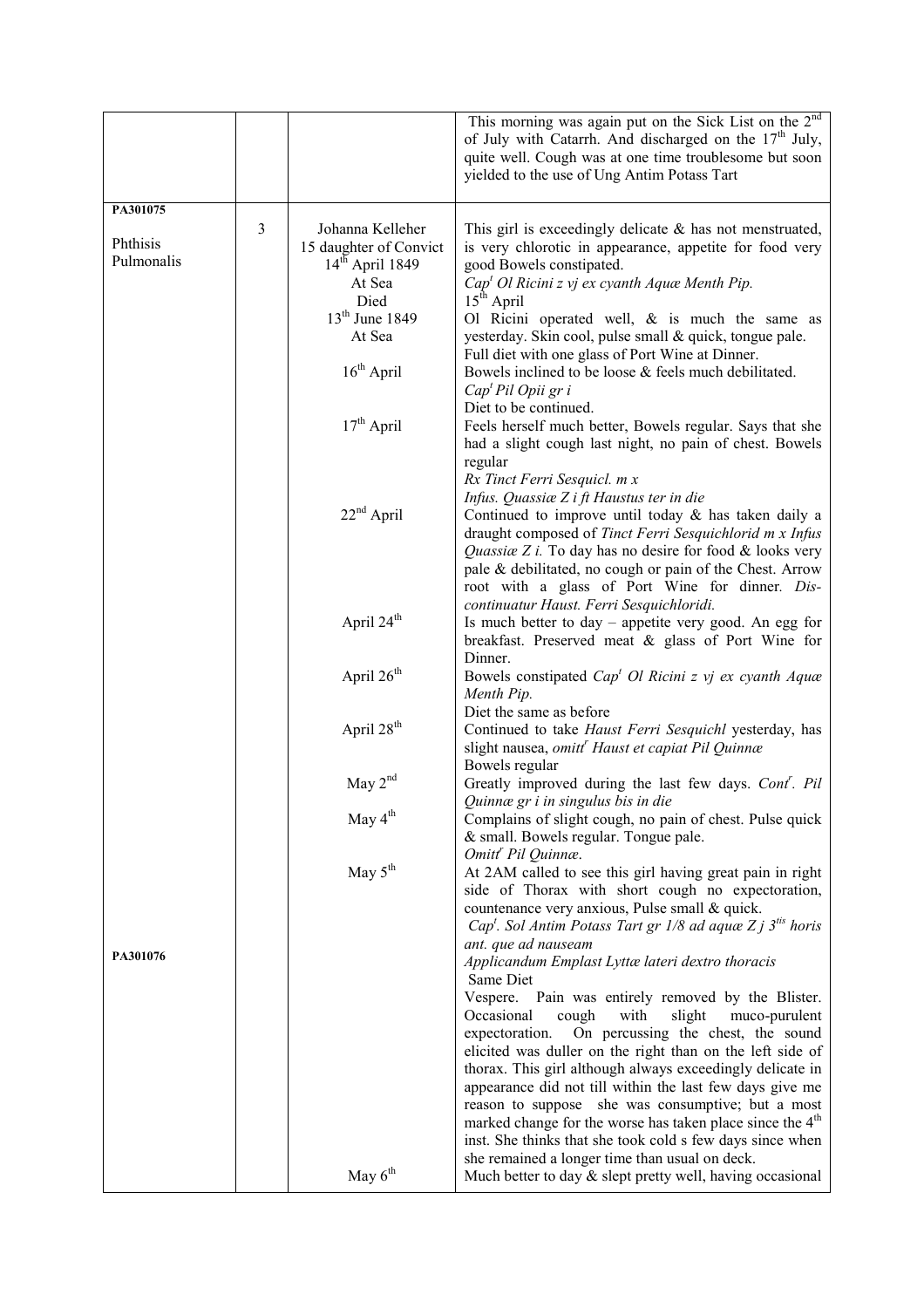|          |                                | cough with slight muco-purulent expectoration, slight                                                                                                                                |
|----------|--------------------------------|--------------------------------------------------------------------------------------------------------------------------------------------------------------------------------------|
|          |                                | pain in right side of chest $\&$ shoulder, some pain of<br>abdomen - bowels regular. Tongue clean but pale. Pulse<br>88 & short – Blister continues to discharge. Dressed            |
|          |                                | simply. Diet consists of Arrow Root etc Appetite very<br>good & wishes to have meat & wine for Dinner.                                                                               |
|          |                                | Continuatur Haust Antim Potass Tart $-4^{its}$ horis                                                                                                                                 |
|          | May $7th$                      | Much better, having very little pain or cough $-$ but is<br>much debilitated $\&$ is exceedingly emaciated. Pulse 90 $\&$<br>weak, tongue clean, Bowels regular. No Medicine Blister |
|          |                                | dressed                                                                                                                                                                              |
|          | $\leftarrow$ g <sup>th</sup>   | Gruel broth<br>At 3AM called to see this girl, complaining of most                                                                                                                   |
|          |                                | severe lancinating pain in right side of thorax, greatly                                                                                                                             |
|          |                                | increased during inspiration $\&$ on the slightest motion of                                                                                                                         |
|          |                                | the body. Pulse 94. very feeble, thirst, tongue clean,                                                                                                                               |
|          |                                | Bowels regular. Vesicatorium. p.d.<br>8AM. Much easier. Cap <sup>t</sup> Haust Antim Potass Tart gr 1/8                                                                              |
|          |                                | <i>ad aquæ Z j</i> $4^{i}$ <i>horis</i> Debility excessive                                                                                                                           |
|          |                                | Vespere. Has remained free from pain since 8 AM.                                                                                                                                     |
|          |                                | Cough now troublesome expectoration greater & more                                                                                                                                   |
|          |                                | purulent in appearance. Had some soup $&$ small quantity<br>of wine this afternoon, debility very excessive. $Capt$ .                                                                |
|          |                                | Mist Pectoralis tussi urgente. Blister dressed.                                                                                                                                      |
|          | May 9 <sup>th</sup>            | Has soreness rather than pain of Thorax, less cough.                                                                                                                                 |
|          |                                | Pulse 86. thirst great, appetite good $\&$ craves for food.<br>Allowed Soup $\&$ small quantity of wine $\&$ an egg for                                                              |
|          |                                | breakfast. There is cavernous respiration at the upper part                                                                                                                          |
|          |                                | of the right lung with puerile respiration on the left side.                                                                                                                         |
|          | May $14th$                     | $Capt$ . Mist Pectoral p.r.n.<br>Has remained in much the same condition since the $9th$                                                                                             |
|          |                                | having occasional return of pain, cough troublesome at                                                                                                                               |
|          |                                | night & expectoration now quite purulent. is much                                                                                                                                    |
|          |                                | debilitated & emaciated Pulse 90 & very small, thirst,<br>Continue the Mist Pectoral. Blister healed. Bowels                                                                         |
|          |                                | regular. Cavity of the right lung seems to get daily larger.                                                                                                                         |
| PA301077 | May $16th$                     | Cough troublesome, copious purulent expectoration,<br>Bowels rather relaxed, thirst great. Pulse small &                                                                             |
|          |                                | frequent. Mist Pectoralis. Cap <sup>t</sup> Mist Creta C. p.r.n.                                                                                                                     |
|          |                                | Eats an egg every morning for breakfast $\&$ a piece of<br>Fowl for dinner with a quantity of Porter or Wine.                                                                        |
|          | May $17^{\text{th}}$           | Acute pain on left side of chest, breathing much hurried,                                                                                                                            |
|          |                                | cough troublesome, countenance anxious. Arrow Root.<br>Omitt <sup>'</sup> Wine                                                                                                       |
|          | $\cdot \cdot 20$ <sup>th</sup> | Has been pretty free from pain since the $17th$ but is very                                                                                                                          |
|          |                                | much debilitated & does not sleep well at night. Bowels                                                                                                                              |
|          |                                | regular. Capt. Haust Anodyne h.s. Allowed an egg for<br>breakfast, generally has something from the cabin table                                                                      |
|          |                                | for dinner, as she cannot be persuaded to eat arrow root                                                                                                                             |
|          |                                | or any of the medical comforts.                                                                                                                                                      |
|          | May 26 <sup>th</sup>           | Remains in much the same condition, occasional severe<br>pain, cough troublesome particularly at night with                                                                          |
|          |                                | copious purulent expectoration. Bowels occasionally                                                                                                                                  |
|          |                                | loose, but the <i>Mist Cretæ C</i> . immediately checks them.                                                                                                                        |
|          |                                | Allowed to eat what she fancies – Porter or Port Wine at                                                                                                                             |
|          | May $31st$                     | dinner. Cont <sup>'</sup> Mist. Pectoralis<br>Has somewhat improved since the $26th$ having less cough                                                                               |
|          |                                | & expectoration, but becomes daily more emaciated $\&$                                                                                                                               |
|          |                                | debilitated. Diet as before. Cont <sup>r</sup> . Mist Pectoralis &                                                                                                                   |
|          |                                | occasionally an opiate draught at bed time.                                                                                                                                          |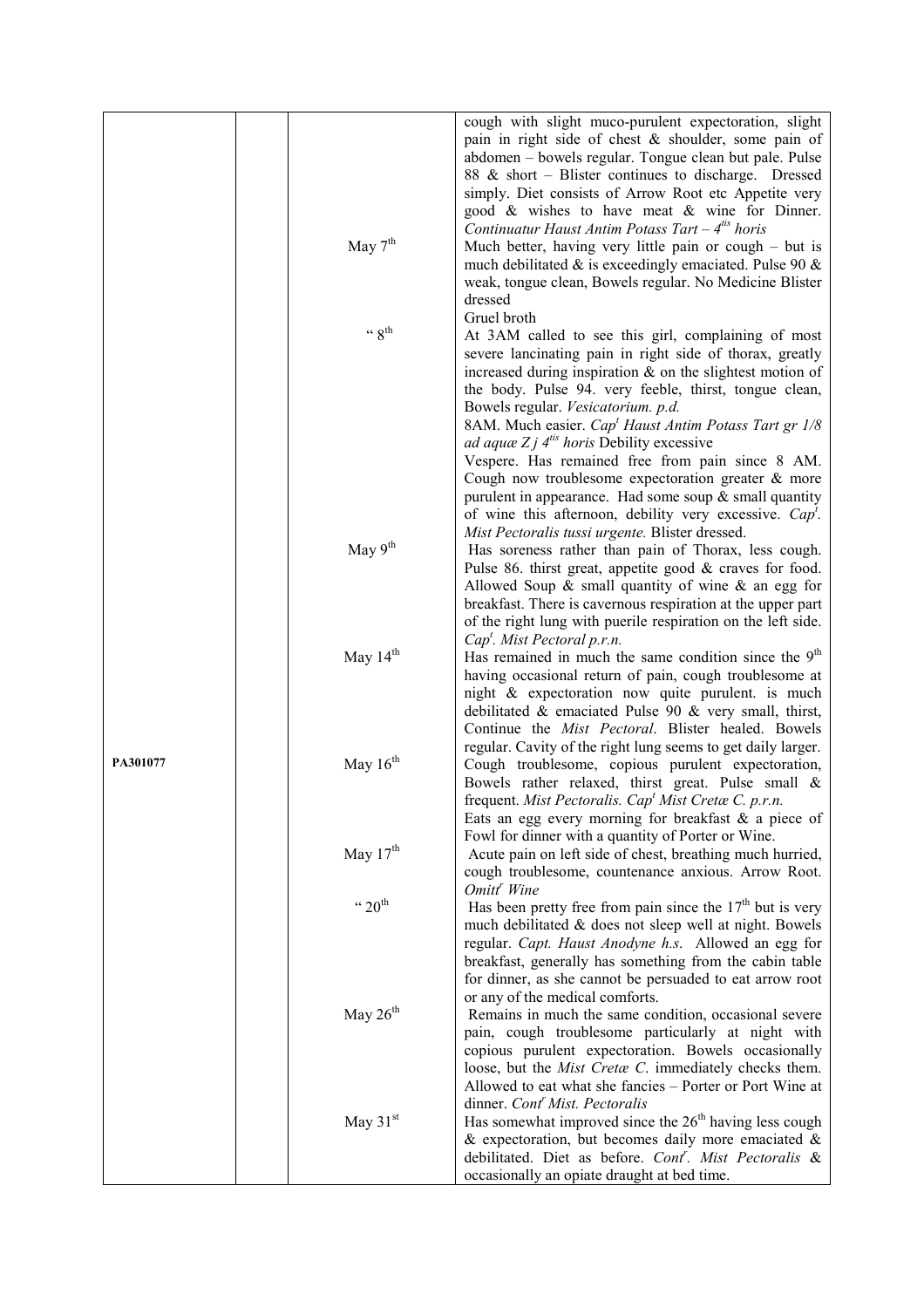|             |   | June 3rd                                                                              | Return of pain last night. Blister applied. Cough &                                                                                                                                                                                                                                                                                                                                                                                           |
|-------------|---|---------------------------------------------------------------------------------------|-----------------------------------------------------------------------------------------------------------------------------------------------------------------------------------------------------------------------------------------------------------------------------------------------------------------------------------------------------------------------------------------------------------------------------------------------|
|             |   | June 7 <sup>th</sup>                                                                  | [pain?] very troublesome $\&$ expectoration most profuse –<br>has night perspirations - $&$ bowels relaxed 3 times last<br>night. $Capt Mist Cretæ C. post singular dejections liquidus.$<br>Daily becoming worse $\&$ cannot hold out much longer,<br>eats healthily - $\&$ has very little pain, but cough is very<br>disturbing at times $\&$ expect oration continues to be<br>profuse – there is extensive cavernous respiration in both |
|             |   | June 9 <sup>th</sup>                                                                  | lungs. Cont <sup>r</sup> . Mist Pectoralis & Diet as before – requires<br>an opiate draught at bed time.<br>Called to see her at midnight, appeared to be moribund,<br>but rallied after drinking a small quantity of Port Wine.<br>Diarrhoea is now with difficulty checked: in other                                                                                                                                                        |
|             |   | June 12 <sup>th</sup>                                                                 | respects is the same.<br>Has remained in much the same condition since the $9th$ &<br>is evidently sinking – diarrhoea continues in spite of the<br>Mist. Cretæ. Intellect quite clear & has been aware for                                                                                                                                                                                                                                   |
|             |   | June 13 <sup>th</sup>                                                                 | the last fortnight of her approaching end.<br>She died at 5:30 AM.                                                                                                                                                                                                                                                                                                                                                                            |
| Menorrhagia | 4 | Mary Donnelly<br>38 Convict<br>14 April 1849<br>At Sea                                | This woman had the appearance of a woman of 50 years<br>of age $\&$ is of an exceedingly delicate habit of body. She<br>has been subject to Menorrhagia for the last 3 years, but<br>is occasionally free from the disease for months together,                                                                                                                                                                                               |
|             |   | Discharged<br>$1st$ may 1849<br>Again                                                 | She speedily got well under the administration of<br>Quinine with a generous diet $\&$ cold applications to the<br>Vulva. She has also had two previous attacks of                                                                                                                                                                                                                                                                            |
|             |   | Placed on Sick List<br>19 <sup>th</sup> May 1849                                      | Dysentery & was put on the Sick List with this disease<br>on the $19th$ of May when she complained of frequent                                                                                                                                                                                                                                                                                                                                |
|             |   | At Sea<br>Discharged to<br>Colonial Hospital<br>Van Diemen's Land<br>$24th$ July 1849 | desire to go to stool & passed mucus mixed with blood,<br>tenesmus. Cap <sup>t</sup> . Ol. Ricini z j ex cyath Aquae Menth Pip.<br>May 20 <sup>th</sup> Was much relieved by the Castor Oil which<br>brought away a large quantity of hardened faces, slight<br>return of tenesmus, $Capt$ . Pil Opii gr i ter in die                                                                                                                         |
|             |   | May $21st$<br>$24^{\text{th}}$                                                        | Fomentatur abdomini<br>Bowels quiet, no tenesmus. Omitt <sup>'</sup> Medicinæ<br>Uneasy sensation in bowels which have not been moved<br>since yesterday morning.<br>Rx Pil Hydrarg gr ii                                                                                                                                                                                                                                                     |
|             |   | $25^{\text{th}}$<br>$\zeta$ $\zeta$                                                   | Pulv Rhei gr ii<br>Pulv Ipecac gr i M ft Pil bis in die sumenda<br>Had two motions last night of natural consistence,<br>slightly tinged with blood.<br>Omitt <sup>r</sup> Pil Hydrarg etc.                                                                                                                                                                                                                                                   |
| PA301078    |   | May $27th$                                                                            | Bowels constipated<br>$Rx$ Pulv. Rhei $\rightleftarrows$ i Tinct Rhei zij Aquæ Menth Pip Zifs $M$ ft<br>Haust.                                                                                                                                                                                                                                                                                                                                |
|             |   | 28 <sup>th</sup><br>$\mathsf{cc}$                                                     | Diet consists of Arrow Root<br>Bowels moved twice by the Rhubarb draught.                                                                                                                                                                                                                                                                                                                                                                     |
|             |   | 31 <sup>st</sup><br>$\mathfrak{c} \mathfrak{c}$<br>June 3rd                           | Diet as yesterday<br>Bowels constipated since the 28 <sup>th</sup> inst. Rept <sup>r</sup> Haust Rhei.<br>Bowels have been quite regular since taking the Rhubarb<br>draught, Allowed Preserved Soup & Rice. Is very pale &                                                                                                                                                                                                                   |
|             |   | June $6th$                                                                            | looks debilitated.<br>Remains free from all symptoms of Dysentery. Requires<br>an occasional rhubarb draught as bowels are inclined to<br>become constipated                                                                                                                                                                                                                                                                                  |
|             |   | June $12th$                                                                           | Bowels constipated Rhubarb draught                                                                                                                                                                                                                                                                                                                                                                                                            |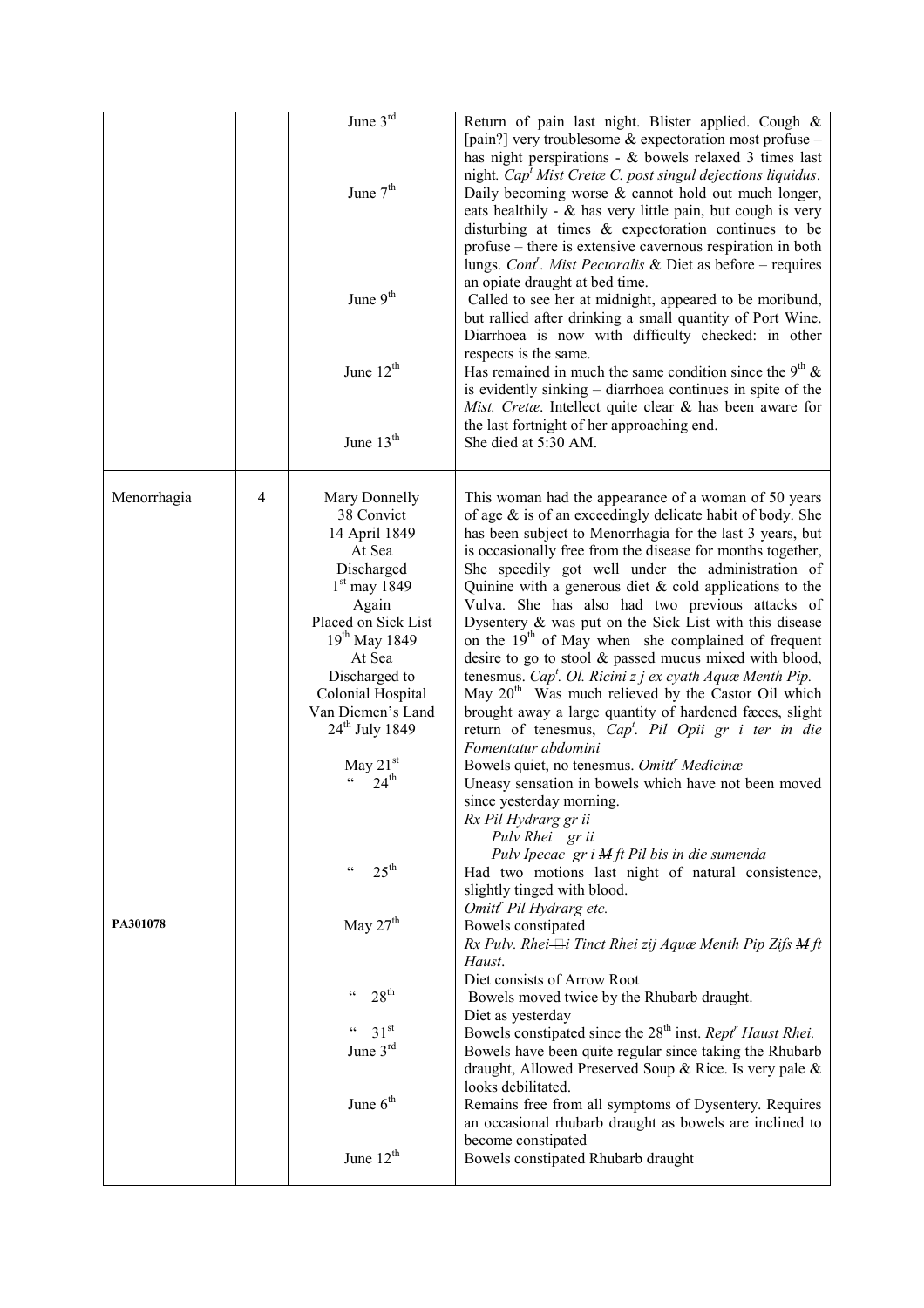|                       |   | June 19 <sup>th</sup>                                                 | Return of griping & tenesmus, 3 stools during last 12                                                                              |
|-----------------------|---|-----------------------------------------------------------------------|------------------------------------------------------------------------------------------------------------------------------------|
|                       |   |                                                                       | hours – mixed with blood. Pulse small $\&$ quick, tongue<br>furred, thirst. Cap <sup>t</sup> . Ol Ricini z vj ex cyath Aquae Menth |
|                       |   | 20 <sup>th</sup><br>$\boldsymbol{\varsigma}$ $\boldsymbol{\varsigma}$ | Pip. Hot fomentations to Abdomen.<br>Had 2 motions after taking the Ol Ricini which entirely                                       |
|                       |   |                                                                       | removed the griping & tenesmus. Cap <sup>t</sup> Pil Opii gr i bis in                                                              |
|                       |   |                                                                       | die. Suppositor Opii. Diet Arrow Root.                                                                                             |
|                       |   | 21 <sup>st</sup><br>$\epsilon$                                        | 3 motions during the night without pain or tenesmus.                                                                               |
|                       |   | $22^{nd}$<br>$\zeta$ $\zeta$                                          | Cont' Pil Opii gr i mane nocteque. Diet as before                                                                                  |
|                       |   |                                                                       | Feels quite easy to day – no motion during the last $18$<br>hours. Diet as before                                                  |
|                       |   | $28^{\text{th}}$<br>$\zeta$ $\zeta$                                   | Has remained free from all symptoms of Dysentery                                                                                   |
|                       |   |                                                                       | since the $22nd$ inst. – Requires an occasional dose of Ol                                                                         |
|                       |   |                                                                       | Ricini or Haust Rhei.                                                                                                              |
|                       |   | July $7th$                                                            | Had remained quite free from Dysentery until last night                                                                            |
|                       |   |                                                                       | when she was seized with vomiting $\&$ purging which<br>caused extreme prostration of the vital powers. She soon                   |
|                       |   |                                                                       | recovered on the application of a mustard poultice to the                                                                          |
|                       |   |                                                                       | region of stomach & an opiate pill taken.                                                                                          |
|                       |   | July 10 <sup>th</sup>                                                 | Remained free from purging & vomiting till this                                                                                    |
|                       |   |                                                                       | morning when these symptoms returned with greater<br>violence than ever. $Cap^t$ . Haust Efferves. p.r.n.                          |
|                       |   |                                                                       | Sinaprisma regioni stomachi applicandum suppostor                                                                                  |
|                       |   |                                                                       | Opii. Extreme prostration of muscular power.                                                                                       |
|                       |   | July 11 <sup>th</sup>                                                 | Much better to day vomiting now ceased after                                                                                       |
|                       |   |                                                                       | application of Cetaphlas Sinapism & she remained well<br>until this morning the $15th$ July having had 2 stools                    |
|                       |   |                                                                       | mixed with blood, occasional tormina & tenesmus.                                                                                   |
|                       |   |                                                                       | Injections of Arrow Root & Tinct Opii ter in die. Diet                                                                             |
|                       |   |                                                                       | Rice & Arrow Root.                                                                                                                 |
|                       |   | July 14 <sup>th</sup>                                                 | Has had frequent hiccough but bowels are quiet $\&$ no                                                                             |
|                       |   | July $18th$                                                           | vomiting since 10 <sup>th</sup> inst. Great debility<br>Has remained free from all symptoms of Dysentery                           |
|                       |   |                                                                       | since the $14th$ but remains extremely debilitated &                                                                               |
|                       |   |                                                                       | emaciated, has occasional hiccoughs. Has been allowed                                                                              |
|                       |   |                                                                       | Preserved meat & glass of Port Wine for the last 3 days.                                                                           |
|                       |   | July $20th$                                                           | Bowels inclined to be loose $\&$ has occasional tenesmus<br>& singultus. Pil Opii bis in die. Diet as before.                      |
|                       |   | July $21st$                                                           | Had 4 dysenteric stools, a small quantity of purulent                                                                              |
|                       |   |                                                                       | matter & blood mixed with the stools. Repetatur Pil                                                                                |
|                       |   |                                                                       | Hydr c Pulv Rhei & Pulv Ipecac bis in die                                                                                          |
|                       |   |                                                                       | Diet Arrow Root & Rice                                                                                                             |
|                       |   | July 22 <sup>nd</sup>                                                 | Bowels loose - omitt <sup>r</sup> Pil Hydr etc Injections of Arrow<br>Root & Tinct Opii ter in die $-Capt$ Pil Opii ter in die     |
|                       |   | July $23^{\text{rd}}$                                                 | Bowels quiet, occasional tenesmus $\&$ singultus – this                                                                            |
|                       |   |                                                                       | woman is very much emaciated $\&$ debilitated – appetite                                                                           |
|                       |   | $429$ <sup>th</sup>                                                   | for food quite lost, thirst great, Pulse 86 & very weak.                                                                           |
|                       |   |                                                                       | This woman was sent to the Colonial Hospital at Hobart<br>Town, Van Diemen's Land.                                                 |
|                       |   |                                                                       |                                                                                                                                    |
|                       |   |                                                                       |                                                                                                                                    |
| PA301079<br>Dyspepsia | 5 |                                                                       |                                                                                                                                    |
|                       |   | Mary A. Porter<br>20 Convict                                          | This patient is exceedingly delicate in appearance $\&$ has<br>suffered most severely from Sea-sickness. She has at                |
|                       |   | $14th$ April 1849                                                     | present constant pain in the epigastrium with occasional                                                                           |
|                       |   | At Sea                                                                | vomiting, bowels very irregular, generally constipated.                                                                            |
|                       |   | Discharged<br>$16th$ July 1849                                        | Pulse small $\&$ quick, Tongue clean $\&$ pale. Appetite for                                                                       |
|                       |   |                                                                       | food very capricious, sometimes very good. Cataplasma<br>Sinapis regioni stomachi, Haust Efferves p.r.n.                           |
|                       |   |                                                                       |                                                                                                                                    |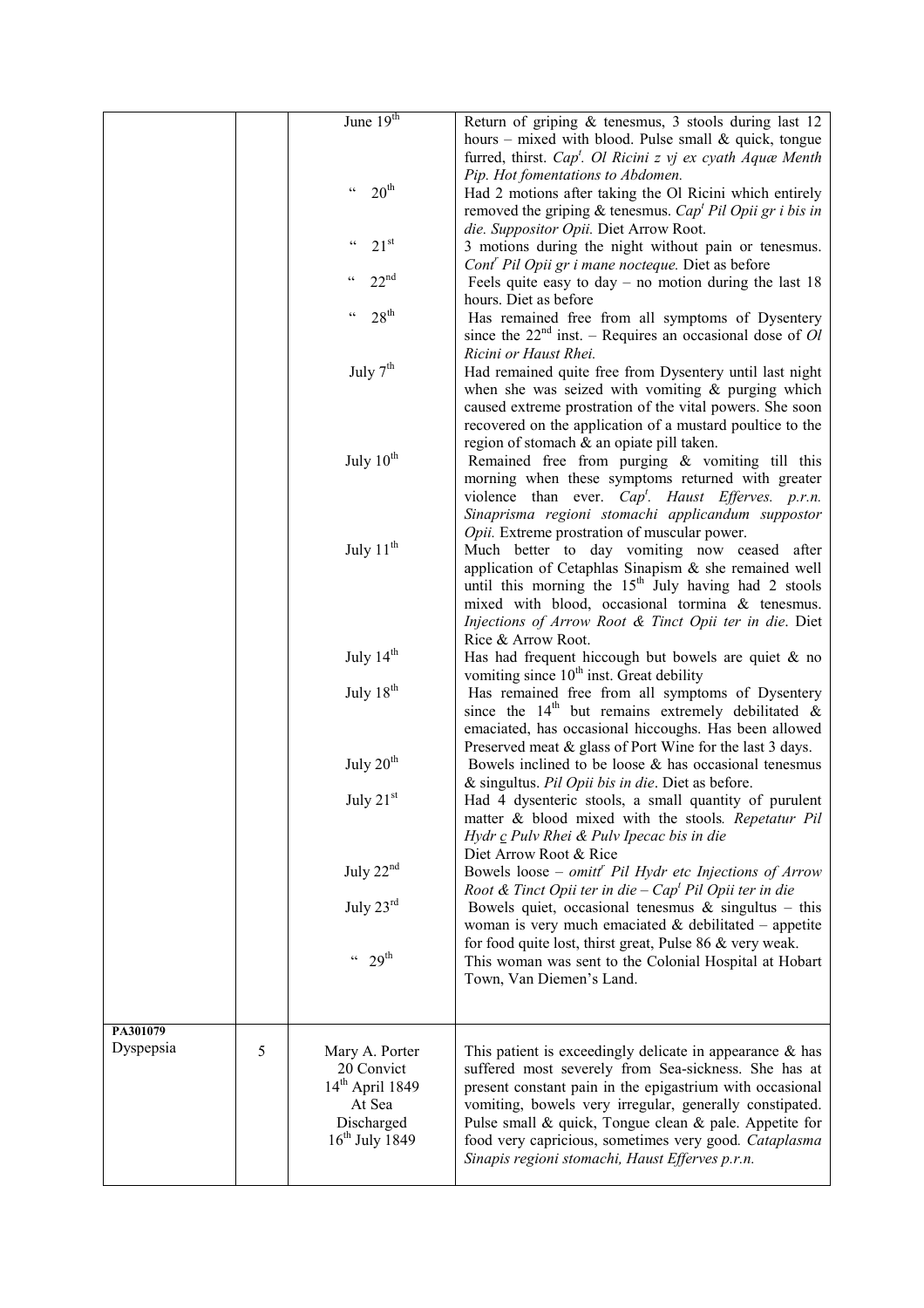|                       |   | $17th$ April                                     | Slept badly last night & vomited twice, bowels                                                                             |
|-----------------------|---|--------------------------------------------------|----------------------------------------------------------------------------------------------------------------------------|
|                       |   |                                                  | constipated, more pain in epigastrium. Cap <sup>t</sup> . Ol. Ricini Z<br>i ex cyath Aquæ Menth Pip. Diet Arrow Root.      |
|                       |   | $18^{th}$<br>$\mathfrak{c}\,\mathfrak{c}$        | Complains of extreme debility, pain of left side,<br>occasional cough, no pain of epigastrium, no vomiting.                |
|                       |   |                                                  | Bowels moved twice. Arrow Root                                                                                             |
|                       |   | 19 <sup>th</sup> April                           | Much better to day, no pain, bowels quiet – $Capt$ . Pil                                                                   |
|                       |   |                                                  | Quinnæ gr i in singulis, nocte maneque.<br>Rice, Arrow Root, a glass of Port Wine                                          |
|                       |   | $23^{\text{rd}}$ April                           | Has continued to improve since the $19th$ & to take Pil                                                                    |
|                       |   |                                                  | Quinnæ gr i bis in die. Bowels regular & no vomiting -                                                                     |
|                       |   |                                                  | appetite for food increased. Rice etc Port Wine<br>Omitt <sup>'</sup> Pil Quinnæ                                           |
|                       |   | May $10^{th}$                                    | Has remained pretty well till last night when she had                                                                      |
|                       |   |                                                  | severe pain in the stomach which was very irritable &                                                                      |
|                       |   |                                                  | unable to retain either solids or fluids. Cataplasm Sinapis                                                                |
|                       |   |                                                  | regioni stomachi - Bowels inclined to be constipated<br>$Capt$ . Op. Ricini Z i. Haust Efferves. pro re nata.              |
|                       |   | May $11^{th}$                                    | Improved, some pain in region of stomach, no desire for                                                                    |
|                       |   |                                                  | food, great emaciation & debility, thirst. Bowels moved                                                                    |
|                       |   |                                                  | gently by the Ol Ricini. Rice<br>Vomited twice during the night, no pain, bowels regular,                                  |
|                       |   | May $12^{th}$                                    | Contin <sup>r</sup> Haust Effervese                                                                                        |
|                       |   |                                                  | Diet consists of Arrow Root & Rice                                                                                         |
|                       |   | $13^{\text{th}}$<br>$\mathfrak{c}\,\mathfrak{c}$ | Stomach & bowels quiet, no pain. Appetite pretty good.                                                                     |
|                       |   |                                                  | Cap <sup>t</sup> . Pil Quinnæ gr i bis in die. Rice Arrow Root, Port<br>Wine                                               |
|                       |   |                                                  | Has remained comparatively well since the 13 <sup>th</sup> inst. But                                                       |
|                       |   | May $28th$                                       | to day, has nausea, anorexia Bowels relaxed, looks                                                                         |
|                       |   |                                                  | emaciated & much debilitated. Pulse small & quick.<br>Cap <sup>t</sup> . Mist Cretæ post singulus dejectionis liquidas.    |
|                       |   |                                                  | Arrow Root & Rice                                                                                                          |
|                       |   |                                                  | Bowels quiet, in other respects the same.                                                                                  |
|                       |   | May 29 <sup>th</sup>                             | Cap <sup>t</sup> Haust Effervese pro re nata<br>Rice & Arrow Root                                                          |
|                       |   |                                                  | Much improved, appetite good. Preserved Soup & glass                                                                       |
|                       |   | 30 <sup>th</sup><br>$\mathsf{c}\,\mathsf{c}$     | of Port Wine                                                                                                               |
|                       |   | June $12th$                                      | Has been daily improving since the $30th$ ulto. Requires<br>occasional laxative                                            |
|                       |   |                                                  | Loss of appetite, bowels constipated, tongue foul,                                                                         |
|                       |   | $44 \cdot 20^{th}$                               | nausea. Pulse small & quick, pain of left side.<br>Cap <sup>t</sup> . Haust Rhei.                                          |
|                       |   | $21^{st}$<br>$\mathsf{c}\,\mathsf{c}$            | Bowels greatly moved, in other respects improved no<br>nausea.                                                             |
|                       |   | $24^{\text{th}}$<br>$\subset$ $\subset$          | Improved, no appetite, tongue clean, bowels regular<br>$Capt$ . Infus. Gentianæ Comp Z j bis in die                        |
|                       |   | July $1st$                                       | Has continued to take the Infusion of Gentian $\&$ her<br>health appears to be now well re-established. Omitt <sup>r</sup> |
|                       |   |                                                  | Medicinæ<br>Preserved Meat & Port Wine                                                                                     |
|                       |   |                                                  | Discharged from Sick List quite well.                                                                                      |
|                       |   | July 16 <sup>th</sup>                            |                                                                                                                            |
| PA301080<br>Pleuritis | 6 | Ellen McCarthy                                   | At 6 PM was suddenly seized with severe pain of right                                                                      |
|                       |   | 22 Convict                                       | side of Thorax, greatly increased on inspiration, short,                                                                   |
|                       |   | $15th$ April 1849                                | dry cough, great anxiety of countenance. Pulse small &                                                                     |
|                       |   | At Sea<br>Discharged                             | quick, face flushed, skin hot $&$ dry – Bowels constipated.<br>Venæsectio ad lb j                                          |
|                       |   | $29th$ April 1849                                | Rx Antim Potass Tart gr 1/8 Aquæ Z j M ft Haust 2ndis                                                                      |
|                       |   |                                                  | horis sumendus                                                                                                             |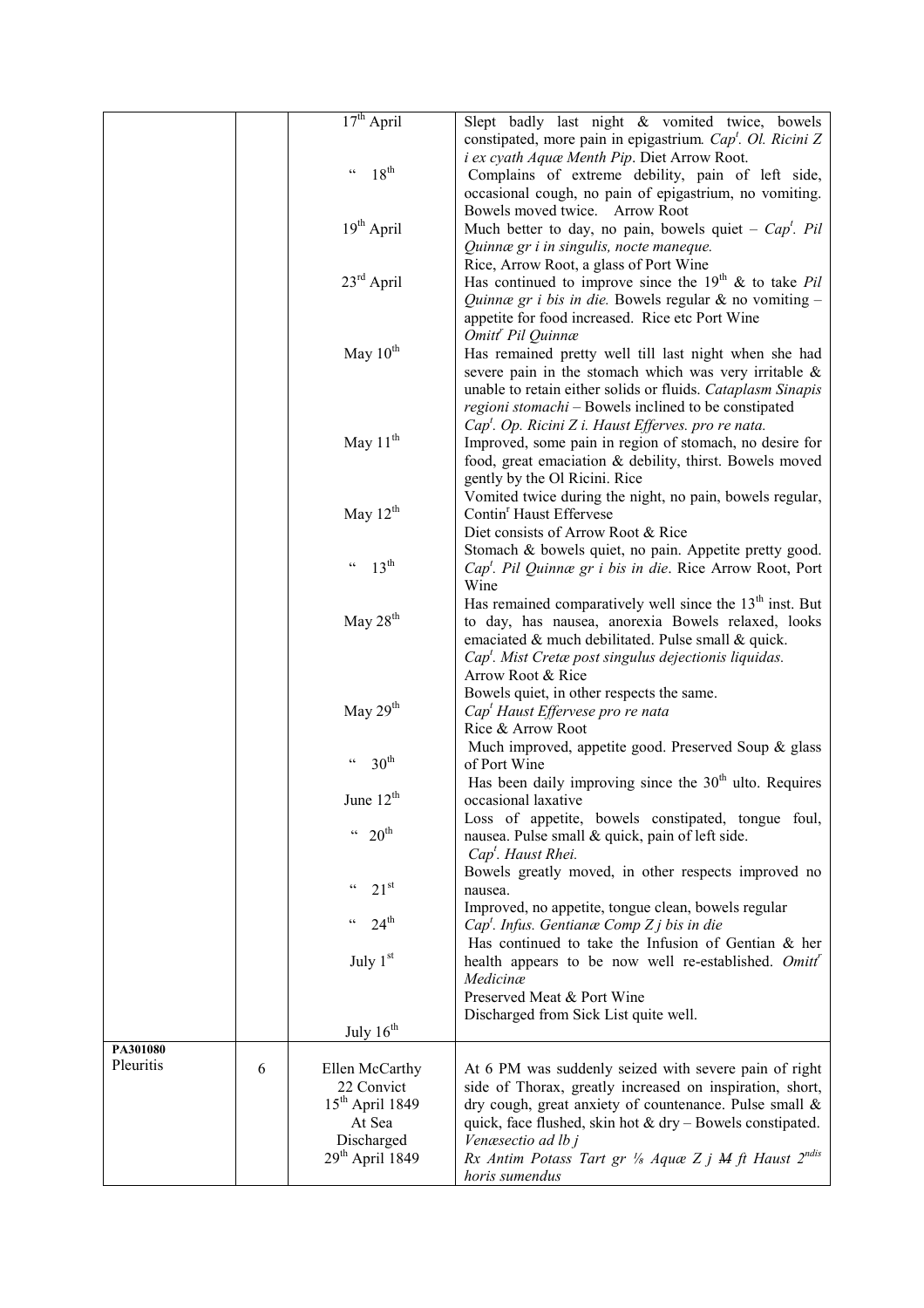|           |   | 16 <sup>th</sup> April     | Is free from pain, has slight cough. Pulse soft and quick                                                              |
|-----------|---|----------------------------|------------------------------------------------------------------------------------------------------------------------|
|           |   |                            | Cap <sup>t</sup> . Ol. Ricini Zj                                                                                       |
|           |   | $17th$ April               | Has slight cough, no pain. Bowels moved by the Ol                                                                      |
|           |   |                            | Ricini. Low diet continued.<br>No Medicine                                                                             |
|           |   | 19 <sup>th</sup> April     | Return of pain, greatly increased on taking a deep                                                                     |
|           |   |                            | inspiration, cough troublesome, thirst, Pulse quick $\&$                                                               |
|           |   |                            | hard.                                                                                                                  |
|           |   |                            | Venæsectio ad lb j<br>Sol Antim Potassio Tart. 2 <sup>ndis</sup> horis                                                 |
|           |   | Vespere                    | Some pain but much relieved has been kept under the                                                                    |
|           |   |                            | influence of Tartarized Antimony. Bowels regular.<br>Cont <sup>r</sup> . Sol Antim Potass Tart.                        |
|           |   | $20th$ April               | No pain & very slight cough, Pulse natural, skin moist,                                                                |
|           |   |                            | Bowels open. Cont <sup>r</sup> . Sol Antim Potass Tart <sup>r</sup> . 3 <sup>tis</sup> horis                           |
|           |   |                            | <b>Arrow Root</b>                                                                                                      |
|           |   | $21st$ April               | No pain or cough feels weak. Pulse & skin natural<br>Cont <sup>r</sup> Sol Antim Potass Tart. 4 <sup>tis</sup> horis   |
|           |   | 29 <sup>th</sup> April     | Low diet<br>Has remained quite well since the $21^{st}$ & was discharged                                               |
|           |   |                            | to day from the Sick List.                                                                                             |
|           |   |                            |                                                                                                                        |
| Dyspepsia | 7 | Maria Dunn<br><b>Or</b>    | This woman has suffered severely from Sea Sickness<br>during the last 10 days $\&$ is now exceedingly debilitated      |
|           |   | Mary Holmes                | $\&$ emaciated, cephalalgia, Pulse small $\&$ quick-tongue                                                             |
|           |   | 36 Convict                 | pale, skin dry, anorexia. Bowels constipated.                                                                          |
|           |   | $16th$ April 1849          | Cap <sup>t</sup> Haust Rhei. Comp.                                                                                     |
|           |   | At Sea                     | Rice & Arrow Root                                                                                                      |
|           |   | Discharged                 | $29th$ April. Was much better after the operation of the Ol                                                            |
|           |   | 28 <sup>th</sup> July 1849 | Ricini & remains comparatively well until to day the $29th$<br>April - & now complains of severe headach, increased on |
|           |   |                            | the slightest movement of the head, occasional pain in                                                                 |
|           |   |                            | the region of the stomach, countenance pale $\&$ anxious.<br>Pulse 90 & very weak, tongue clean & pale, Bowels         |
|           |   |                            | inclined to be constipated. Cap <sup>t</sup> . Haust Rhei. Comp. Cold                                                  |
|           |   |                            | applications to the head.                                                                                              |
|           |   | $30th$ April               | Headach with nausea, in other respects the same -                                                                      |
|           |   |                            | Rhubarb draught did not operate. Cap <sup>t</sup> . Haust Effervese                                                    |
|           |   |                            | Cap <sup>t</sup> . Ol Ricini zj ex cyath Aquæ Menth Pip.                                                               |
|           |   | May $1st$                  | Eats scarcely anything<br>Less nausea $\&$ headach, some pain over region of the                                       |
|           |   |                            | stomach, Rx. Pil Hydrarg. gr ij Pulv Rhei gr ij Pulv.                                                                  |
|           |   |                            | Ipecac gr i M ft Pil mane nocteque sumenda.                                                                            |
|           |   |                            | Vesicatorium regioni stomachi applicandum                                                                              |
|           |   |                            | Diet consists of Arrow Root or Rice                                                                                    |
|           |   | May 2 <sup>nd</sup>        | Much better little or no headach, no nausea. Bowels                                                                    |
|           |   |                            | regular, looks more cheerful. Ate an egg for breakfast.                                                                |
|           |   | May 20 <sup>th</sup>       | Preserved Soup for Dinner & glass of Port Wine.<br>Has remained in much the same state since last report,              |
|           |   |                            | but to day has a return in an aggravated degree all the                                                                |
|           |   |                            | symptoms of her disease - viz headach, pain in                                                                         |
| PA301081  |   |                            | epigastrium, bowels constipated, tongue furred, thirst,                                                                |
|           |   |                            | vomited twice last night, great depression of spirits. She                                                             |
|           |   |                            | omitted the <i>Pil Hydrarg. C.</i> On the 4 <sup>th</sup> inst. Since when                                             |
|           |   |                            | she has taken no medicine beyond an occasional laxative.<br>Cap <sup>t</sup> . Haust Effervese pro re nata             |
|           |   |                            | Cataplasma Sinapis regioni stomachi                                                                                    |
|           |   |                            | Vespere. Rx Pil Rhei $\rightleftharpoons$ i Tinct Rhei zij Aquæ Menth Pip Z                                            |
|           |   |                            | ifs <i>M</i> ft Haust st. s.                                                                                           |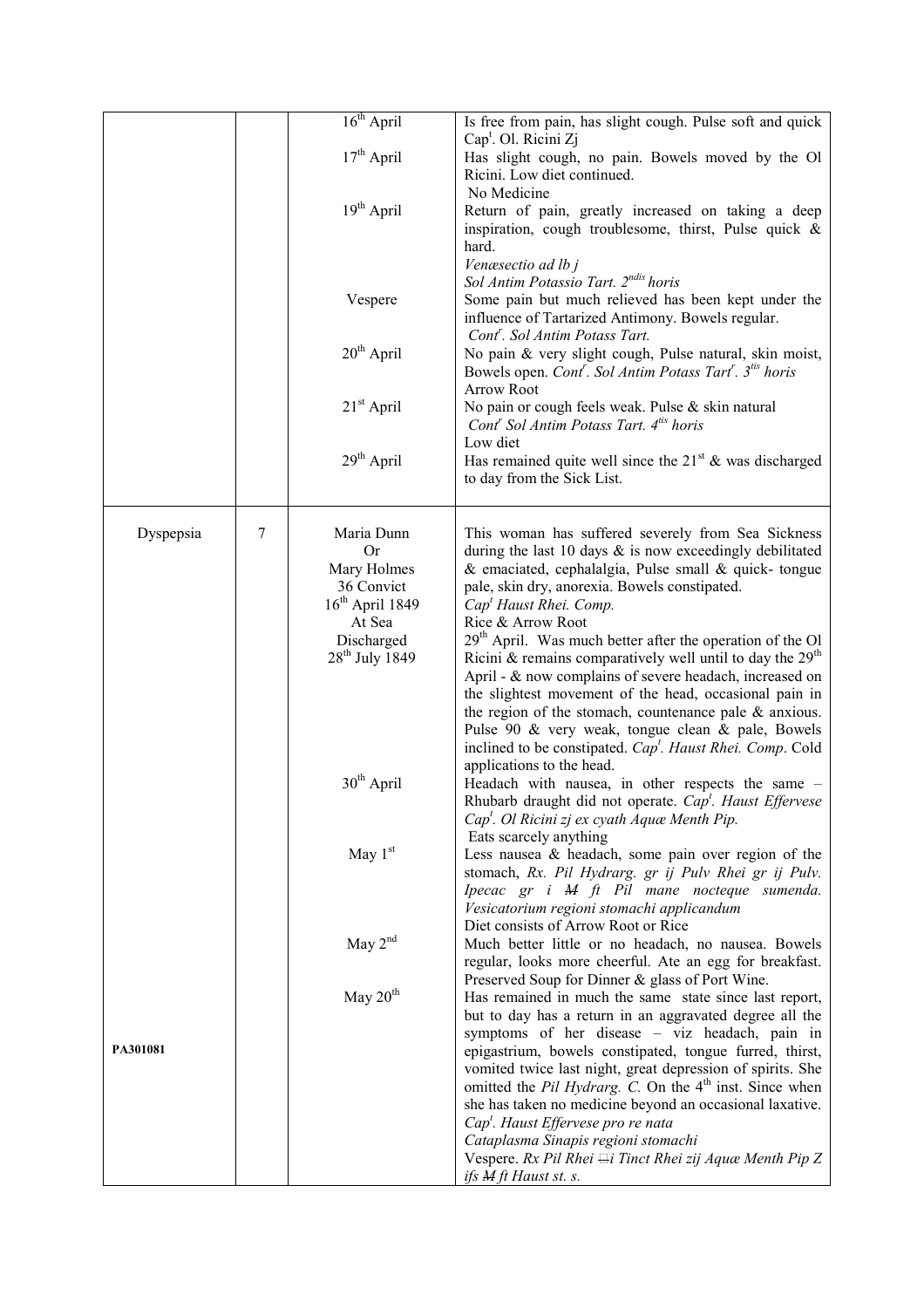|                         |   | May $21st$<br>May $22nd$<br>May $23^{\text{rd}}$<br>May $30th$                                                                                                                                                                                                                       | Eats nothing, thirst urgent<br>All symptoms relieved. $Capt$ Pil Hydr č Pulv Rhei et<br>Opii mane nocteque<br>Improving. Cont <sup>r</sup> Pil Hydr etc<br>Eats an egg for breakfast & a little Arrow Root with Port<br>Wine for dinner.<br>Much improved, no headach, or nausea, looks cheerful,<br>tongue clean, bowels regular, appetite for food pretty<br>good, no thirst.<br>Preserved Meat & glass of Port Wine for dinner.<br>Has remained well until to day $&$ has headach, pain in<br>epigastrium, vomited several times yesterday. Bowels<br>regular.<br>Haust Effervese - et Cataplasma Sinapis regioni                                                                                                                                                                                                                                                                                                                         |
|-------------------------|---|--------------------------------------------------------------------------------------------------------------------------------------------------------------------------------------------------------------------------------------------------------------------------------------|----------------------------------------------------------------------------------------------------------------------------------------------------------------------------------------------------------------------------------------------------------------------------------------------------------------------------------------------------------------------------------------------------------------------------------------------------------------------------------------------------------------------------------------------------------------------------------------------------------------------------------------------------------------------------------------------------------------------------------------------------------------------------------------------------------------------------------------------------------------------------------------------------------------------------------------------|
|                         |   | May 31 <sup>st</sup><br>June 4 <sup>th</sup>                                                                                                                                                                                                                                         | stomachi<br>Symptoms relieved. Rep <sup>r</sup> Pil Hydr etc<br>Continue to take Pil Hyd etc till the $3^{rd}$ inst. & is now<br>pretty well.<br>From 20 <sup>th</sup> has remained well until to day & has nausea &<br>headach. Bowels constipated. Haust Rhei.<br>This woman remains quite well for a few days $\&$ then<br>has a return of the symptoms of Dyspepsia $\&$ in this state<br>she continued until the time of her disembarkation on the<br>$28th$ of July when she was in a delicate state of health.                                                                                                                                                                                                                                                                                                                                                                                                                        |
| Prolapsus Uteri         | 8 | Anne Little<br>25 Convict<br>$21st$ April 1849<br>At Sea<br>Discharged 1 <sup>st</sup> May<br>$2nd$ May<br>$3rd$ May<br>$5th$ May                                                                                                                                                    | This woman was confined a fortnight before embarkation<br>on the $2nd$ April & has been subject to prolapsus uteri<br>since. Last night she complained of severe pain in the<br>hypogastrium, resembling labour pains – on examination<br>the uterus was found prolapsed $&$ making its appearance<br>externally - the pains immediately ceased on the womb<br>being returned to its natural position.<br>Very little pain remaining.<br>A Pessary introduced.<br>No pain or inconvenience from Pessary. Horizontal<br>position enjoined<br>Uterus again prolapsed, having removed the Pessary<br>yesterday morning - Uterus again placed in situ &<br>Pessary introduced - Horizontal position enjoined.<br>This woman on her disembarkation on the 28 <sup>th</sup> July was<br>quite well as regards the Prolapsus Uteri.                                                                                                                 |
| PA301082<br>Pleurodynia | 9 | Johanna Lyhane<br>22 Convict<br>$2nd$ May 1849<br>At Sea<br>Discharged 11 <sup>th</sup> May<br>1849<br>again<br>Put on Sick List<br>$16^{th}$ May 1849<br>Discharged<br>$6th$ July 1849<br>Put on Sick List<br>a third time<br>$12^{th}$ July 1849<br>Discharged<br>$18th$ July 1849 | This<br>excellent<br>health<br>before<br>enjoyed<br>woman<br>embarkation, suffered much from sea-sickness during the<br>first fortnight $\&$ has now occasional acute pain in left<br>side of Thorax, greatly increased on taking a deep<br>inspiration, Pulse natural, skin cool & moist, no thirst or<br>symptoms of Pyrexia. The pain is aggravated on motion.<br>inclined<br>constipated,<br>Bowles<br>to<br>be<br>menstruates<br>irregularly. $Capt$ . Haust Rhei Comp. st. Has occasional<br>cough without expectoration.<br>May $3rd$ Much the same, bowels moved several times -<br>cough rather troublesome last night. Pain of side<br>continues. $Capt$ . Mist Pectoral tussi urgente.<br>May 4 <sup>th</sup> Pain very severe increased on making pressure<br>& on taking a deep inspiration, but still all symptoms of<br>Pyrexia are absent. Cap <sup>t</sup> . Mist Pectoral et Emplast Lyttæ<br>lateri sinister applicandum. |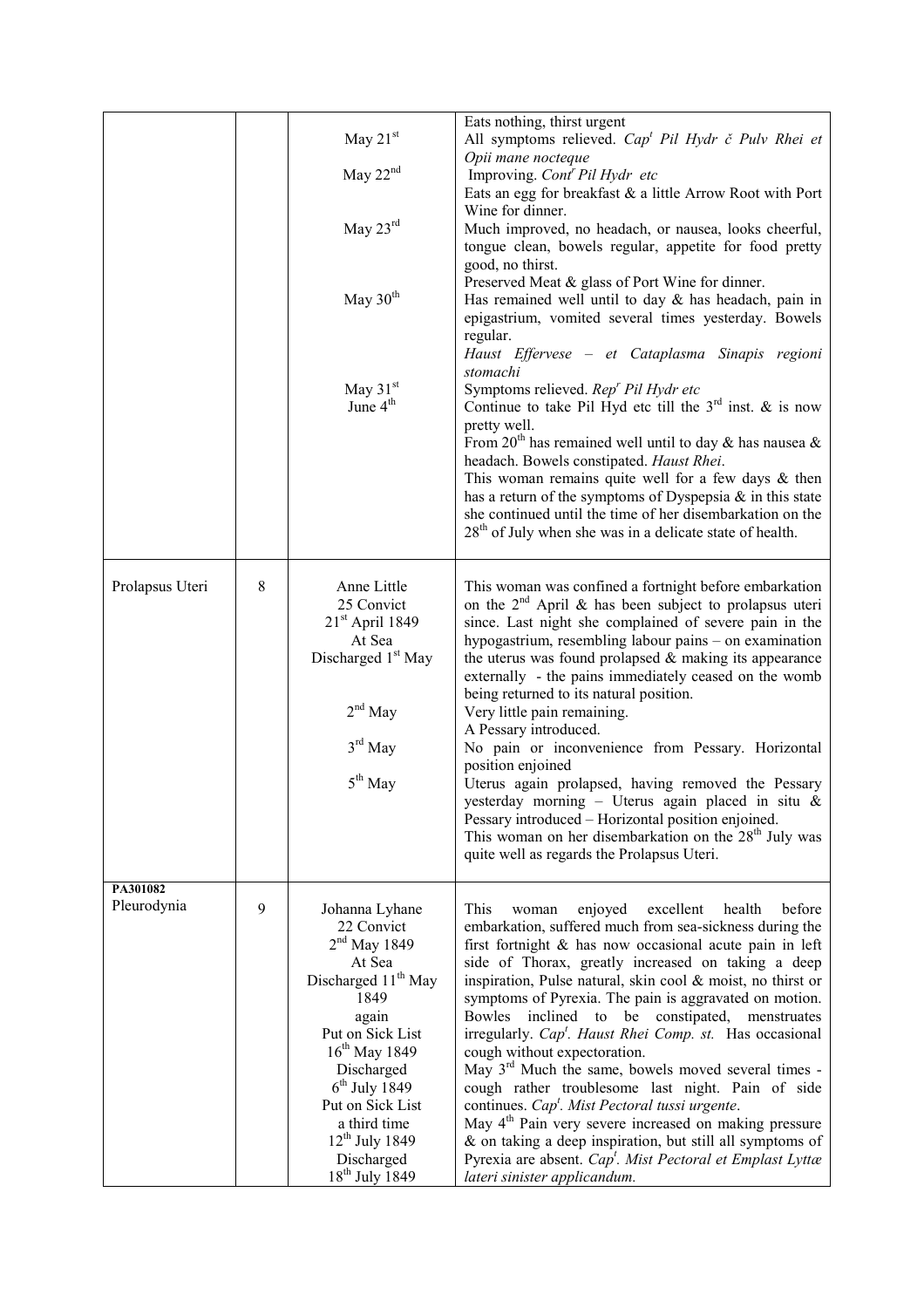|            |    | May $5th$                                         | Pain much relieved by the Blister, cough not very<br>troublesome, has not menstruated for the last three<br>months. Rx. Mist Ferri Sesquichl. m x Aquæ Menth Pip Z                                                                                                                                |
|------------|----|---------------------------------------------------|---------------------------------------------------------------------------------------------------------------------------------------------------------------------------------------------------------------------------------------------------------------------------------------------------|
|            |    | May $6th$                                         | ifs <b>M</b> ft Haust mane nocteque sumendus<br>Improving, very little pain on taking a deep inspiration,<br>slight cough – Cont'. Haust Mist Ferri Sesquichl. Bowels<br>constipated. Pil Colocynth. C. no ij. Blistered surface                                                                  |
|            |    | May $8th$                                         | continues to discharge.<br>Health much improved - Cont <sup>r</sup> Haust Tinct Ferri<br>Sesquichl. bis in die                                                                                                                                                                                    |
|            |    | May $11th$                                        | Discharged from Sick List                                                                                                                                                                                                                                                                         |
|            |    | $16^{\text{th}}$<br>$\mathfrak{c}$ $\mathfrak{c}$ | This woman again complaining of pain in left side of<br>thorax, cough troublesome – no symptoms of Pyrexia.<br>Bowels confined. Cap <sup>t</sup> Ol Ricini Zj Mist. Pectoralis tussi                                                                                                              |
|            |    | May $17^{\text{th}}$                              | urgente.<br>Pain continues & occasionally extends to the abdominal<br>muscles. Fomentatur lateri sinister thoracis et abdomini.<br>Cont <sup>r</sup> Mist Pectoral.                                                                                                                               |
|            |    | May $18th$                                        | Much the same does not menstruate – $Capt$ Haust Tinct<br>Ferri Sesquichl. mane nocteque                                                                                                                                                                                                          |
|            |    | May 19th                                          | Pain of abdomen has disappeared, but that of left side<br>continues $\&$ is very severe on coughing $\&$ making the<br>slightest movement of the body – Emplast Lyttæ parti<br>dolente. Cont <sup>r</sup> Mist Pectoralis pro re nata.                                                            |
|            |    | May 20 <sup>th</sup>                              | Pain much relieved by the Blister – Contr. Haust Tinct.<br>Ferri Sesquichl. Mist Pectoral p.r.n. Her appetite is very<br>capricious – Allowed when appetite is good Preserved<br>meat & glass of Port Wine.                                                                                       |
|            |    | May $21st$                                        | Scarcely any pain or cough $-$ Cont <sup>r</sup> . Haust Tinct Ferri<br>Sesquichl. bis in die.                                                                                                                                                                                                    |
|            |    | May $23^{\text{rd}}$                              | Continues the above draught $\&$ is daily improving.                                                                                                                                                                                                                                              |
|            |    | June 1st                                          | Has had occasional slight pain & cough since the $23^{\text{rd}}$<br>ulto. But is now quite free from any complaint -                                                                                                                                                                             |
|            |    | June $6th$                                        | amenorrhœa continues.<br>Discharged from the Sick List.<br>This woman was placed for the third time on the Sick<br>List to day the $12th$ July – having slight return of the<br>Pleurodynia which speedily yielded to fomentations. Her<br>general health has much improved during the last month |
|            |    | July 18 <sup>th</sup>                             | Quite well Discharged from the Sick List.                                                                                                                                                                                                                                                         |
| PA301083   |    |                                                   |                                                                                                                                                                                                                                                                                                   |
| Phthisis   | 10 | Margaret Foley                                    | This woman when placed on the Sick List was                                                                                                                                                                                                                                                       |
| Pulmonalis |    | Age 26                                            | exceedingly emaciated $\&$ at night much troubled with                                                                                                                                                                                                                                            |
|            |    | $2nd$ May 1849                                    | cough, of which however she did not complain until to                                                                                                                                                                                                                                             |
|            |    | At Sea                                            | $day - Says$ that she has been subject to cough for the last                                                                                                                                                                                                                                      |
|            |    | Died                                              | 3 years. Very little pain of chest, expectorates freely,                                                                                                                                                                                                                                          |
|            |    | At Sea                                            | sputa muco-purulent. Appetite for food very capricious.                                                                                                                                                                                                                                           |
|            |    | 23rd of May 1849                                  | Cap <sup>t</sup> Mist Pectoral tussi urgente. Vesicatorium pectori<br>applicandum.                                                                                                                                                                                                                |
|            |    | May 3rd                                           | Arrow Root with a glass of Port Wine for dinner<br>Slept badly last night, cough having been very<br>troublesome, some pain on taking a deep inspiration,                                                                                                                                         |
|            |    |                                                   | Pulse small & quick, Bowels constipated. Respiratory<br>murmur scarcely audible in the left lung. Blistered<br>surface discharging. Cont'. Mist Pectoral tussi urgent.<br>Cap <sup>t</sup> . Ol Ricini zvj Aquæ Zifs. Rx Tinct Opii m xx Aquæ                                                     |
|            |    | May 4 <sup>th</sup>                               | Zj M ft Haust. h.s.s.<br>Slept well last night $\&$ is much more easy, less cough $\&$<br>expectoration which is now almost entirely purulent.                                                                                                                                                    |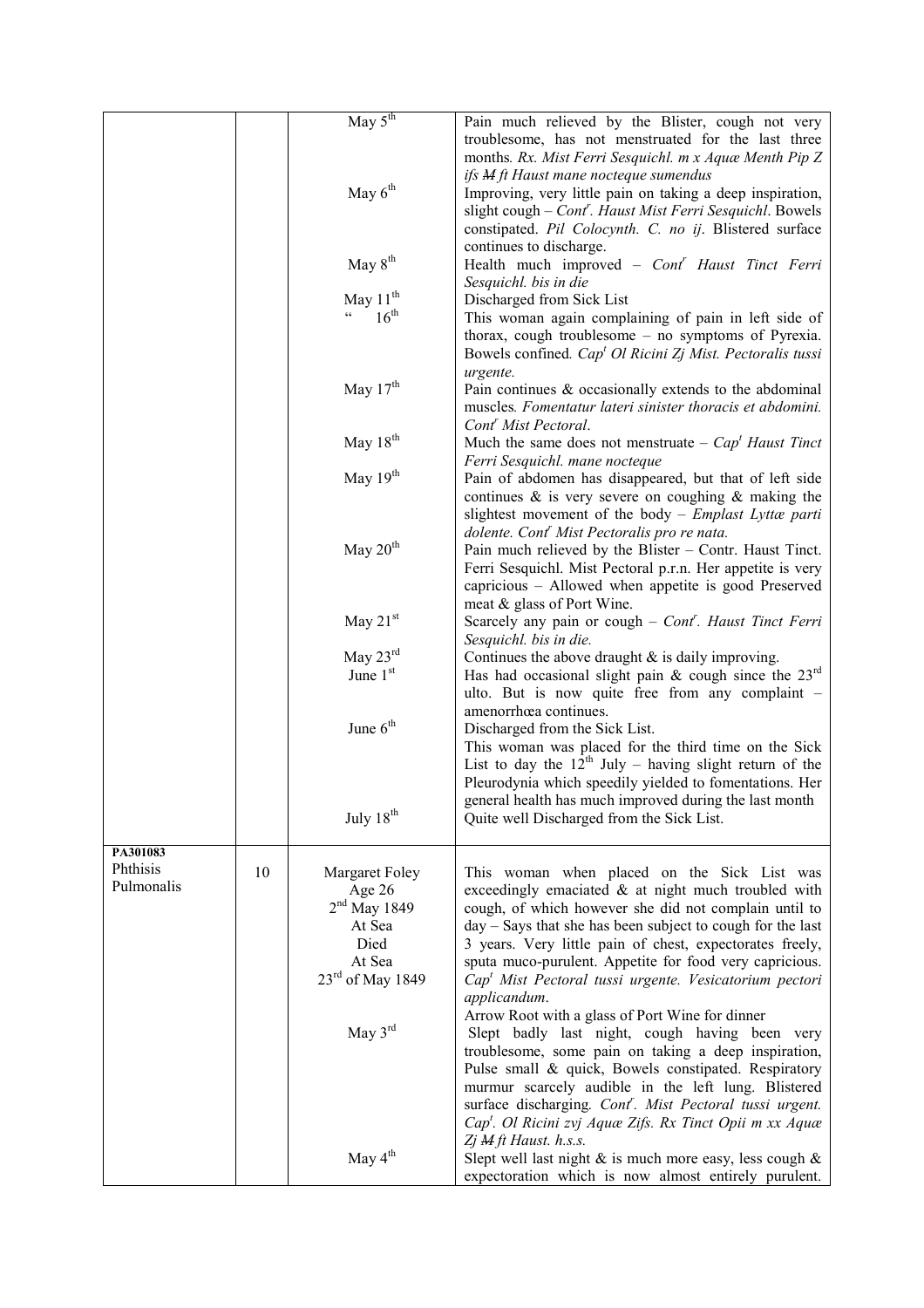|          |                      | Cont <sup>r</sup> . Mist Pectoral. Ol Ricini operated twice          |
|----------|----------------------|----------------------------------------------------------------------|
|          |                      | Continuatur Haust Anodynus h.s.                                      |
|          | May $5^{\text{th}}$  | Much improve, less cough & expectoration, is however                 |
|          |                      | exceedingly weak & emaciated.                                        |
|          |                      | Cont <sup>r</sup> . Mist Pectoralis et Haust Anodynus h.s.           |
|          |                      | Eats a little Preserved Meat & has a glass of Port Wine              |
|          |                      | daily – an egg every morning for breakfast.                          |
|          | May $6th$            | Blistered surface nearly healed. Cough not very                      |
|          |                      | troublesome. Cont <sup>r</sup> . Mist Pectoral. Haust Anodynus. h.s. |
|          |                      | Diet consists of Preserved Meat & a glass of Porter                  |
|          | May $7th$            | Able to sit up to day, very little cough $&$ expectoration,          |
|          |                      | less debility. Bowels inclined to be constipated. Ol                 |
|          |                      | .Ricini z vj ex cyath Aquæ Menth Pip. Omitt' Haust                   |
|          |                      | Anodynus                                                             |
|          |                      | The same Diet as yesterday                                           |
|          | May 8 <sup>th</sup>  | Rather more cough, pain on taking a deep inspiration,                |
|          |                      | feels much depressed in spirits, $\&$ is daily becoming              |
|          |                      | more emaciated, appetite for food continues good. Pulse              |
|          |                      | 90 & very small, Bowels regular. Emplast Lyttae p.d.                 |
|          |                      | Cont <sup>r</sup> . Mist Pectoral.                                   |
|          | May 9 <sup>th</sup>  | Slept very badly last night, pain & cough less                       |
|          |                      | troublesome, expectorates freely. Is not able to leave her           |
|          |                      | bed. Cont <sup>r</sup> Mist Pectoralis. Haust Anodynus hora somni    |
|          |                      | Blistered surface dressed                                            |
|          |                      | To day ate some fowl & drank half a tumbler of Porter.               |
|          |                      | An egg for breakfast.                                                |
|          | May 10 <sup>th</sup> | Cough more troublesome, expectorates pure pus, no                    |
|          |                      | pain. Blistered surface discharges pus. Cont <sup>r</sup> Mist       |
|          |                      | Pectoralis et Haust Anodynus. Bowels regular. Pulse 96               |
|          |                      | & very weak.                                                         |
|          | May $11^{th}$        | Slept well, but this morning cough is very troublesome,              |
|          |                      | more pain in left side of Thorax. Seems aware that she               |
|          |                      | cannot live long.                                                    |
|          |                      | Cont <sup>r</sup> Mist Pectoralis et Haust Anodynus.                 |
|          | May $12th$           | Slept very well $\&$ is more cheerful, free from pain, very          |
|          |                      | little cough. Bowels regular. Pulse 100 & very small,<br>thirst.     |
|          |                      | Lemonade pro potu ordinario                                          |
|          |                      | Cont <sup>r</sup> Mist Pectoralis et Haust Anodynus h.s. Diet        |
|          |                      | consists of an egg for breakfast, Fowl or Preserved Meat             |
| PA301084 |                      | & small quantity of Porter for dinner.                               |
|          | May $13th$           | Remains in much the same condition. Continue Medicine                |
|          |                      | & Diet.                                                              |
|          | May $14th$           | Blistered surface healed. Rather more pain to day than               |
|          |                      | she has had for some time, cough rather troublesome, is              |
|          |                      | now, exceedingly emaciated, & there is complete                      |
|          |                      | prostration of strength. Appetite for food continues pretty          |
|          |                      | good, less thirst. Pulse very small & quick. Bowels                  |
|          |                      | regular.                                                             |
|          |                      | $Capt$ . Mist Pectoralis tussi urgente                               |
|          |                      | Haust Anodynus hora somni                                            |
|          |                      | Diet as before.                                                      |
|          | May $15th$           | Sleeps well, but is disturbed early morning with a severe            |
|          |                      | paroxysm of cough & expectorates a large quantity of                 |
|          |                      | purulent matter. Cavernous respiration can be distinctly             |
|          |                      | heard on right side of Thorax.                                       |
|          |                      | Continue Medicine & Diet                                             |
|          | May $16th$           | A good night's rest. Cough is now very troublesome $\&$              |
|          |                      | expectoration profuse. Pulse 100 & small, little or no               |
|          |                      | pain, respiration hurried. Continuatur Mist Pectoralis et            |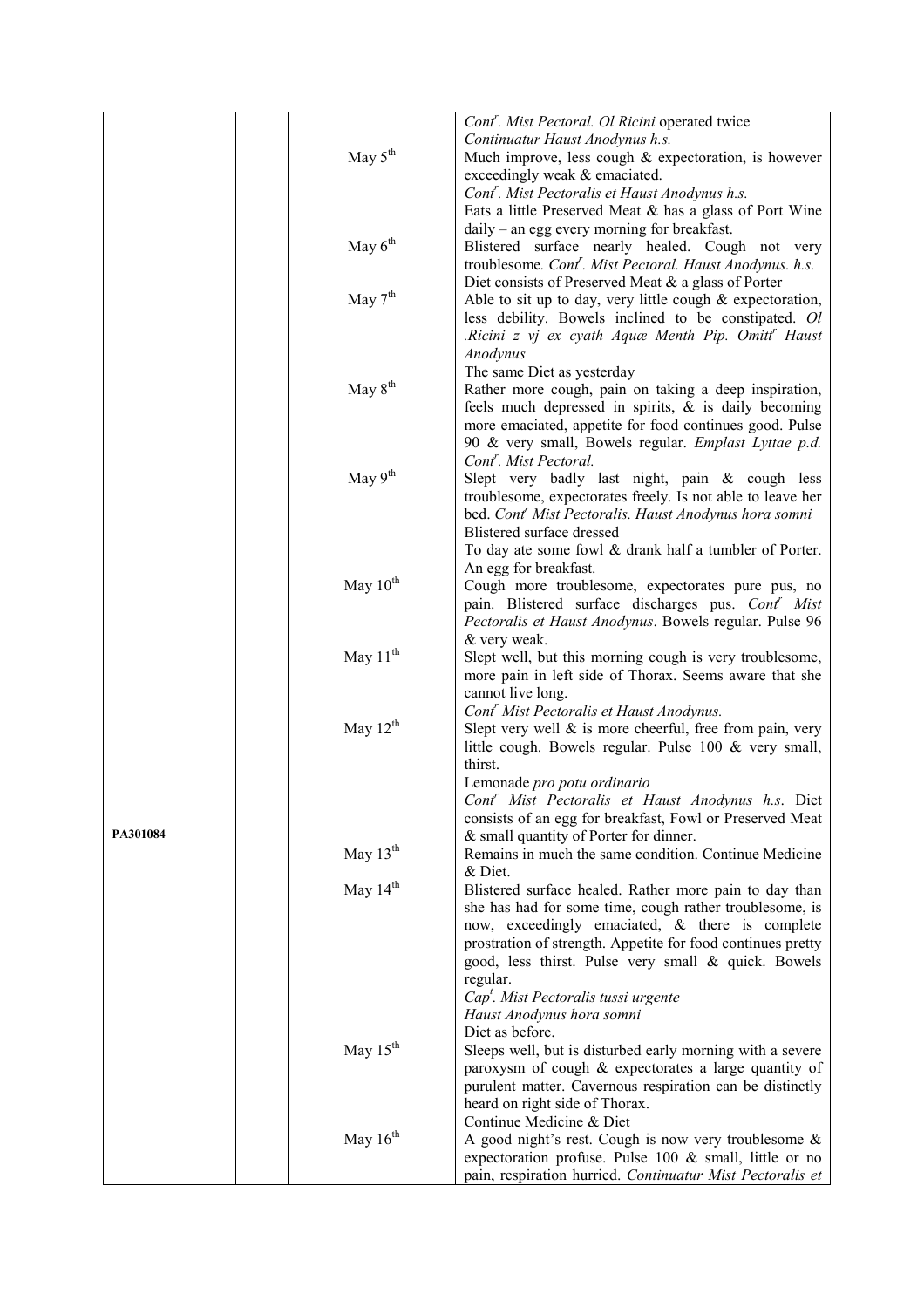|          |    | May $17th$                                                                                         | Haust Anodynus - Diet as before<br>Sleeps well with the Anodyne draught. Bowels regular.<br>Cough & expectoration as yesterday. Continue Medicine.                                                                                                                                                                                                                                 |
|----------|----|----------------------------------------------------------------------------------------------------|------------------------------------------------------------------------------------------------------------------------------------------------------------------------------------------------------------------------------------------------------------------------------------------------------------------------------------------------------------------------------------|
|          |    | May $18th$                                                                                         | Diet as before<br>Very restless last night, much troubled with cough, had<br>several paroxysms of severe pain during the night. Pulse<br>110 & weak. Thirst. Appetite for food less. Ate a small<br>piece of Fowl & drank half a glass of Port Wine for                                                                                                                            |
|          |    | May $19th$                                                                                         | $dinner - an egg for breakfast.$<br>Slept pretty well. Strength of Anodyne increased.<br>Continue Mist Pectoralis                                                                                                                                                                                                                                                                  |
|          |    | May $20th$                                                                                         | Diet as before<br>Remains in same state, Continur Haust Anodynus h.s.<br>Tinct. Opii m xxx ad Aquæ Zj                                                                                                                                                                                                                                                                              |
|          |    | May $21st$                                                                                         | Strength completely prostrated, cough & expectoration<br>less, Bowels regular, Continur Mist Pectoralis & Haust<br>Anodynus                                                                                                                                                                                                                                                        |
|          |    | May $22nd$                                                                                         | Fowl &Port Wine for Dinner<br>Looks much worse & scarcely able to articulate, quite<br>conscious, very little cough or expectoration. Pulse<br>scarcely perceptible<br>Ate nothing today<br>Vespere. Bowels moved 3 times since noon to day. $Capt$<br>Mist Cretæ Zj post singulus dejectiones. Omitt <sup>'</sup> Mist<br>Pectoralis et Haust Anodynus                            |
|          |    | May $23^{\text{rd}}$                                                                               | 1PM Is evidently sinking, quite conscious<br>Margaret Foley died at 5 AM.                                                                                                                                                                                                                                                                                                          |
| Colica   | 11 | Mary Connelly<br>27 10 <sup>th</sup> May 1849<br>At Sea<br>Discharged 18 <sup>th</sup> May<br>1849 | Called to see this woman at 4 AM having been suddenly<br>seized<br>with<br>abdominal<br>pain,<br>severe<br>obstinate<br>constipation, bowels not having been moved for last 6<br>days. Pulse quick & full.<br>Hot fomentations to the abdomen et postea Liniment<br>Anodynum abdomini infricand<br>Rx. Ext. Colocynth Comp gr viij Ol Crotonis $g^{tt}$ j $M$ ft Pil<br>$ij$ st.s. |
| PA301085 |    | Vespere                                                                                            | Bowels not moved, occasional sever pain in the<br>abdomen. Continuatur Foment et Liniment Anodynum.<br>Rx. Magnes Sulph. Zj Ol Ricini Zj Decoct Hordei lb j M<br>ft Enema statim injiciendum                                                                                                                                                                                       |
|          |    | May 11 <sup>th</sup>                                                                               | Bowels slightly moved this morning, but is not entirely<br>free from pain, which is not increased on making<br>pressure. Contin' Foment et Liniment Anodynum. Low<br>Diet<br>Rx. Pulv. Jalapa Comp. Zj Aquæ Menth Pip Zifs M ft<br>Haust h.s.s.<br>Vespere. Much relieved having had two copious stools<br>since morning. Low Diet                                                 |
|          |    | May 12 <sup>th</sup>                                                                               | Free from pain. No medicine<br>Low Diet                                                                                                                                                                                                                                                                                                                                            |
|          |    | May $15th$                                                                                         | Bowels inclined to be constipated, slight return of<br>abdominal pain, which is relieved on making pressure.<br>Cap <sup>t</sup> . Pulv. Jalap. Comp zj Aquæ Menth Pip Zifs M ft<br>Haust. st.s. Low Diet                                                                                                                                                                          |
|          |    | May 18 <sup>th</sup>                                                                               | Has had no symptoms of Colic since the 15 <sup>th</sup> . Bowels<br>regular. Discharged from the Sick List.                                                                                                                                                                                                                                                                        |
|          |    |                                                                                                    |                                                                                                                                                                                                                                                                                                                                                                                    |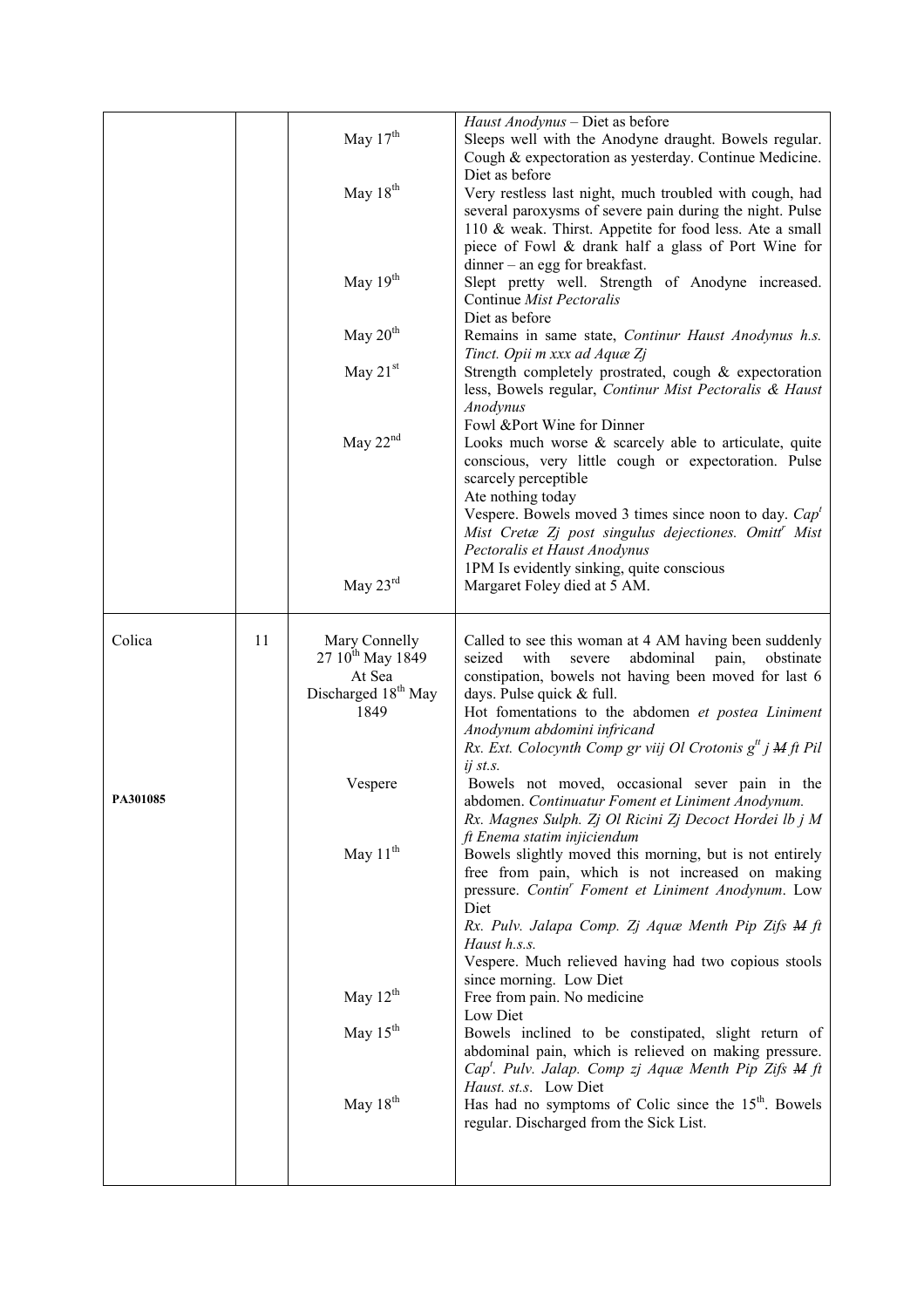| Pleuritis                        | 12 | Mary Mulhern<br>23. May 15 <sup>th</sup> 1849<br>At Sea<br>Discharged<br>$21st$ May 1849<br>May $16th$<br>May $17th$<br>May 18 <sup>th</sup><br>May $21st$                              | This woman is of a very full habit of body. Was seized<br>suddenly this afternoon with severe pain of the right side<br>of the Thorax. Pain greatly increased at each inspiration,<br>countenance flushed & anxious. Pulse quick & hard,<br>thirst. Bowels rather constipated. Nausea<br>Rx Pulv. Ipecac $\boxminus$ <i>Antim Potass Tart' gr i Aquæ Zj M ft</i><br>Haust Emeticus st.s<br>Vespere.<br>Emetic<br>operated well, pain continues,<br>Venæsectio Extrahatur sanguis brachio ad deliquium<br>animi. Cap <sup>t</sup> Hydr Chloridi gr v et postea. Infus. Sennæ<br>Low Diet<br>Comp. Zij.<br>Slept well, very little pain $&$ can take a deep inspiration<br>without causing much pain. Pulse 76 $&$ soft, skin moist<br>& soft. Bowels freely purged.<br>Rx. Antim Potass Tart <sup>r</sup> gr 1/8 Aquæ Zj M ft Haust. 2 <sup>ndis</sup><br>horis sumendus, ant usque ad nauseum . Low Diet<br>No pain or cough, respiration natural, no pyrexia. Bowels<br>regular: kept in a constant state of Nausea yesterday.<br>Cont <sup>r</sup> . Haust Antim Potass Tart <sup>r</sup> & Low Diet<br>No symptoms of Pleuritis. Discont <sup>r</sup> Haust Antim Potass<br><b>Preserved Soup</b><br>Tart <sup>r</sup> .<br>Discharged from the Sick List                                                                                                                                                                                                                                                                   |
|----------------------------------|----|-----------------------------------------------------------------------------------------------------------------------------------------------------------------------------------------|--------------------------------------------------------------------------------------------------------------------------------------------------------------------------------------------------------------------------------------------------------------------------------------------------------------------------------------------------------------------------------------------------------------------------------------------------------------------------------------------------------------------------------------------------------------------------------------------------------------------------------------------------------------------------------------------------------------------------------------------------------------------------------------------------------------------------------------------------------------------------------------------------------------------------------------------------------------------------------------------------------------------------------------------------------------------------------------------------------------------------------------------------------------------------------------------------------------------------------------------------------------------------------------------------------------------------------------------------------------------------------------------------------------------------------------------------------------------------------------------------------------------------------|
| Palpitatio<br>Cordis<br>PA301086 | 13 | Cath <sup>e</sup> Reilly<br>20. May $16^{th}$ 1849<br>At Sea<br>Discharged<br>$6th$ June 1849<br>May 17 <sup>th</sup><br>May $18th$<br>May $19th$<br>May 20 <sup>th</sup><br>May $21st$ | This is an exceedingly delicate woman $\&$ has suffered<br>from sea sickness severely, menstruates very irregularly.<br>Has occasionally very severe pain in the region of the<br>heart, which organ palpitates violently on making<br>slightest exertion. Pulse 100 & very feeble, countenance<br>anxious, lips pale, slight cough, no expectoration.<br>Bowels rather confined<br>Cap <sup>t</sup> Ol Ricini zvj Aquæ Zifs st.<br>Much the same. Bowels moved twice by the Ol. Ricini.<br>Cough troublesome – $Capt$ Mist Pectoralis tussi urgente.<br>Visicator. Regioni cordis applic. Low Diet<br>Does not sleep well at night, being very restless and<br>much disturbed with cough, no expectoration. Blistered<br>surface dressed simply.<br>Rx. Tinct Digital m v Tinct Scillæ m č Mucilag Acac. Zj<br><b>M</b> ft Haust. ter in die sumendus. Bowels regular. Low<br>Diet<br>No sleep last night, less cough $\&$ palpitations of the<br>heart. Blister dressed. Cont <sup>"</sup> . Haust Tinct. Digital č Tinct<br>Squillæ.<br>Vespere. Wishes to have a draught to procure sleep $-Rx$ .<br>Tinct Opii m xx Aquæ Zj m ft Haust. h.s.<br>Slept well, less cough & palpitation. Omit $H$ Haust – Tinct<br>Digitalis - Repetatur Haust Anodynus h.s.<br>Blistered surface healed.<br>Appetite pretty good. Preserved Meat for Dinner.<br>Very little cough $\&$ occasional palpitation of the heart.<br>Cap <sup>t</sup> Mist Pectoralis. Omitt <sup>r</sup> Haust Anodynus.<br>Bowels rather confined Ol. Ricini Zj |
|                                  |    | May $22nd$<br>June $6th$                                                                                                                                                                | Greatly improved, no irregular action of the heart, no<br>cough. Omitt' medicina. Preserved Meat. A glass of<br>Porter daily.<br>Has remained quite well since the $22nd$ ulto. & to day<br>was discharged from Sick List.                                                                                                                                                                                                                                                                                                                                                                                                                                                                                                                                                                                                                                                                                                                                                                                                                                                                                                                                                                                                                                                                                                                                                                                                                                                                                                     |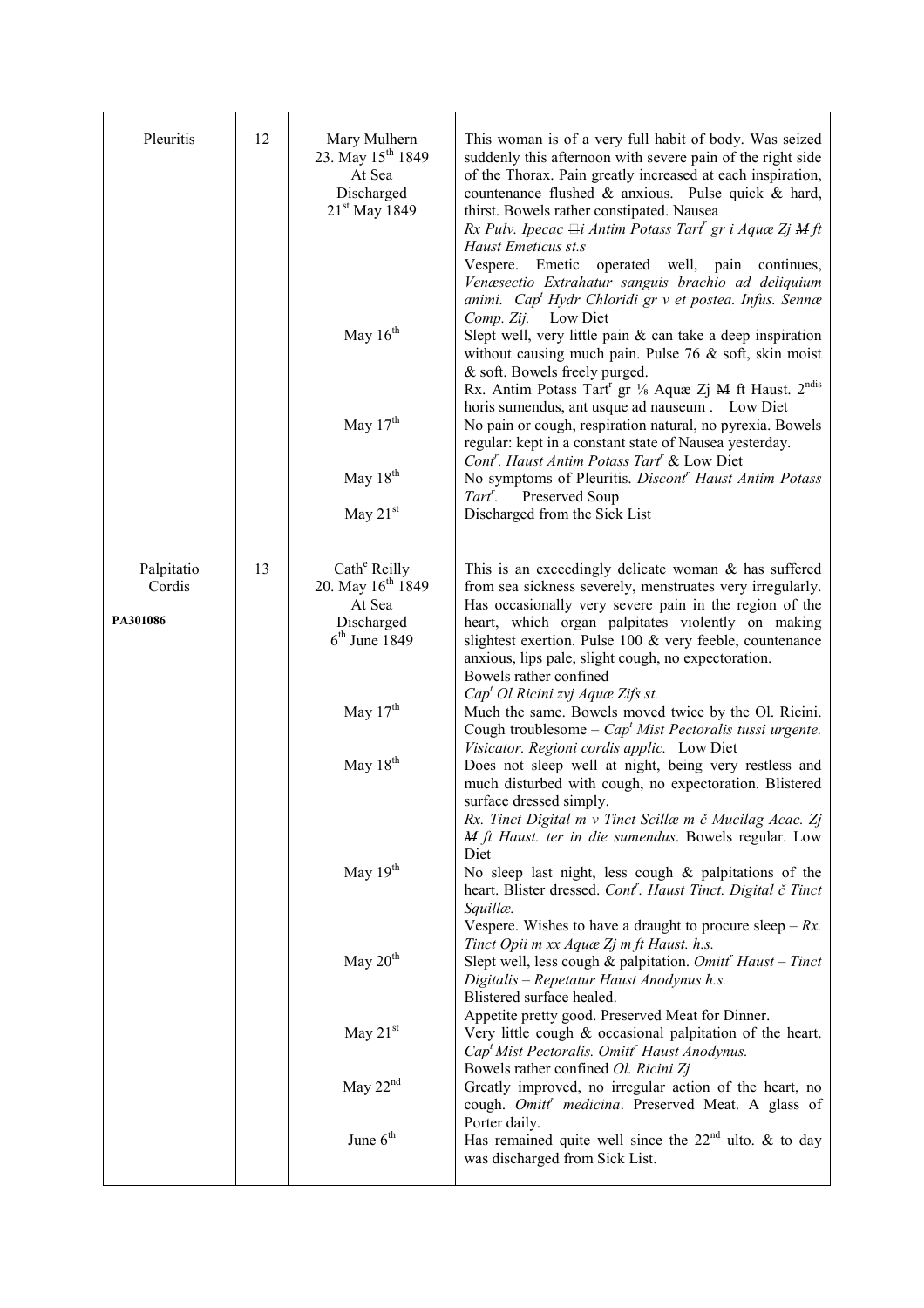| Fistula in Ano | 14 | Catherine McDonald<br>40. may $20^{th}$ 1849 | This woman complains to day of pain of the abdomen,<br>bowels loose, passes a considerable quantity of blood,                                                                                                                                                                                                                                              |
|----------------|----|----------------------------------------------|------------------------------------------------------------------------------------------------------------------------------------------------------------------------------------------------------------------------------------------------------------------------------------------------------------------------------------------------------------|
|                |    | Discharged<br>$2nd$ July 1849                | occasional even griping flatus.<br>Cap <sup>t</sup> Ol. Ricini Zj<br>May 21 <sup>st</sup> . Pain much relieved, still passes blood. Cap <sup>t</sup> .                                                                                                                                                                                                     |
|                |    | May $22nd$                                   | Pil Opii gr i in singulus bis in die.<br>Diet consists of Arrow Root etc<br>Is improving, less pain, 2 stools during the last 24 hours.<br>Continue Pil Opii bis in die.                                                                                                                                                                                   |
|                |    | May $24th$                                   | Remained well yesterday, this evening complained of<br>pain in the hypogastrium $\&$ has vomited several times.<br>Says that she has not made water for the last 24 hours.<br>Catheter passed & about lb j of urine drawn off. Capt.                                                                                                                       |
|                |    | May $26th$                                   | Haust Efferves p.r.n.<br>At midnight called to see her, occasionally delirious.<br>Pulse small & quick, countenance anxious. Bowels<br>moved twice since 6 PM. Stomach irritable, pain at<br>scrobiculus cordis $\&$ in the hypogastrium – introduced<br>catheter & drew off about a pint of urine. Vesiculor                                              |
|                |    | May $27th$                                   | scrobiculus cordis. Cap <sup>t</sup> Pil Opii gr i<br>Slept well after cathetuism. Stomach still irritable -<br>Continuatur Haust Efferves. Bowels quiet - Eats very<br>little.                                                                                                                                                                            |
| PA301087       |    | May $28th$                                   | Abstained from solid food $&$ to day stomach is quiet. No<br>Medicine                                                                                                                                                                                                                                                                                      |
|                |    | June $3rd$                                   | Has remained pretty well since the $28th$ ulto. has pain of<br>the chest & cough. $Capt$ Mist Pectoralis.<br>Vesicator<br><i>pectori applicat</i> <sup><i>m</i></sup> . Says that she has hæmorrhoids – on                                                                                                                                                 |
|                |    |                                              | examination found a considerable swelling on the left<br>nates with redness of the integuments. The tumor on<br>being laid open discharged several ounces of exceedingly<br>fetid pus. This woman until to day, had never given a<br>hint, of an abscess forming – although for the last week<br>she now says, she had felt more or less pain in the nates |
|                |    | June $4th$                                   | $\&$ a fistula opening into the rectum.<br>Bowels regular, no irritability of stomach, no pain of<br>chest. Director introduced into the abscess & the<br>integuments divided to the extent of $4$ inches $-$ a small                                                                                                                                      |
|                |    | June 10 <sup>th</sup>                        | tent introduced.<br>The abscess has daily lessened $&$ now discharges a small<br>quantity of purulent matter only. The communication<br>with the gut is nearly two inches from the anus. A weak<br>solution Copri Sulph injected.                                                                                                                          |
|                |    | June 16 <sup>th</sup>                        | Very little discharge from abscess - appears to be<br>healing from the bottom & external wound daily<br>diminishing - Continuatur Injictio Copri S. Bowels<br>inclined to be relaxed – $Capt$ . Pil Opii gr i. Appetite<br>good & general health much improved during the last                                                                             |
|                |    | June 20 <sup>th</sup>                        | week.<br>No pain & very little discharge of healthy pus. Sol.<br>Argent Nitrat gr i ad Aquæ zi per injictioni – Bowels<br>regular.                                                                                                                                                                                                                         |
|                |    | June $26th$                                  | Abscess now very small, probe does not pass the eighth<br>of an inch. Scarcely any discharge. Dressed simply.                                                                                                                                                                                                                                              |
|                |    | June $30th$<br>July $2nd$ .                  | Abscess quite healed<br>Discharged from the Sick L:ist                                                                                                                                                                                                                                                                                                     |
|                |    |                                              |                                                                                                                                                                                                                                                                                                                                                            |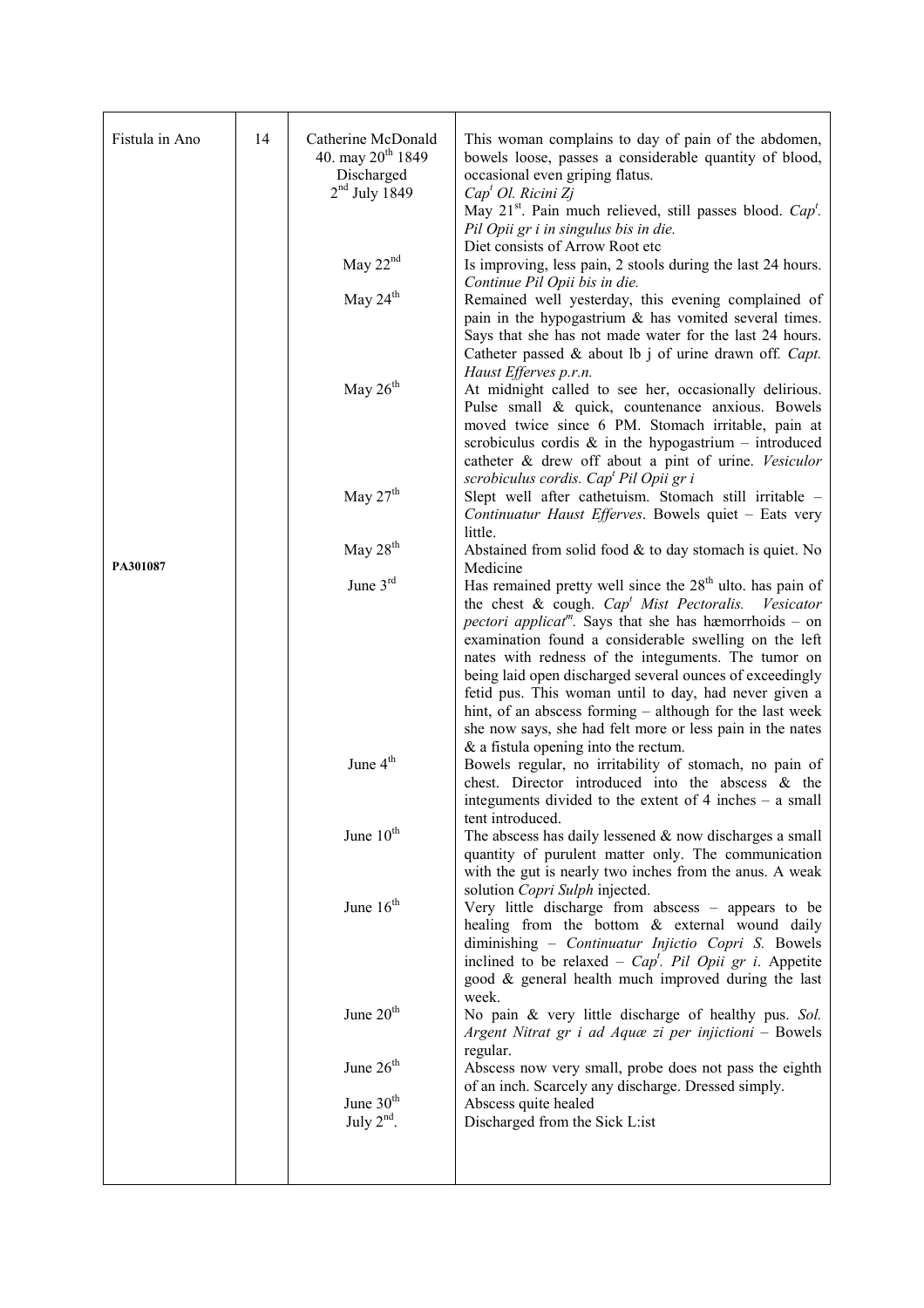| Vulnus<br>et     | 15 | Mary Hughes<br>19. June $10^{t\bar{h}}$ 1849 | This woman was struck over the summit of the head with<br>a wooden bowl. On examination a small contused wound                                                                                                                                                                             |
|------------------|----|----------------------------------------------|--------------------------------------------------------------------------------------------------------------------------------------------------------------------------------------------------------------------------------------------------------------------------------------------|
| Concussi Cerebri |    | At Sea<br>$16th$ June 1849<br>3 PM           | with considerable surrounding puffiness was observed.<br>No fracture of the cranium $-$ about an hour after the<br>injury she became insensible, violent throbbing of the                                                                                                                  |
|                  |    |                                              | temporal arteries &c limbs rigid - pupil dilated.<br>Venæsectio ad lb j                                                                                                                                                                                                                    |
|                  |    | 6 PM                                         | Another & more severe attack of rigidity of all the<br>voluntary muscles, total insensibility - tumultuous action                                                                                                                                                                          |
|                  |    |                                              | of the carotid arteries $-$ Pulse very full & frequent. Bled<br>to about 8 ounces $-$ <i>Lotio Frigida capiti</i> $-$ She became<br>quite conscious after the bleeding $\&$ the rigidity of                                                                                                |
|                  |    |                                              | muscles relaxed – $Capt$ . Hydr. Chlor gr v st.                                                                                                                                                                                                                                            |
|                  |    | June 11 <sup>th</sup>                        | Had two paroxysms of insensibility $\&$ rigidity almost<br>titanic of the voluntary muscles. Cucurbitulæ Cruentæ<br>temporibis - Continuatur Lotio Frigida - Cap <sup>t</sup> . Pulv<br>Jalap Comp z j Aquæ Menth P. Z ifs Whilst the blood<br>was oozing from the temples, recovered from |
|                  |    |                                              | insensibility etc.                                                                                                                                                                                                                                                                         |
|                  |    | June 12th                                    | To Day complains of oppression at the chest. Respiration<br>hurried, irregular action of the heart – no cephalalgia<br>Cucurbitulæ Cruentæ regioni cordis                                                                                                                                  |
| PA301088         |    |                                              | Bowels freely moved by the purgative medicine                                                                                                                                                                                                                                              |
|                  |    |                                              | Vesicator pectori applicandum<br>$Capt$ . Hydr Chlorid gr i 3tis horis s.<br>Low Diet                                                                                                                                                                                                      |
|                  |    | June 13 <sup>th</sup>                        | Blister dressed – no pain of head or chest. Pulse 70. Soft.<br>Cont <sup>r</sup> . Pil Calomel gr i in singulis $4^{i}$ horis                                                                                                                                                              |
|                  |    |                                              | Vespere. Mouth a little sore - omitt <sup>r</sup> Pil Calomel                                                                                                                                                                                                                              |
|                  |    | June 14 <sup>th</sup>                        | Low Diet<br>Remains well                                                                                                                                                                                                                                                                   |
|                  |    | $\mathsf{c}\,\mathsf{c}$<br>$15^{\text{th}}$ | No return of symptoms. Appetite good. Preserved Meat<br>etc                                                                                                                                                                                                                                |
|                  |    | June $16th$                                  | Quite well.                                                                                                                                                                                                                                                                                |
|                  |    |                                              | This woman had a return of headach to day the $7th$ July.<br>Cucurbitulæ Cruentæ temporibus.                                                                                                                                                                                               |
|                  |    |                                              | Cap <sup>t</sup> . Pulv. Jalap Camp z j. Lotion frijida capiti. Low<br>Diet                                                                                                                                                                                                                |
|                  |    | July 8 <sup>th</sup>                         | Occasional headach & oppression of the chest. Bowels<br>purged by the Pulv Jalap. Co. Continuatur Lotio frijida                                                                                                                                                                            |
|                  |    | July 9 <sup>th</sup>                         | Capiti. Emplast Lyttæ pectori. Low Diet.<br>Much better, slept well, no headach or oppression at the<br>heart Pulse natural. Blister dressed. Rest enjoined - Low                                                                                                                          |
|                  |    | July 10 <sup>th</sup>                        | Diet<br>Slight occasional headach - Continuatur Lotio frijida -<br>Low Diet                                                                                                                                                                                                                |
|                  |    | July $13th$                                  | Some oppression at the heart. Pulse irregular, depression<br>of spirits, headach. Bowels constipated. Cap <sup>t</sup> . Pulv.                                                                                                                                                             |
|                  |    |                                              | Jalap. Comp. z j ex cyath Aquæ Menth Pip. Lotio frigid<br>capiti. Blistered surface continues to discharge – dressed                                                                                                                                                                       |
|                  |    | July 14 <sup>th</sup>                        | simply.<br>Much better to day, & complains merely of debility.<br>Omitt <sup>'</sup> Medicina                                                                                                                                                                                              |
|                  |    | July $22nd$                                  | Has had no complaint for the last $8$ days $\&$ to day was<br>discharged from the Sick List.                                                                                                                                                                                               |
|                  |    |                                              |                                                                                                                                                                                                                                                                                            |
|                  |    |                                              |                                                                                                                                                                                                                                                                                            |
|                  |    |                                              |                                                                                                                                                                                                                                                                                            |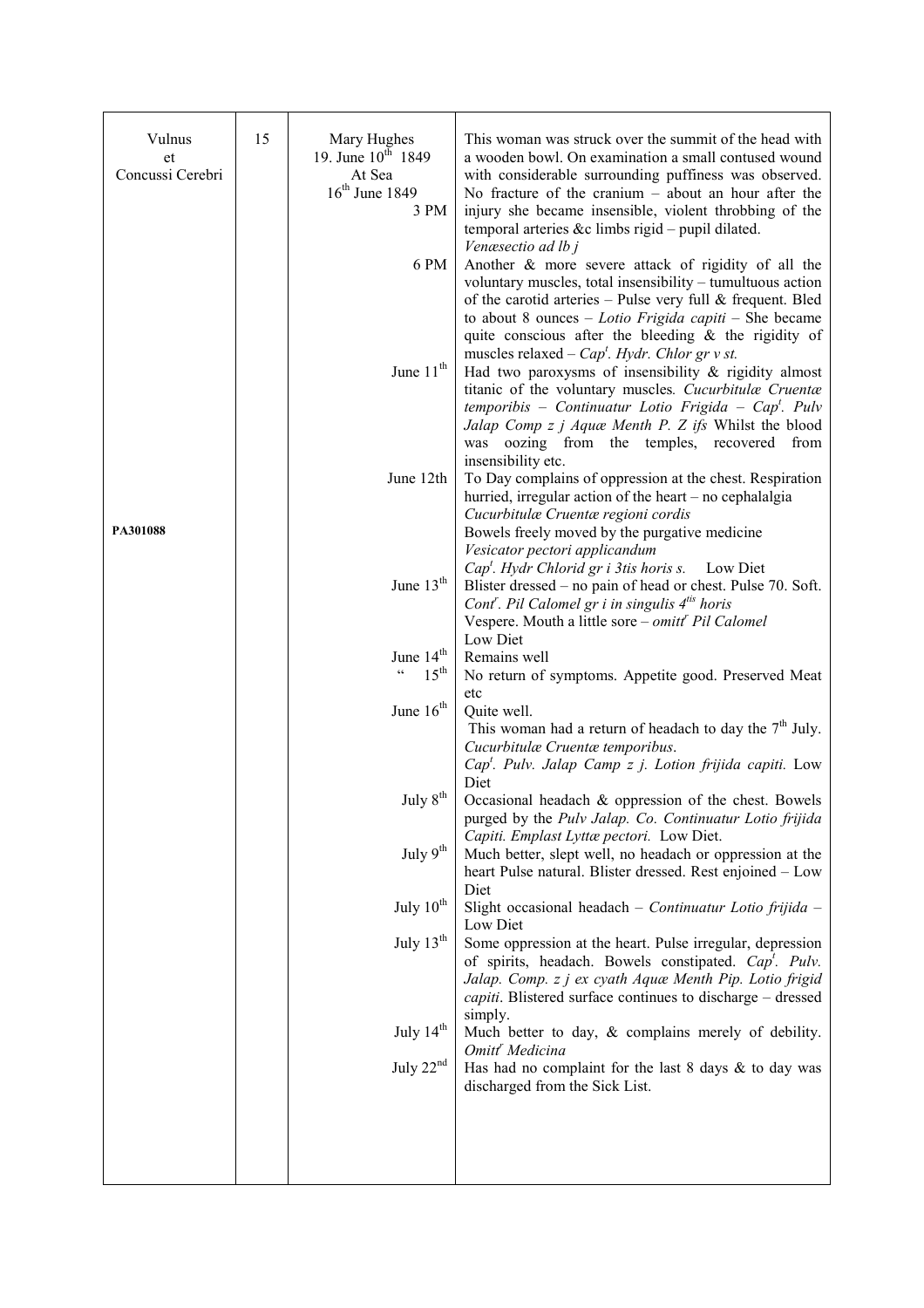| Dysenteria | 16 | Ellen Gallavan<br>24 June 6 <sup>th</sup> 1849 | At 6 PM was attacked with violent colic, obstinate                                                                   |
|------------|----|------------------------------------------------|----------------------------------------------------------------------------------------------------------------------|
|            |    | At Sea                                         | constipation, twisting pain about the naval, has vomited<br>twice, countenance anxious. Pulse small & quick, pain of |
|            |    | 24 <sup>th</sup> July 1849                     | abdomen relieved by pressure.                                                                                        |
|            |    | Hospital at                                    | Fomentatio calida abdomini applicanda. Capiat Ol                                                                     |
|            |    | Hobart Town<br>June $6th$                      | Ricini zj Tinct Opii m xx Aquæ Menth Pip Zij                                                                         |
|            |    |                                                | 11 PM. Pain much relieved by the fomentation. Bowels<br>not moved, Repetatur Ol Ricini et Tinct Opii. Fomentatio     |
|            |    |                                                | abdomini applicanda                                                                                                  |
|            |    | June $7th$                                     | Much relieved this morning $&$ slept well from 2 AM.                                                                 |
|            |    |                                                | Bowels moved twice.                                                                                                  |
|            |    |                                                | 7 PM. Return of the colic. $Capt$ . Pil Opii gr i et repetatur                                                       |
|            |    | June $8th$                                     | si opus sit. Contin <sup>r</sup> Fomenatio<br>Slept well, no return of pain. Bowels not moved to day.                |
|            |    |                                                | Cap <sup>t</sup> . Pil Colocynth C. m vij et postea. Sol Magnes.                                                     |
|            |    |                                                | Sulph. Low Diet                                                                                                      |
|            |    | June $9th$                                     | Bowels purged freely, no pain                                                                                        |
|            |    |                                                | Low Diet                                                                                                             |
|            |    | June 10 <sup>th</sup>                          | Had great pain of the abdomen for several hours last<br>night, relieved by pressure- great pain in the fundament,    |
|            |    |                                                | oppression of the chest. Pulse irregular $\&$ small, great                                                           |
|            |    |                                                | anxiety of countenance, Cataplasma Sinapis abdomini.                                                                 |
|            |    |                                                | Suppositorium Opii. Cucurbitulæ Cruentæ regioni                                                                      |
|            |    |                                                | cordis.                                                                                                              |
|            |    |                                                | Vespere. Much relieved, no oppression of the heart, less<br>pain of fundament. Pulse quiet.                          |
|            |    | June 11 <sup>th</sup>                          | Has great pain in the fundament, greatly increased on                                                                |
|            |    |                                                | moving the body, occasional pain of the abdomen,                                                                     |
|            |    |                                                | resembling labour pains, Hot fomentations to the                                                                     |
|            |    |                                                | fundament. Cap <sup>t</sup> . Ol Ricini Zj. had no motion yesterday,                                                 |
| PA301089   |    |                                                | countenance anxious. Pulse small & quick, thirst<br>Vespere. Much relieved by the fomentations. Bowels               |
|            |    |                                                | Moved once by the <i>Ol Ricini</i> . Stools quite natural.                                                           |
|            |    | June 12 <sup>th</sup>                          | Slept well, bowels quiet, no abdominal pain, occasional                                                              |
|            |    |                                                | pain of fundament.                                                                                                   |
|            |    | June 18 <sup>th</sup>                          | Return in a slight degree of pain in the abdomen $\&$                                                                |
|            |    |                                                | fundament, but paroxysms less severe than they were a<br>few days since, looks weak. Pulse quiet, skin rather hot    |
|            |    |                                                | & dry. Epithema Terebinth abdomini. Suppositorium                                                                    |
|            |    |                                                | <i>Opii.</i> Stomach inclined to reject its contents, <i>Cap<sup>t</sup> Haust</i>                                   |
|            |    |                                                | Efferves p.r.n.                                                                                                      |
|            |    | June 14 <sup>th</sup>                          | Last night severe pain of the abdomen, not increased by<br>pressure, pain occasionally very severe in fundament.     |
|            |    |                                                | Rx. Tinct. Opii m xi Decoct Hordie lb j M ft Enema                                                                   |
|            |    |                                                | statim administro                                                                                                    |
|            |    |                                                | Vespere. Has felt much easier since the enema, but then                                                              |
|            |    |                                                | an occasional paroxysm of pain.                                                                                      |
|            |    | June $15th$                                    | Bowels inclined to be loose, small quantity of purulent<br>matter mixed with blood passed by stool. Repetatur        |
|            |    |                                                | Enema Tinct Opii et Decoct Hordie ter in die.                                                                        |
|            |    |                                                | Vespere Much relieved by the Enemata                                                                                 |
|            |    | June $16th$                                    | Bowels quiet until 4 AM. Has now violent tenesmus,                                                                   |
|            |    |                                                | passing a very small quantity of feculent matter mixed                                                               |
|            |    |                                                | with blood $\&$ pus. Pulse small 80, thirst, countenance<br>anxious, occasional severe abdominal pain.               |
|            |    |                                                | Rx. Calomelanos gr i Opii grfs M ft Pil. 3 <sup>tis</sup> horis                                                      |
|            |    |                                                | sumenda. Epithema Terebinth abdomini                                                                                 |
|            |    |                                                | Diet consists principally of Arrow Root. Decoct Hordie                                                               |
|            |    |                                                | pro potu ordinario                                                                                                   |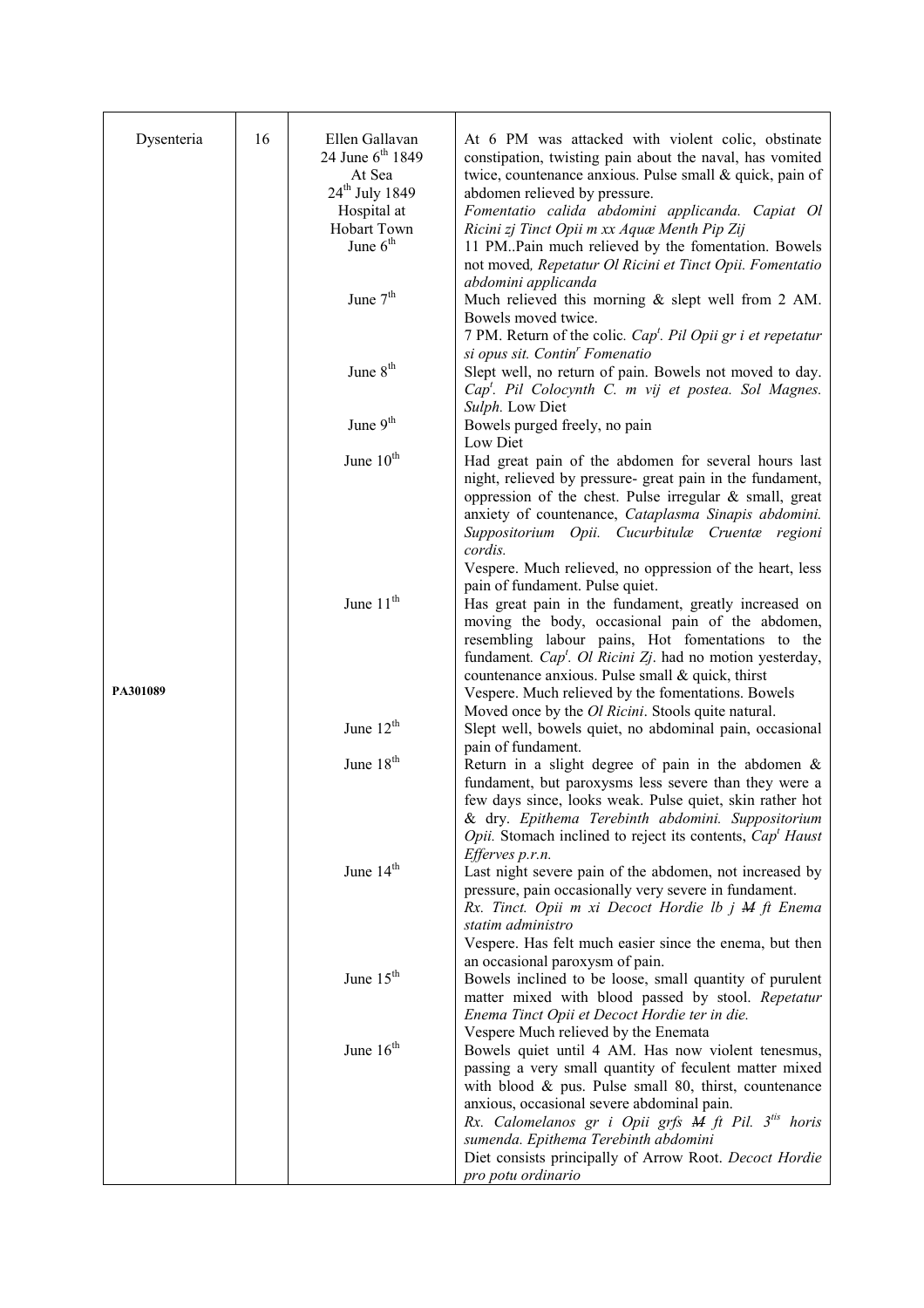|          | June $17th$           | Very little discharge of blood $\&$ pus with the stools                                                      |
|----------|-----------------------|--------------------------------------------------------------------------------------------------------------|
|          |                       | which are more natural to day, less tenesmus $\&$ tormina.                                                   |
|          |                       | Contin' Pil Colomel č Opii. Diet etc as yesterday.                                                           |
|          |                       | Vespere. Pain of fundament very severe this evening, no                                                      |
|          |                       | abdominal pain. Occasional pain of the Sacrum.                                                               |
|          |                       | Epithema Terebinth dorso. Repetatur Enema Tinct Opii                                                         |
|          |                       | et Decoct Hordie                                                                                             |
|          | June 18 <sup>th</sup> | Bowels very relaxed, but motions unmixed with blood or                                                       |
|          |                       | pus, very little tenesmus or tormina. Stools nearly                                                          |
|          |                       | natural. Has passed no water since yesterday morning.                                                        |
|          |                       | Catheter passed $&$ about a pint of urine removed.                                                           |
|          |                       | Vespere. Omitt <sup>r</sup> Pil Calomel č Opii. Stools quite natural,                                        |
|          |                       | has had 3 motions since 10 AM. No pain                                                                       |
|          | June 19th             | Several loose, natural motions during the night no blood                                                     |
|          |                       | or pus in stools, less pain at stool, slight occasional pain                                                 |
|          |                       | at fundament & sacrum, no pain of abdomen, occasional                                                        |
|          |                       | nausea, face always expressive of anxiety, very much                                                         |
|          |                       | debilitated $\&$ emaciated, tongue dry $\&$ red, thirst. Pulse                                               |
|          |                       | small & 80. $Capt$ Pil Opii gr i Haust Efferves pro re                                                       |
|          |                       | nata. Eats an egg for breakfast. Arrow Root for dinner.                                                      |
|          | June $20th$           | Decoct Hordie pro potu ordinario                                                                             |
|          |                       | 2 motions during the night tinged with blood, no pus,<br>pain occasionally very sever in fundament & sacrum. |
|          |                       | Makes water, scalding pain, tongue clean, less thirst -                                                      |
|          |                       | appetite for food pretty good -                                                                              |
|          |                       | Admistratur Enema Tinct Opii m xxx Decoct Hordie lb j                                                        |
|          |                       | et repetatur vespere si opus sit                                                                             |
|          | June 21st             | Much easier to day, only one motion during last 12 hours                                                     |
|          |                       | - slight occasional pain of sacrum. No medicine                                                              |
|          | June $22nd$           | Had 2 motions during the night $& 2$ this morning – much                                                     |
|          |                       | pain of abdomen, fundament & sacrum,<br>stools                                                               |
|          |                       | occasionally passed unconsciously                                                                            |
|          |                       | Cap <sup>t</sup> Pil Opii gr i ter in die Liniment Anodynum dorso                                            |
|          |                       | infricandum. Epithema Terebinth abdomini                                                                     |
|          | June $23rd$           | Says she feels much better to day, less depression of                                                        |
|          |                       | spirits, is however much emaciated & debilitated. Pulse                                                      |
|          |                       | small, 84, not much thirst, appetite pretty good. One                                                        |
|          |                       | motion only, reddish $&$ without pain.                                                                       |
|          |                       | Preserved meat                                                                                               |
|          |                       | Vespere. Continue to remain easy                                                                             |
| PA301090 | June 24 <sup>th</sup> | Required the catheter to be passed, not having made                                                          |
|          |                       | water for the last 36 hours. Bowels remain quiet                                                             |
|          |                       | occasional pain. Eats an egg for breakfast. Preserved                                                        |
|          | June 25 <sup>th</sup> | Meat & a glass of Port Wine at dinner. No medicine<br>Remains the same as yesterday.                         |
|          | June 28 <sup>th</sup> | Improving daily, bowels regular, slight occasional                                                           |
|          |                       | abdominal pain. Appetite pretty good.                                                                        |
|          |                       | Preserved Meat & glass of Port Wine daily.                                                                   |
|          | July $1st$            | Has been gaining strength lately, bowels regular, no pain.                                                   |
|          |                       | Continue Preserved Meat & glass of Port Wine. Is still                                                       |
|          |                       | much emaciated & debilitated                                                                                 |
|          | July $10^{th}$        | Last night vomited twice, bowels have been quite regular                                                     |
|          |                       | till to day for the last fortnight, had 3 loose motions                                                      |
|          |                       | tinged with blood since 6 AM, occasional pain of                                                             |
|          |                       | abdomen, fundament & back. Cataplasma Sinapis                                                                |
|          |                       | $abdomini$ , fomentatur calida to the fundament $-Liniment$                                                  |
|          |                       | Anodyne sacro.                                                                                               |
|          |                       | Cap <sup>t</sup> Pil Opii gr i in singulis ter in die                                                        |
|          |                       | Rx Tinct. Opii m x č Decoct Hordie lb j M st Enema bis                                                       |
|          |                       | in die adminis <sup>m</sup> . Diet to consist of Farinaceous food -                                          |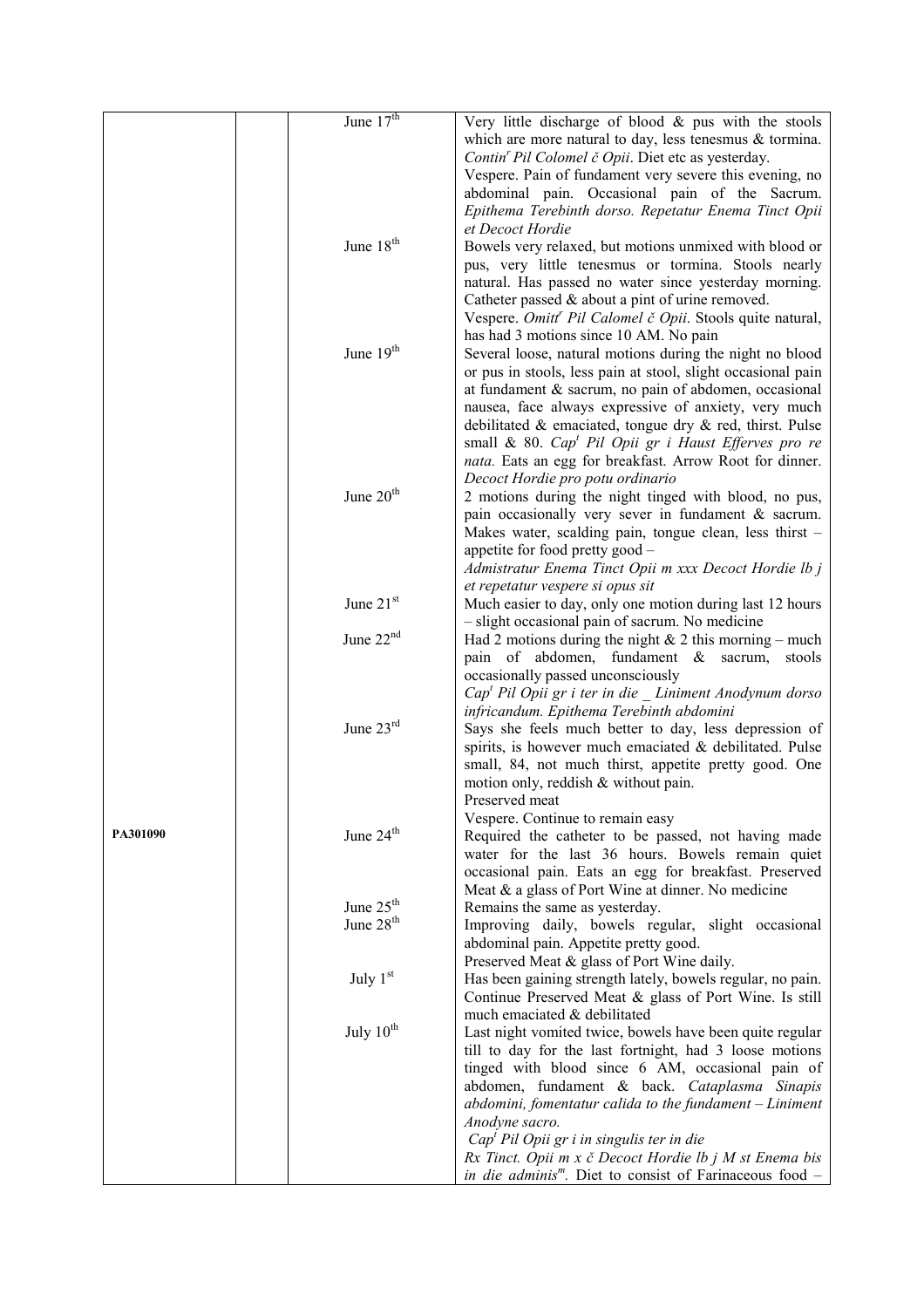|                                       |    | July $11th$<br>July 12 <sup>th</sup><br>July $13th$<br>July 14 <sup>th</sup><br>July $20th$<br>July $24th$ | Decoct Hordie pro potu ordinario<br>Somewhat better, less pain, slept well, 3 motions during<br>last 24 hours. Continuatur Foment. Cap <sup>t</sup> Pil Opii bis in<br>die - Supposit Opii<br>Is greatly debilitated. Eats an egg for breakfast & a piece<br>of mutton or other meat at dinner.<br>Bowels quiet - little or no pain, great anxiety of<br>countenance, great emaciation & debility<br>Remains easy - bowels moved once last 24 hours.<br>Appetite for food not so good, occasional thirst, tongue<br>red & dry.<br>Rx. Pil Hydrarg gr ii Extr. Hyoscyami gr ij. Pulv. Ipecac<br>gr i M ft Pil. mane nocteque sumenda<br>Remains the same s yesterday. Continue Pil Hydrarg etc<br>bis in die. Fowl & glass of Port Wine for dinner.<br>For the last 6 days there has been no change in<br>symptoms. Omitted Pil Hydrarg etc on the $17th$ inst.<br>Bowels are now quite regular, but has occasional<br>abdominal $\&$ other pains, occasional nausea - no<br>vomiting, debility & emaciation daily increasing.<br>This woman was to day sent to the Colonial Hospital at<br>Hobart Town, Van Diemen's Land being excessively<br>debilitated & emaciated. |
|---------------------------------------|----|------------------------------------------------------------------------------------------------------------|-------------------------------------------------------------------------------------------------------------------------------------------------------------------------------------------------------------------------------------------------------------------------------------------------------------------------------------------------------------------------------------------------------------------------------------------------------------------------------------------------------------------------------------------------------------------------------------------------------------------------------------------------------------------------------------------------------------------------------------------------------------------------------------------------------------------------------------------------------------------------------------------------------------------------------------------------------------------------------------------------------------------------------------------------------------------------------------------------------------------------------------------------------------------------|
| Dysenteria<br>Parturition             | 17 | Maria Rutlege<br>36. July 4 <sup>th</sup> 1849                                                             | This woman complained a week ago of obstinate                                                                                                                                                                                                                                                                                                                                                                                                                                                                                                                                                                                                                                                                                                                                                                                                                                                                                                                                                                                                                                                                                                                           |
| With<br>Rupture<br>of the<br>Perineum |    | Sent to Hospital<br>Hobart Town<br>$24th$ July 1849                                                        | constipation. Took Ol. Ricini Zj ex cyath Aquæ Menth<br>Pip. This not operating. Took 2 pills composed of Pil<br>Hydrarg Hyoscyamus & Ipecac. & the following<br>morning $Ol. Ricini Zj. This latter dose operated 4 times.$<br>This woman expects her confinement to take place in<br>about a fortnight. Removed to the Hospital & put on the                                                                                                                                                                                                                                                                                                                                                                                                                                                                                                                                                                                                                                                                                                                                                                                                                          |
|                                       |    | July $5^{\text{th}}$                                                                                       | Sick List to day July $4th$ .<br>Bowels quiet, Vespere. Pain of the abdomen, tenesmus,<br>passed two mucous motions mixed with blood, nausea,                                                                                                                                                                                                                                                                                                                                                                                                                                                                                                                                                                                                                                                                                                                                                                                                                                                                                                                                                                                                                           |
|                                       |    | July $6th$                                                                                                 | looks pale, countenance anxious, pulse small.<br>Had 4 motions during the night, tenesmus, stools mixed<br>with blood & pus, tongue red & furred, thirst. $Capt Pil$<br>Opii gr i Rx. Tinct Opii m xxx Decoct Hordie lb j M ft                                                                                                                                                                                                                                                                                                                                                                                                                                                                                                                                                                                                                                                                                                                                                                                                                                                                                                                                          |
| PA301091                              |    | July $7th$                                                                                                 | Enema ter in die injiciendum. Arrow Root<br>Violent tenesmus, had 5 loose mucous motions during<br>the last 24 hours, passed blood & pus. Nausea, tongue<br>dry & furred, thirst.                                                                                                                                                                                                                                                                                                                                                                                                                                                                                                                                                                                                                                                                                                                                                                                                                                                                                                                                                                                       |
|                                       |    | July $8th$                                                                                                 | Cataplasma Sinapis abdomini - Continuatur Enemata<br>Tinct Opii et Decoct Hordie ter in die<br>$8th$ Bowels very loose & she complains of great<br>prostration of strength, pallid countenance, which is<br>expressive of great anxiety- made an examination per<br>vaginam, as uteri slightly dilated. Vagina hot without the<br>least secretion, being dry, & hot to the touch. 9 PM.                                                                                                                                                                                                                                                                                                                                                                                                                                                                                                                                                                                                                                                                                                                                                                                 |
|                                       |    | July $9^{th}$                                                                                              | Delivered of a male child.<br>Passes a small quantity of feculent matter mixed with<br>blood, no pain. Continantur Enemata Tinct Opii et<br>Decoct Hordie ter in die. Supposit. Opii. This woman<br>was delivered of a male child at 9 o'clock, feeble labour<br>pains commencing at about 6 PM at 6.30 made an<br>examination per vaginam & found the head of the child<br>descending into the vagina at 7 PM the membranes broke<br>& the liquor amni escaped. From this time till 9 PM there<br>was scarcely any action of the uterus, but imperceptibly                                                                                                                                                                                                                                                                                                                                                                                                                                                                                                                                                                                                             |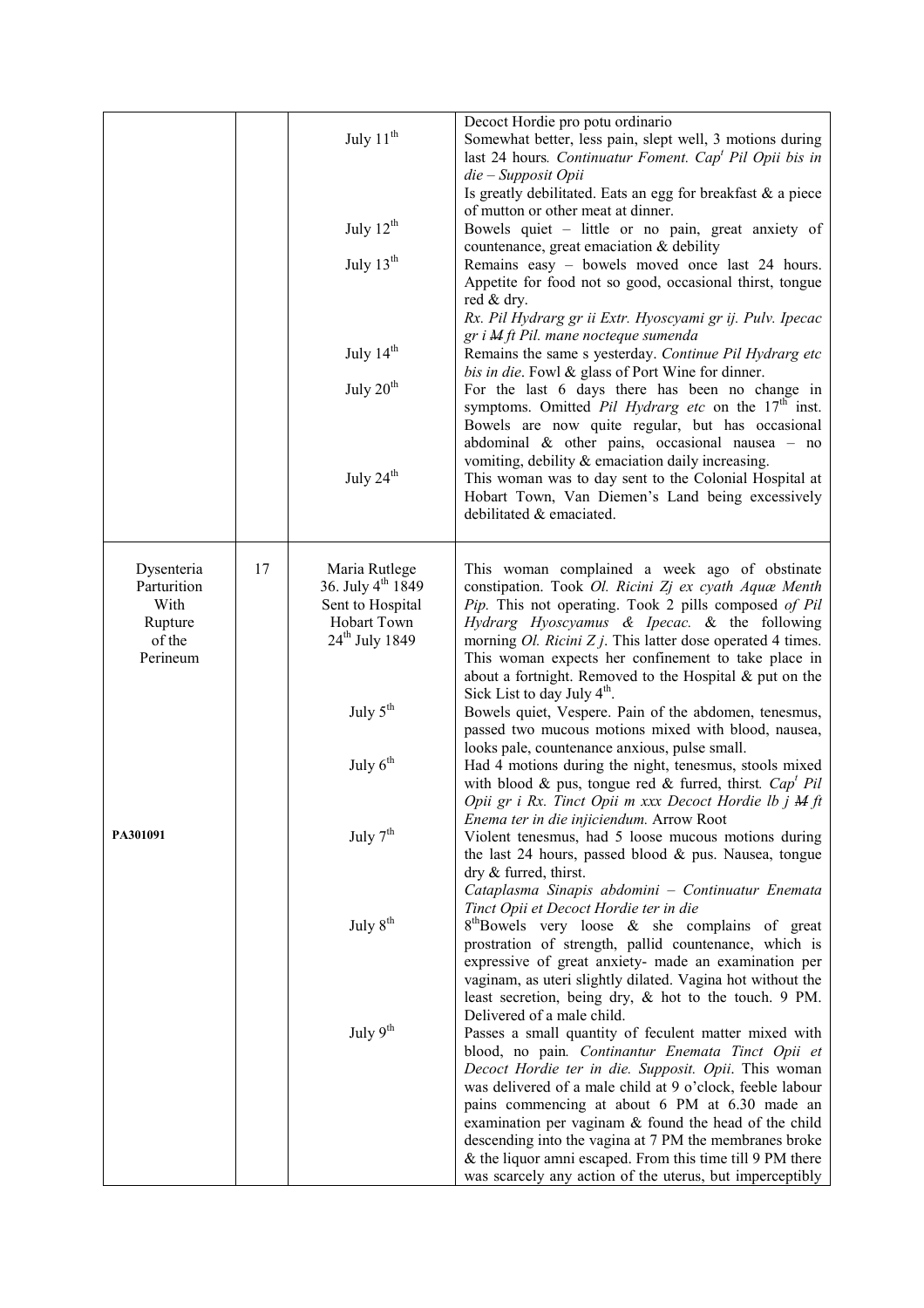|          |                       | the child gradually descended $\&$ was born alive at 9 PM.<br>The Perineum was supported during the protracted birth<br>of the child. To day the $9th$ she is exceedingly debilitated,<br>face pallid, pulse small $\&$ quick, bowels very loose $\&$<br>stools passed unconsciously, no lochial discharge.<br>Complains of pain in the perineum $-$ on examining the                  |
|----------|-----------------------|----------------------------------------------------------------------------------------------------------------------------------------------------------------------------------------------------------------------------------------------------------------------------------------------------------------------------------------------------------------------------------------|
|          |                       | seat of pain, found slight rupture extending from the<br>vagina for about an inch $-$ redness of the surrounding<br>integuments, breasts flaccid, no secretion of milk. Child                                                                                                                                                                                                          |
|          |                       | doing well. Hot fomentations to the perineum, which are<br>to be frequently repeated. The Placenta was retained 7                                                                                                                                                                                                                                                                      |
|          | July $10^{th}$        | hours not coming away till 4 AM of to day the 9 <sup>th</sup> July.<br>Child given to one of the Nurses.<br>Bowels still very loose, & uninfluenced by the opiate                                                                                                                                                                                                                      |
|          |                       | Pills & injections of Tinct Opii & Decoct Hordie. Cap <sup>t</sup> .<br>Mist Cretæ Zi post singulus dejections liquidas, stools<br>unmixed with blood or pus. Integuments of perineum<br>labia red &<br>inflamed<br>$\overline{\phantom{m}}$<br>swollen.<br>Continuatur<br>Fomentations. No lochial discharge. Breasts remain<br>flaccid, no milk. One of the nurses has charge of the |
|          | July 11 <sup>th</sup> | child.<br>Slept well, an appearance of the lochia, the labia<br>pudenda much swollen & painful, bowels not so relaxed.<br>Continu' Mist Cretæ. C. Ate an egg this morning.<br>Preserved Meat. Countenance anxious, face pallid, Pulse<br>small & quick, great debility $- A$ small quantity of Port                                                                                    |
|          | July $12^{th}$        | Wine from time to time, sometimes with Arrow Root.<br><b>Continantur Fomenationes</b><br>Somewhat stronger, slept at intervals, Pulse fuller,                                                                                                                                                                                                                                          |
|          |                       | bowels less frequently disturbed $-$ Contin <sup>r</sup> Mist Cretæ<br>Comp. p.r.n. Contin <sup>'</sup> Fomentation s perineo etc Eats<br>Arrow Root with Port Wine. An egg for breakfast. Child<br>doing well, breasts somewhat fuller, no milk or secretion<br>from the vagina, has occasional hiccough                                                                              |
|          | July 13 <sup>th</sup> | Less relaxation of the bowels, no appearance of the<br>Lochia, remains exceedingly debilitated, occasional<br>slight hiccough, nausea. Continua Mist Cretæ Comp.<br>Very uneasy secretion in perineum $\&$ occasional severe<br>pain – integuments of labia $\&$ perineum look as though<br>they would slough. Continue Fomentations. Child doing                                      |
|          | July 14 <sup>th</sup> | well.<br>Diet as before<br>Restless during the night, very little discharge from the                                                                                                                                                                                                                                                                                                   |
|          |                       | bowels – vagina dry $\&$ hot. In better spirit to day –<br>appetite good, integuments of perineum of a dark red<br>colour, no lochia, no secretion of milk, but mammæ<br>fuller. great debility. Pulse 90, but fuller than yesterday.<br>Appetite pretty good,. Has something daily from the                                                                                           |
| PA301092 |                       | Cabin table. Port Wine or glass of Porter.<br><b>Continuatur Fomentations calidae</b><br>Child not so well, having diarrhoea. Cap' Hydr. C.                                                                                                                                                                                                                                            |
|          | July $15th$           | Cretæ gr i lacchari gr iij $M$ ft Pulv. bis in die – s.<br>Much better to day. Breasts pretty full, secretion of milk,<br>no lochial discharge. Stiffness & pain of perineum,<br>integuments of perineum & labia pudendi will evidently<br>slough. Continue fomentations. Bowls quiet - appetite<br>good – allowed to eat what she fancies. Is gaining                                 |
|          |                       | strength.<br>Child no better, bowels quiet, but it is evident infant will<br>not live long.                                                                                                                                                                                                                                                                                            |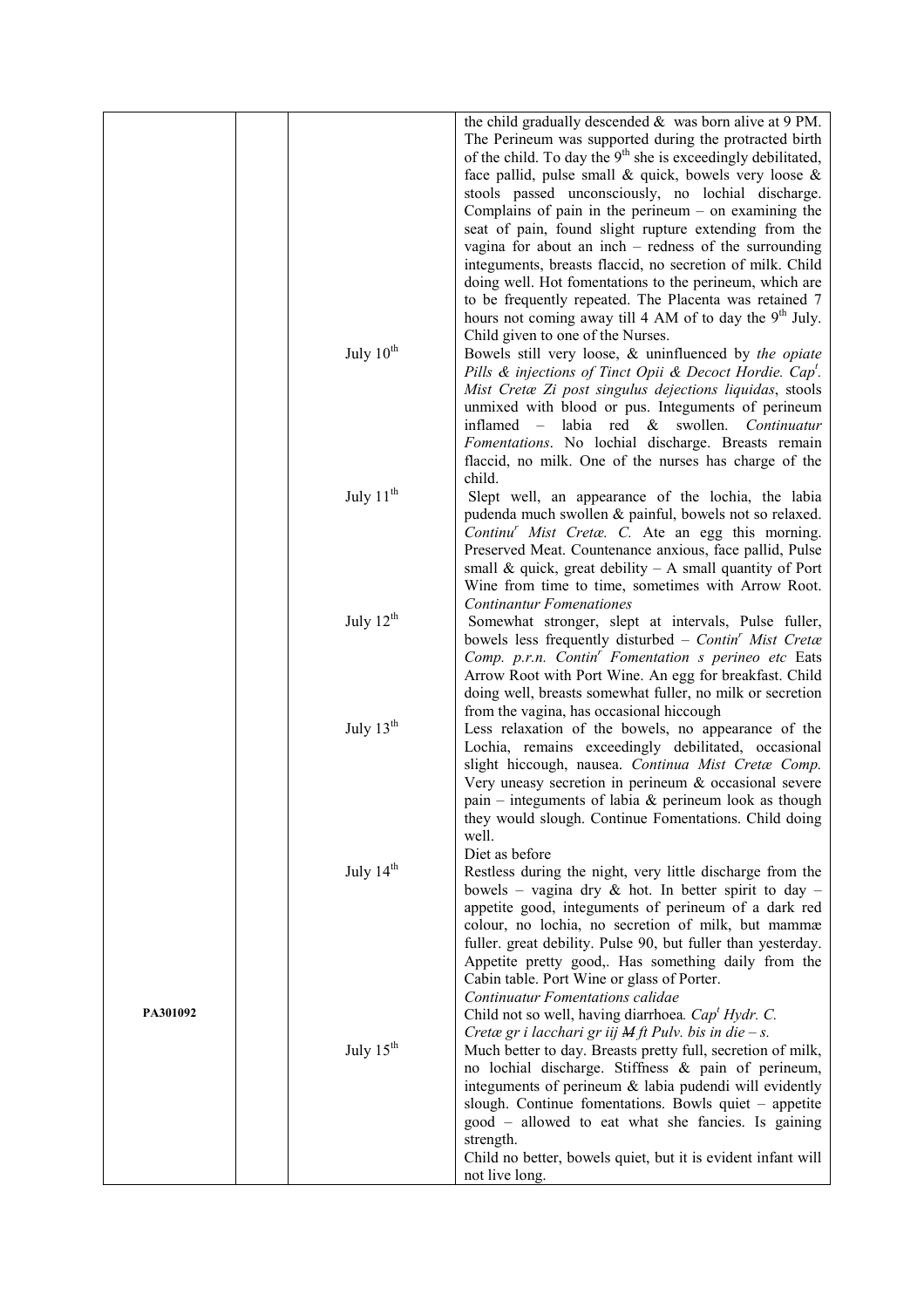|  | July $16th$           | Improving, did not sleep well however had 2 natural           |
|--|-----------------------|---------------------------------------------------------------|
|  |                       | motions during the night. $Capt Mist$ Cretæ Comp. p.r.n.      |
|  |                       | no lochia – milk secreted in small quantity, took the         |
|  |                       | infant to breast for first time. appetite good. Pulse 76 $\&$ |
|  |                       | moderately full. Integuments have commenced to slough.        |
|  |                       | Continue Fomentatio                                           |
|  | July 17 <sup>th</sup> | Complains of more pain in perineum $-$ sloughing of           |
|  |                       | integuments proceeding. Bowels quiet, gaining strength        |
|  |                       | daily. Pulse 70 $&$ natural. Appetite good – tongue clean.    |
|  |                       | Child daily becoming emaciated $&$ takes no nourishment       |
|  |                       | to day. Diet as before. Vespere - a [layr?] black slough      |
|  |                       | on each labium pudenda, extending to within half an inch      |
|  |                       | of the anus. edges of slough touched with weak solution       |
|  |                       | of Acid Nitricum – Cataplasma, gaining strength rapidly       |
|  |                       | - Full Diet. Very little milk secreted, no lochial            |
|  |                       | discharge. Infant very sickly.                                |
|  | July 18 <sup>th</sup> | A considerable slough removed - Repetatur Cataplasma.         |
|  |                       | In other respects doing well. At 1 PM to day the infant       |
|  |                       | died. Full Diet.                                              |
|  | July 19th             | Improving daily $-$ a portion of slough removed $-$           |
|  |                       | sloughing has stopped within half an inch of the anus -       |
|  |                       | but a considerable portion of the labia is included in the    |
|  |                       | slough. Edges dressed with Lotio Acid Nitric.                 |
|  |                       | Cataplasma. Bowels quiet. Full Diet - glass of Porter         |
|  | July 24 <sup>th</sup> | Slough has been entirely separated for the last 3 days,       |
|  |                       | surround looking quite healthy, granulations drying? up.      |
|  |                       | At 2 PM sent to Colonial Hospital, Hobart Town.               |
|  |                       |                                                               |
|  |                       |                                                               |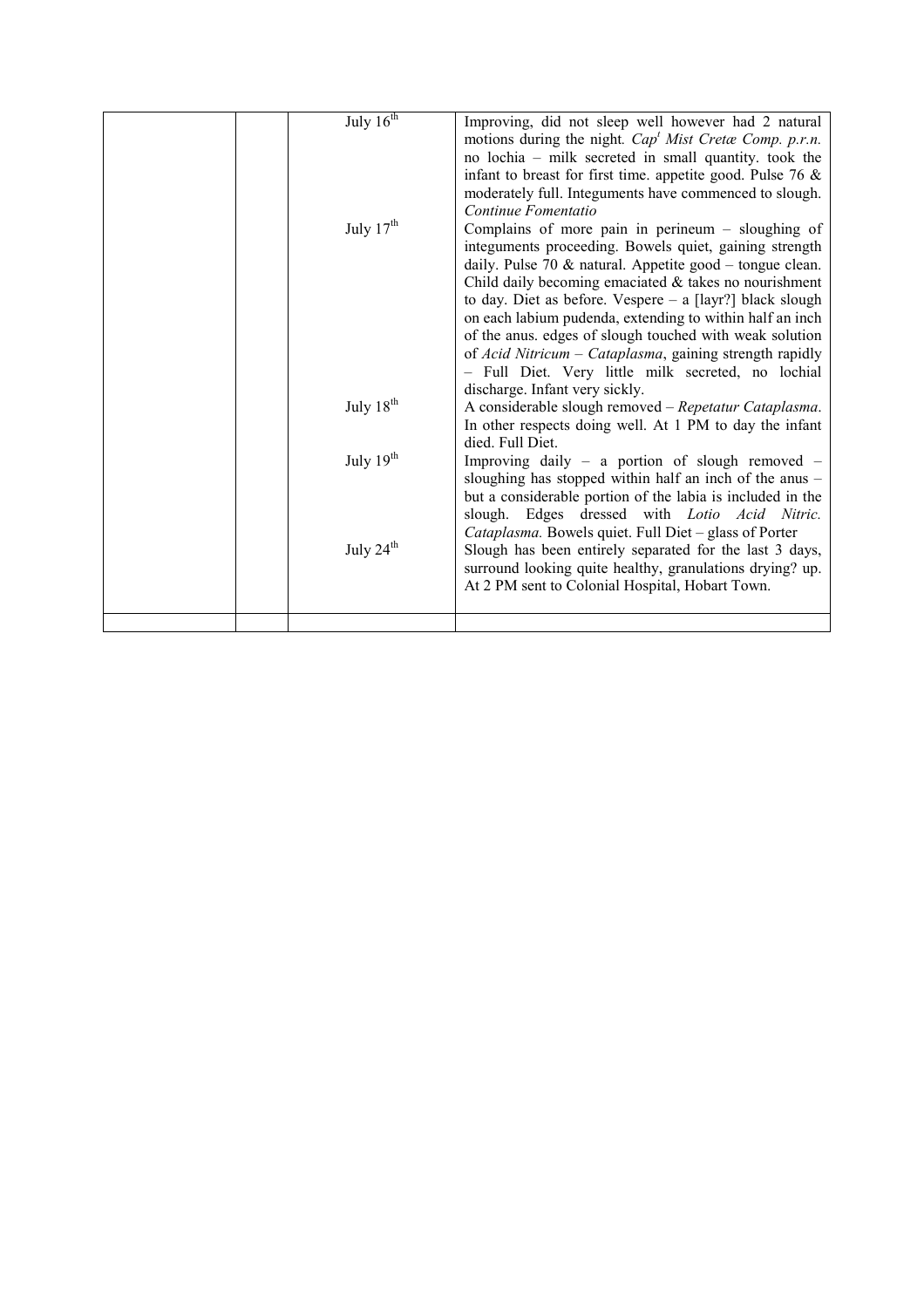## A Nosological Synopsis of the Sick Book kept during the Period of this Journal, in conformity with the  $30<sup>th</sup>$  Article of the Surgeons' Instructions.

|                                                  | <b>Numbers</b>          |                                |                         |               |           |           |                                                         |
|--------------------------------------------------|-------------------------|--------------------------------|-------------------------|---------------|-----------|-----------|---------------------------------------------------------|
| <b>Diseases</b><br><b>Nosologically arranged</b> | <b>Total</b>            | Discharged to<br>Duty          | Sent to the<br>Hospital | Died on board | Invalided | Remaining | Nos. of such Cases<br>as are detailed in<br>the Journal |
| Pyrexiae                                         |                         |                                |                         |               |           |           |                                                         |
| Ord. I. Febres.                                  |                         |                                |                         |               |           |           |                                                         |
| Internulleates Quotutiana<br>Tertiana            |                         |                                |                         |               |           |           |                                                         |
| Continua Synochus                                | $\mathbf{1}$            | $\mathbf{1}$                   |                         |               |           |           |                                                         |
| Typhus                                           |                         |                                |                         |               |           |           |                                                         |
| Febricula                                        | 7                       | $\overline{7}$                 |                         |               |           |           |                                                         |
| Ord. II. Phlegmasiae.                            |                         |                                |                         |               |           |           |                                                         |
| Phlogosis                                        |                         |                                |                         |               |           |           |                                                         |
| Pneumonia                                        |                         |                                |                         |               |           |           |                                                         |
| Rheumatismus                                     |                         |                                |                         |               |           |           |                                                         |
| Cynanche                                         |                         |                                |                         |               |           |           |                                                         |
| <b>Bronchitis</b>                                |                         |                                |                         |               |           |           |                                                         |
| Opthalmia                                        |                         |                                |                         |               |           |           |                                                         |
| Pleuritis                                        | $\mathfrak{Z}$          | 3                              |                         |               |           |           | 2.6.12                                                  |
| Ord. III. Exanthemata.                           |                         |                                |                         |               |           |           |                                                         |
| Variola                                          |                         |                                |                         |               |           |           |                                                         |
| Rubeola                                          |                         |                                |                         |               |           |           |                                                         |
| Erysipelas<br>Vaccina                            |                         |                                |                         |               |           |           |                                                         |
|                                                  |                         |                                |                         |               |           |           |                                                         |
| Ord. IV. Haemorrhagiae                           |                         |                                |                         |               |           |           |                                                         |
| Haemoptysis<br>Phthisis incipiens                |                         |                                |                         |               |           |           |                                                         |
| Phthisis confirmata                              | $\mathbf 1$             |                                |                         | $\mathbf{1}$  |           |           | 3.10                                                    |
| Menorrhagia                                      | $\mathbf 1$             | $\mathbf{1}$                   |                         |               |           |           | $\overline{4}$                                          |
| Ord. V. Profluvia.                               |                         |                                |                         |               |           |           |                                                         |
| Catarrhus                                        | 1                       |                                |                         |               |           |           |                                                         |
| Dysenteria                                       | 10                      | $\mathbf{1}$<br>$\overline{7}$ | $\overline{\mathbf{3}}$ |               |           |           | 4.16.17                                                 |
| Neuroses.                                        |                         |                                |                         |               |           |           |                                                         |
| Ord. I. Comata.                                  |                         |                                |                         |               |           |           |                                                         |
| Apoplexia                                        |                         |                                |                         |               |           |           |                                                         |
|                                                  |                         |                                |                         |               |           |           |                                                         |
| Ord. II. Adynamiae.                              |                         |                                |                         |               |           |           |                                                         |
| Dyspepsia<br>Debilitas                           | 9<br>3                  | 9<br>3                         |                         |               |           |           | 1.5.7                                                   |
| Cephalalgia                                      | 6                       | 6                              |                         |               |           |           |                                                         |
| Ord. III. Spasmi.                                |                         |                                |                         |               |           |           |                                                         |
| Asthma                                           |                         |                                |                         |               |           |           |                                                         |
| Diarrhoea                                        | 18                      | 17                             | 1                       |               |           |           |                                                         |
| Colica                                           | $\overline{c}$          | $\overline{c}$                 |                         |               |           |           | 11                                                      |
| Pleurodynia                                      | 5                       | 5                              |                         |               |           |           | 9                                                       |
| Palpitatio Cordis                                | $\overline{\mathbf{3}}$ | 3                              |                         |               |           |           | 13                                                      |
| Tussis                                           | $\overline{2}$          | $\overline{2}$                 |                         |               |           |           |                                                         |
| Ord. Iv. Vesaniae.                               |                         |                                |                         |               |           |           |                                                         |
| Amentia                                          |                         |                                |                         |               |           |           |                                                         |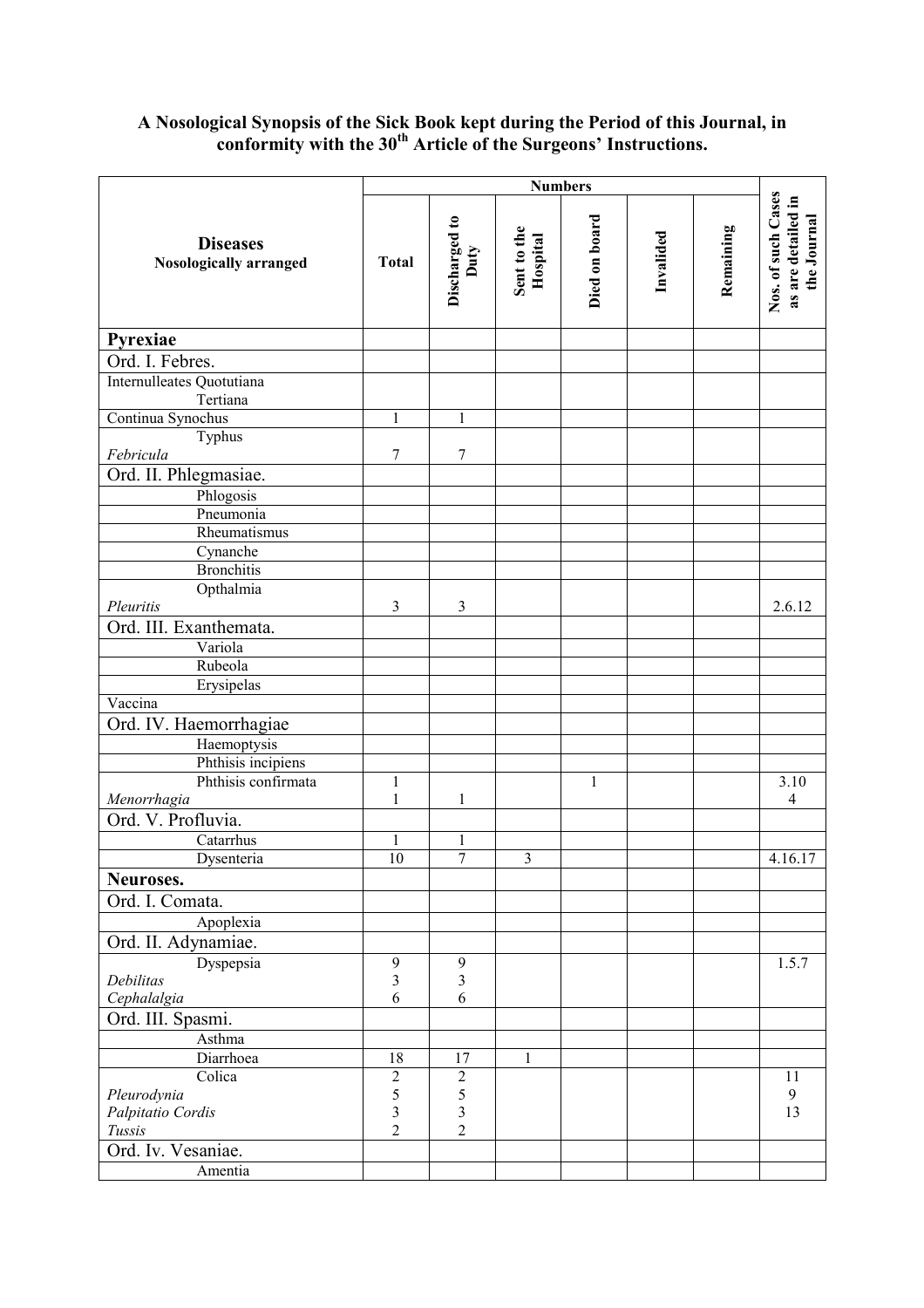| Mania                                                                                                      |                 |                |                         |              |  |  |    |
|------------------------------------------------------------------------------------------------------------|-----------------|----------------|-------------------------|--------------|--|--|----|
| Cachexiae.                                                                                                 |                 |                |                         |              |  |  |    |
| Ord. I. Marcores.                                                                                          |                 |                |                         |              |  |  |    |
| Tabes                                                                                                      |                 |                |                         |              |  |  |    |
| Ord. II. Intumescentiae.                                                                                   |                 |                |                         |              |  |  |    |
| Anasarca                                                                                                   |                 |                |                         |              |  |  |    |
| Ascites                                                                                                    |                 |                |                         |              |  |  |    |
| Hydrothorax                                                                                                |                 |                |                         |              |  |  |    |
| Ord. III. Impetigines.                                                                                     |                 |                |                         |              |  |  |    |
| Syphilis                                                                                                   |                 |                |                         |              |  |  |    |
| Scrophula                                                                                                  |                 |                |                         |              |  |  |    |
| Icterus                                                                                                    |                 |                |                         |              |  |  |    |
| Scorbutus                                                                                                  |                 |                |                         |              |  |  |    |
| Locales.                                                                                                   |                 |                |                         |              |  |  |    |
| Ord. I. Dysaethesiae.                                                                                      |                 |                |                         |              |  |  |    |
| Amaurosis                                                                                                  |                 |                |                         |              |  |  |    |
| Ord. II. Dysorexiae.                                                                                       |                 |                |                         |              |  |  |    |
| Ord. III. Dyscinesiae.                                                                                     |                 |                |                         |              |  |  |    |
| Ord. IV. Apocenoses.                                                                                       |                 |                |                         |              |  |  |    |
| Gonorrhoea                                                                                                 |                 |                |                         |              |  |  |    |
| Leucorrhoea                                                                                                | 1               | $\mathbf{1}$   |                         |              |  |  |    |
| Ord. V. Epischeses                                                                                         |                 |                |                         |              |  |  |    |
| Ischuria                                                                                                   |                 |                |                         |              |  |  |    |
| Obstipatio                                                                                                 | $\overline{2}$  | $\overline{2}$ |                         |              |  |  |    |
| Dysuria                                                                                                    |                 |                |                         |              |  |  |    |
| Ord. VI. Tumores.                                                                                          |                 |                |                         |              |  |  |    |
| Aneurisma                                                                                                  |                 |                |                         |              |  |  |    |
| Ord. VII. Ectopiae.                                                                                        |                 |                |                         |              |  |  |    |
| Hernia                                                                                                     |                 |                |                         |              |  |  |    |
| Prolapsus Uteri                                                                                            | 1               | 1              |                         |              |  |  | 8  |
| Luxatio                                                                                                    |                 |                |                         |              |  |  |    |
| Ord. VIII. Dialyses.                                                                                       |                 |                |                         |              |  |  |    |
| Vulnus                                                                                                     | $\overline{c}$  | $\overline{c}$ |                         |              |  |  | 15 |
| Ulcus                                                                                                      | $\overline{2}$  | $\overline{2}$ |                         |              |  |  |    |
| Fistula Ani                                                                                                | $\mathbf{1}$    | 1              |                         |              |  |  | 14 |
| <b>GENERAL TOTAL</b>                                                                                       | $\overline{82}$ | 77             | $\overline{\mathbf{4}}$ | $\mathbf{1}$ |  |  |    |
| NOTE.—Medical Officers are desired particularly to Notice that the Numbers in each Disease and the general |                 |                |                         |              |  |  |    |
| Total must not only correspond with the Sick Book, but also with the particulars contained in the several  |                 |                |                         |              |  |  |    |
| Nosological Returns for the period.                                                                        |                 |                |                         |              |  |  |    |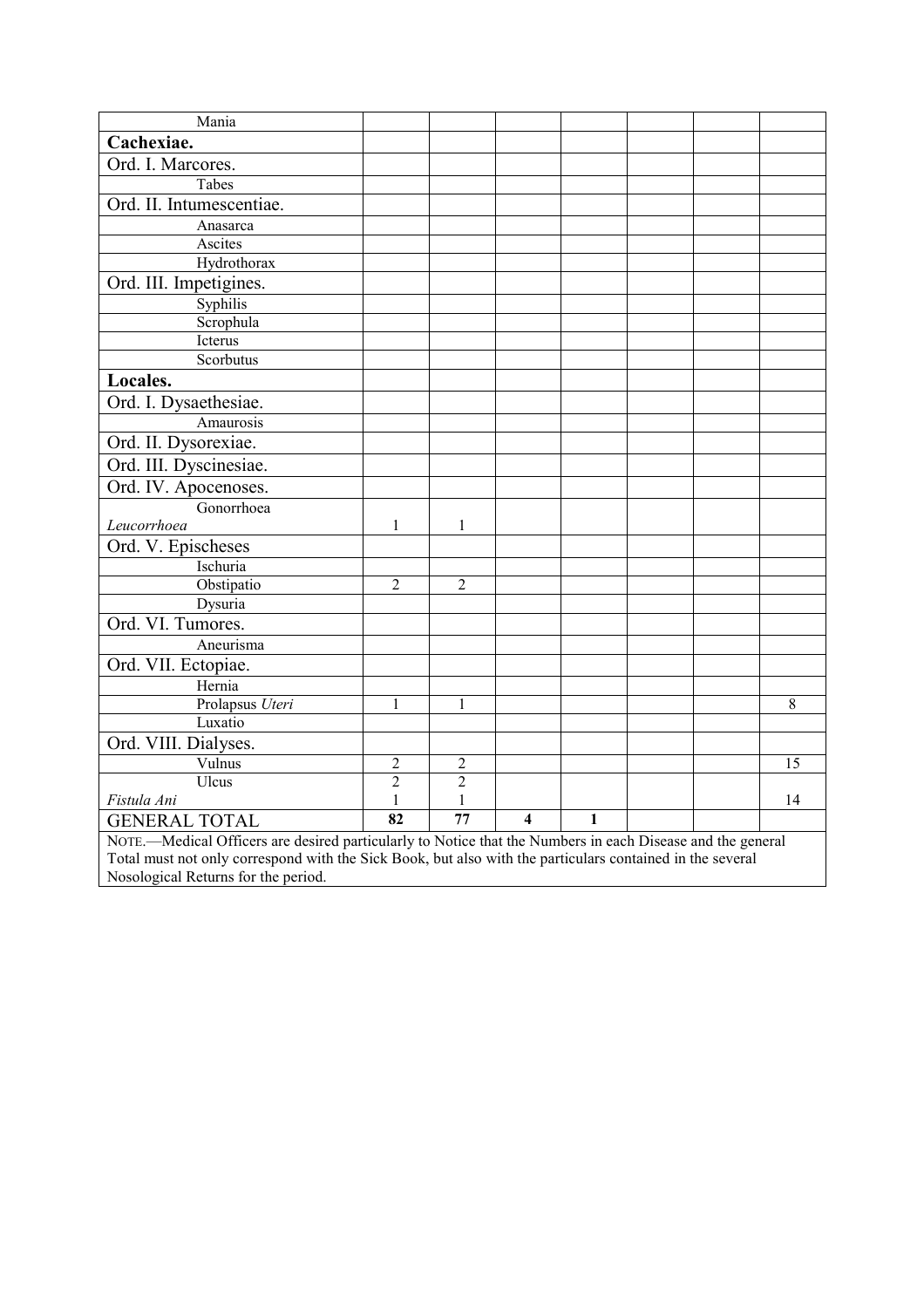#### PA301093 – PA301097

#### GENERAL REMARKS

Edward Nolloth Surgeon Superintendent

The "Maria" Female Convict Ship commenced fitting at Deptford on the 27<sup>th</sup> of February 1849 and on the 8<sup>th</sup> of March left for Kingstown Harbour, Ireland where she arrived on the 18<sup>th</sup> March. During the passage we had several rainy days which proved that the Main Deck was very leaky & the ship's carpenter was employed daily in endeavouring to caulk the ship effectually.

On the 22<sup>nd</sup> of March examined at Grange Gorman Penitentiary, Dublin, 226 women, 56 children and 2 Free Settlers; many of the children unfit for embarkation, some labouring under Measles or the debility consequent on that disease, others having a contagious disease of the head (Porrigo).

On the 30<sup>th</sup> of March 1849, 83 Female Convicts and their 15 children and on the 2<sup>nd</sup> of April 83 Female Convicts and their 20 children with 2 Free Settlers and their 2 children were embarked & the whole with the exception of the Free Settlers and their children put into 24 Messes. The Free Settlers and their children were partitioned off from the Prisoners on the starboard side in midships of the Prison Deck.

 On embarkation the women &c with but few exceptions appeared to be in good health and cheerful.. The Matron (Mrs Gragan) embarked with the first party of prisoners on the 30<sup>th</sup> of March, her husband and 3 children embarked on the 2<sup>nd</sup> of April and with Mr Hart his wife and 6 daughters were accommodated, but, indifferently, in a portion of the Cabin partitioned off from the part in which the Master, myself and 2 cabin passengers (Mr & Mrs Matheson) were located. This arrangement proved exceedingly inconvenient to all parties, which was partly to be attributed to the fact of Mr Hart being an exceedingly disagreeable man, endeavouring by every means in his power (but without success) to excite an ill feeling between myself and the Master. The Matron proved to be very willing, but was not by any means adapted to fulfil the duties of her office.

The ship's crew consisted (officers included) of 29 men and 4 boys – Total number of souls on board 254.

April  $5<sup>th</sup>$  at 11 AM the "Maria" was towed to the Kirk Light, during the night & for the 2 following days, strong breezes from the southward – Most of the women &c suffering greatly from Sea-sickness.

 The following was the routine generally observed during the voyage to Van Diemen's Land. The cooks admitted on Deck at 5: 30 AM to light the fires and prepare breakfast, at 6:30 the Prisoners &c roused and at 7 AM beds & beddings stowed on the Booms. By 8AM all hands had washed and cleaned themselves and breakfast ready. At 9.30 the Prison Deck, Hospital etc scrubbed and scraped & the Berths cleaned and ventilated & Solution of Chloride of Zinc daily employed in the manner directed & it was found to be exceedingly useful in purifying the water closets etc.

 All the people except those employed cleaning etc sent on Deck and at 10 AM Prayers were read. The women &c during the rest of the forenoon employed in knitting, learning to read and write etc. At noon Dinner, when Lime Juice was generally served out and a glass of wine on alternate days given to each woman,  $\&$  a smaller quantity to the children.

 The afternoon until 3 PM employed as in the forenoon, and at 3 PM beds taken below. At 4 PM supper generally ready and at 5 Prayers read. At sunset or a little before all the Prisoners &c sent below and the Prison doors locked – at 8 PM went round the prison, and the Prison doors finally secured for the night.

 During the voyage we had a great number of hot days, particularly for 10 days whilst becalmed near the Equator & during the last 3 weeks of the voyage. The Thermometer when at the highest was  $90^{\circ}$  and at the lowest 39° - occasional hail and sleet with very strong breezes.

We did not put into any Port and arrived at Hobart Town, Van Diemen's Land on the 23<sup>rd</sup> of July 1849.

On the  $24<sup>th</sup>$ , 4 prisoners, and 1 infant were sent on shore to the Colonial Hospital. On the  $25<sup>th</sup>$ , 3 prisoners, by order of the Comptroller General, were sent on shore to undergo punishment for misconduct during the voyage. The conduct of the Prisoners in general was good. During the  $26<sup>th</sup>$  and  $27<sup>th</sup>$  July, officers from the Comptroller General's Office were employed taking a description of the Prisoners.

On the  $28<sup>th</sup>$ , 155 Prisoners were removed to the "Anson", Convict Hulk, making in the whole 165 disembarked from the "Maria", 1 of the original number having died on the passage out. In the afternoon 3 female prisoners and 3 infants were removed to the Nursery Establishment, and 30 children to the Orphan Asylum.

1 Free-Settler and 1 child were also disembarked, the other Free-Settler and her child going on to Sydney.

August  $2<sup>nd</sup>$  the ship's company completed landing stores etc at the Commissariat Wharf - Landed all the Medical stores and returned them into the Colonial Hospital. August  $3<sup>rd</sup>$  the "Maria" discharged from the Service.